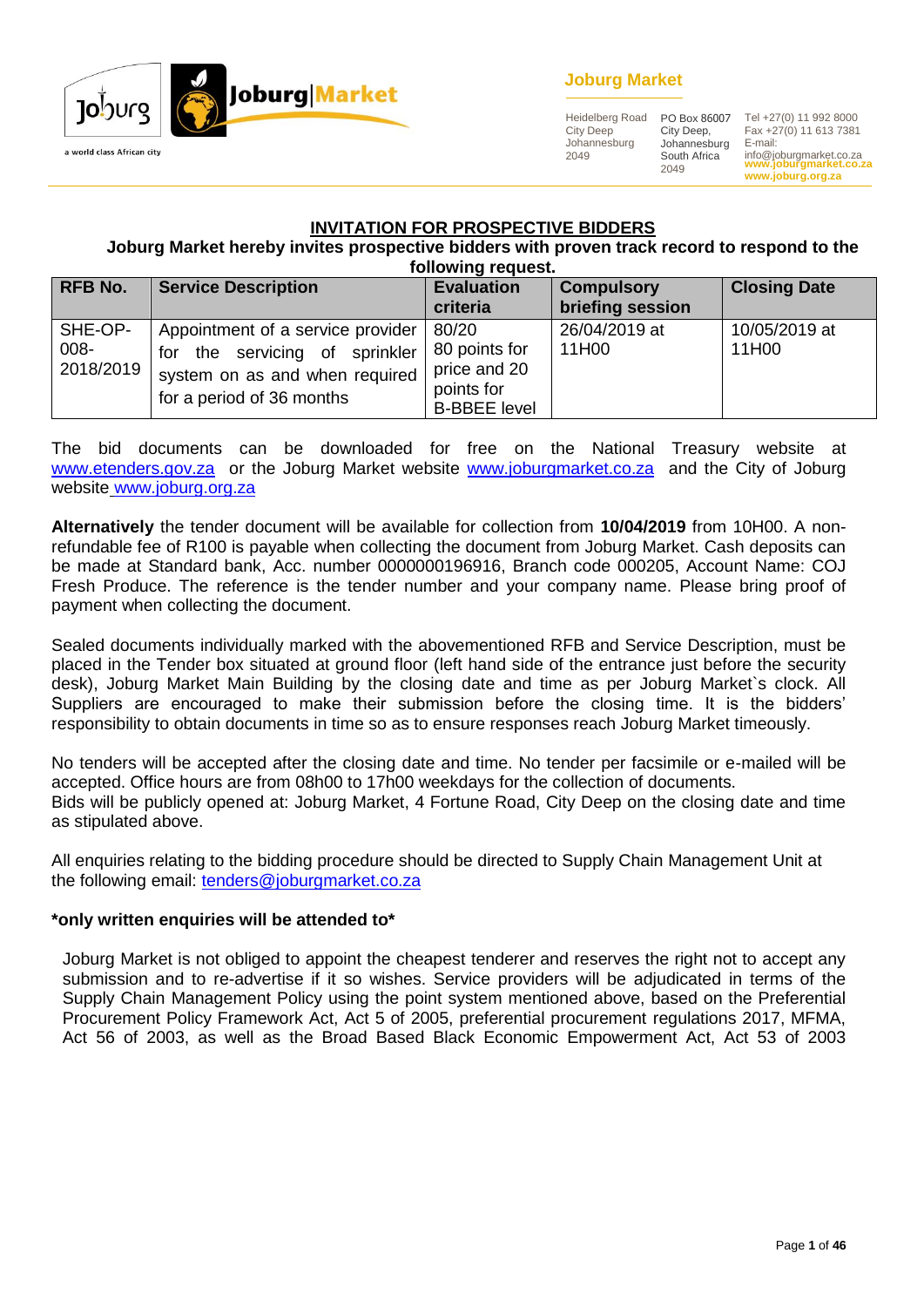#### **IMPORTANT NOTICE**

- 1. Bidders are reminded that for any and all alterations in the bid document must be initialled / signed in full by the bidder's authorised signatory and or provide an accompanying letter on the bidder's official letterhead will indicate such alterations.
- 2. This bid, correctly endorsed, is to be addressed to the Supply Chain Management and must be deposited into the tender/ bid box at the Ground Floor: Main Entrance, Joburg Market, 04 Fortune Street, City Deep, at the time and date shown herein. Under no circumstance will late tenders be accepted.
- 3. Failure to attend the compulsory briefing session (if applicable to the bid l) will result in disqualification of the bid.
- 4. Failure to submit samples, if requested will result in disqualification of the bid.
- 5. The bid document is to be completed in ink and in full. It is not to be re-typed at all.
- 6. The bid document is to be submitted in full in the same order as issued, with all the sections attached.
- 7. In bid where Consortiums and Joint Ventures are involved, an agreement endorsed with signatures of all parties involved, must be submitted.
- 8. Micro Exempted Enterprises (EME's) are required to submit a certificate issued by an Auditor Or Accounting Officer on a letter head with a practise number and contact number clearly Specified on the face of the certificate

# **FAILURE TO COMPLY WITH THE ABOVE REQUIREMENTS MAY DISQUALIFY THE BID**

**Bidder /s:………………………………………………………………………………………………**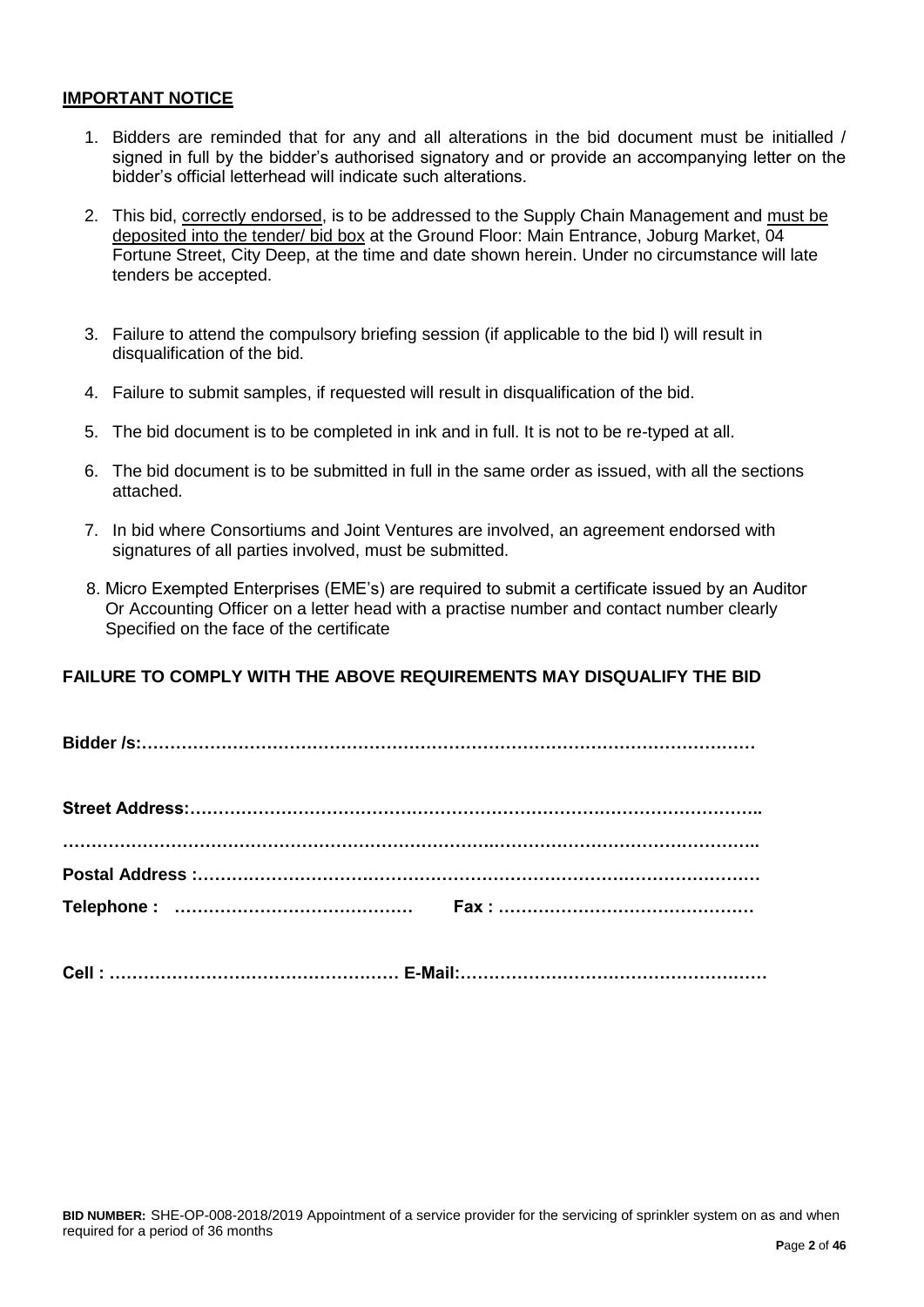# **INDEX**

| No.           | <b>TABLE OF CONTENTS</b>                            | <b>SOURCE DOCUMENT</b> |
|---------------|-----------------------------------------------------|------------------------|
| $\mathbf 1$ . | <b>INVITATION TO BID</b>                            | MBD <sub>1</sub>       |
| 2.            | <b>DECLARATION OF INTEREST</b>                      | MBD <sub>4</sub>       |
| 3.            | <b>PREFERENCE POINTS CLAIMS</b>                     | <b>MBD 6.1</b>         |
| 4.            | <b>DECLARATION OF BIDDERS PAST SCM PRACTICE</b>     | MBD <sub>8</sub>       |
| 5.            | <b>CERTIFICATE OF INDEPENDENT BID DETERMINATION</b> | MBD <sub>9</sub>       |
| 6.            | <b>GENERAL CONDITIONS OF CONTRACT</b>               |                        |
| 7.            | <b>TERMS OF REFERENCE</b>                           |                        |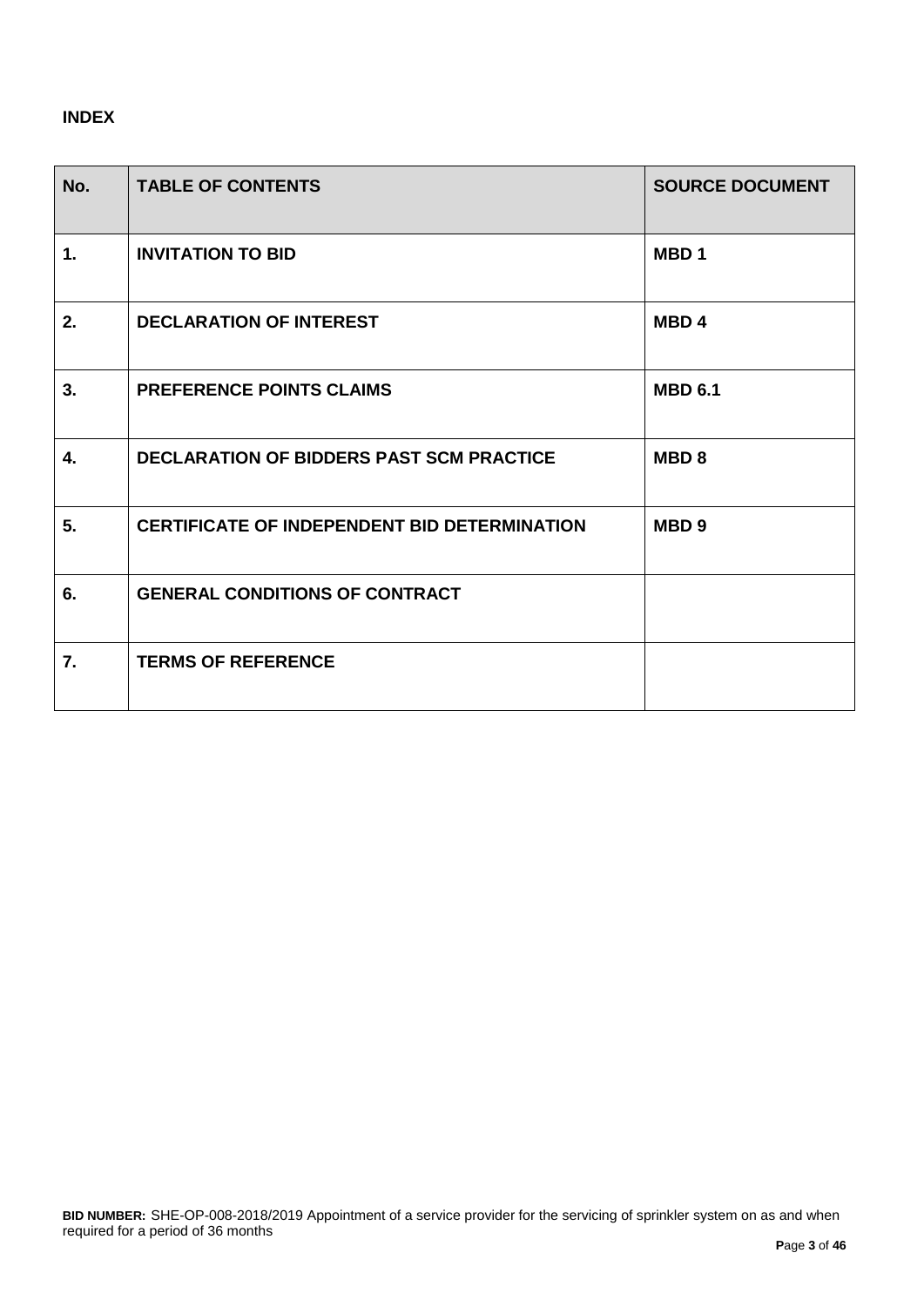# **BID DOCUMENTS CHECK LIST:**

**A completed and signed BID document must be submitted in a sealed envelope. The BID document must be submitted as issued with attachments on a separate file with dividers between every attachment. The dividers must be in the form and numbered according to the numbering stated below. That is:**

| <b>Item</b>    | <b>Description</b>                                                                                                                                                                                                                      | Submitted -         |
|----------------|-----------------------------------------------------------------------------------------------------------------------------------------------------------------------------------------------------------------------------------------|---------------------|
|                |                                                                                                                                                                                                                                         | <b>Indicate YES</b> |
|                |                                                                                                                                                                                                                                         | or NO               |
| 1              | Completed Registration on the National Treasury Central Supplier Database                                                                                                                                                               |                     |
| 2              | Completed and signed MBD 1,4,6.1, 8, 9,                                                                                                                                                                                                 |                     |
| <b>NB</b>      | Failure to fully complete all sections will lead to a disqualification of the bid.                                                                                                                                                      |                     |
| 3              | General Condition of Contract (GCC) to be signed                                                                                                                                                                                        |                     |
| $\overline{4}$ | Rates and taxes account not older than three months or lease agreement                                                                                                                                                                  |                     |
| 5              | ID copies of shareholders / directors and share certificates; certification not older<br>than three months                                                                                                                              |                     |
| $6\phantom{1}$ | Signed JV agreement for Joint Venture companies. Separate National Treasury<br>Central Supplier Database registration and consolidated BBBEE certificate(where<br>applicable)                                                           |                     |
| $\overline{7}$ | Initial / sign for all alterations in the tender document                                                                                                                                                                               |                     |
| 8              | Registration with CIDB (where applicable)                                                                                                                                                                                               |                     |
| 9              | Submission of tender documents; thereof including all returnable                                                                                                                                                                        |                     |
| 10             | B-BBEE Status Level of Contribution certificate OR SWORN AFFIDAVIT - B-<br><b>BBEE EXEMPTED MICRO ENTERPRISE OR an Accounting Officer as</b><br>contemplated in the Close Corporation Act (CCA) in order to claim preference<br>points. |                     |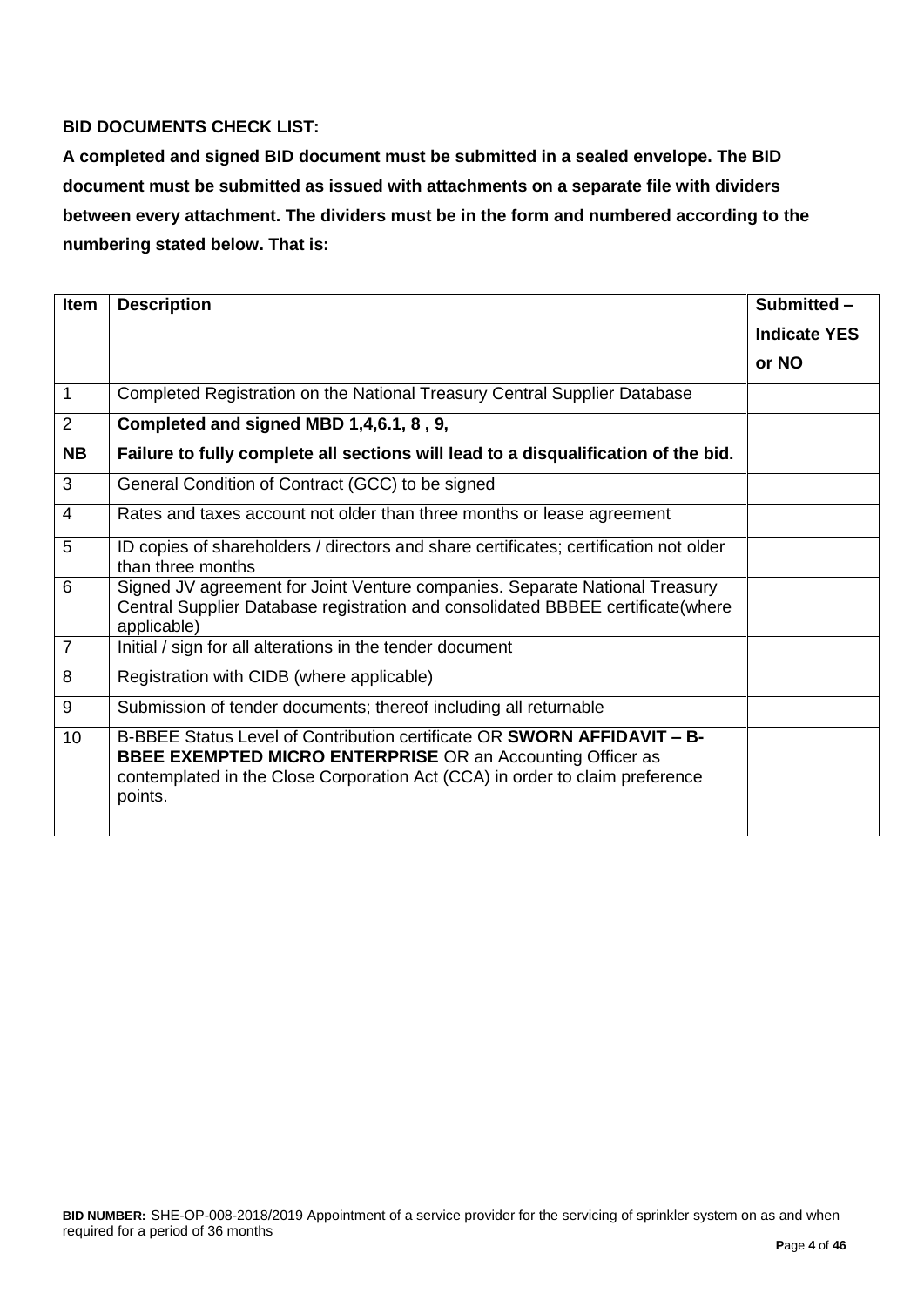**MBD 1**

# **PART A INVITATION TO BID**

| YOU ARE HEREBY INVITED TO BID FOR REQUIREMENTS OF THE JOBURG MARKET                           |                                                                                                                                                                                                                                                                                               |                                                                                                                              |            |                                                                |                         |            |       |
|-----------------------------------------------------------------------------------------------|-----------------------------------------------------------------------------------------------------------------------------------------------------------------------------------------------------------------------------------------------------------------------------------------------|------------------------------------------------------------------------------------------------------------------------------|------------|----------------------------------------------------------------|-------------------------|------------|-------|
| <b>BID NUMBER:</b>                                                                            | <b>SHE-OP-008-</b><br>2018/2019                                                                                                                                                                                                                                                               | <b>CLOSING DATE:</b>                                                                                                         | 10/05/2019 |                                                                | <b>CLOSING</b><br>TIME: |            | 11:00 |
| <b>DESCRIPTION:</b>                                                                           |                                                                                                                                                                                                                                                                                               | APPOINTMENT OF A SERVICE PROVIDER FOR THE SERVICING OF SPRINKLER<br>SYSTEM ON AS AND WHEN REQUIRED FOR A PERIOD OF 36 MONTHS |            |                                                                |                         |            |       |
|                                                                                               | THE SUCCESSFUL BIDDER WILL BE REQUIRED TO FILL IN AND SIGN A WRITTEN CONTRACT FORM (MBD7).                                                                                                                                                                                                    |                                                                                                                              |            |                                                                |                         |            |       |
|                                                                                               | BID RESPONSE DOCUMENTS MAY BE DEPOSITED IN THE BID BOX SITUATED AS FOLLOWS                                                                                                                                                                                                                    |                                                                                                                              |            |                                                                |                         |            |       |
| PO BOX 86007<br><b>City Deep</b><br>Johannesburg<br>2049<br><b>OR</b>                         | <b>Attention: Head of Supply Chain Management</b>                                                                                                                                                                                                                                             |                                                                                                                              |            |                                                                |                         |            |       |
|                                                                                               | DEPOSITED IN THE BID BOX SITUATED AT GROUND FLOOR (left hand side of the entrance just before the<br>security desk), Joburg Market Main Building by the closing date and time as per Joburg Market's clock. All<br>Suppliers are encouraged to make their submission before the closing time. |                                                                                                                              |            |                                                                |                         |            |       |
| <b>4 Fortune Road</b><br><b>City Deep</b><br>Johannesburg                                     |                                                                                                                                                                                                                                                                                               |                                                                                                                              |            |                                                                |                         |            |       |
|                                                                                               | Bidders should ensure that bids are delivered timeously to the correct address. If the bid is late, it will not be<br>accepted for consideration.                                                                                                                                             |                                                                                                                              |            |                                                                |                         |            |       |
|                                                                                               | The bid box is open 24 hours a day, 7 days a week.                                                                                                                                                                                                                                            |                                                                                                                              |            |                                                                |                         |            |       |
| <b>SUPPLIER INFORMATION</b>                                                                   |                                                                                                                                                                                                                                                                                               |                                                                                                                              |            |                                                                |                         |            |       |
| <b>NAME OF BIDDER</b>                                                                         |                                                                                                                                                                                                                                                                                               |                                                                                                                              |            |                                                                |                         |            |       |
|                                                                                               |                                                                                                                                                                                                                                                                                               |                                                                                                                              |            |                                                                |                         |            |       |
| POSTAL ADDRESS                                                                                |                                                                                                                                                                                                                                                                                               |                                                                                                                              |            |                                                                |                         |            |       |
| AND / OR                                                                                      |                                                                                                                                                                                                                                                                                               |                                                                                                                              |            |                                                                |                         |            |       |
| <b>STREET ADDRESS</b>                                                                         |                                                                                                                                                                                                                                                                                               |                                                                                                                              |            |                                                                |                         |            |       |
|                                                                                               |                                                                                                                                                                                                                                                                                               | <b>CODE</b>                                                                                                                  |            |                                                                | <b>NUMBER</b>           |            |       |
| <b>TELEPHONE NUMBER</b><br>AND / OR<br><b>CELLPHONE NUMBER</b>                                |                                                                                                                                                                                                                                                                                               |                                                                                                                              |            |                                                                |                         |            |       |
| <b>FACSIMILE NUMBER</b>                                                                       |                                                                                                                                                                                                                                                                                               |                                                                                                                              |            |                                                                |                         |            |       |
| (If applicable)                                                                               |                                                                                                                                                                                                                                                                                               | CODE                                                                                                                         |            |                                                                | <b>NUMBER</b>           |            |       |
| <b>E-MAIL ADDRESS</b>                                                                         |                                                                                                                                                                                                                                                                                               |                                                                                                                              |            |                                                                |                         |            |       |
| VAT REGISTRATION<br>(If VAT registered)                                                       | <b>NUMBER</b>                                                                                                                                                                                                                                                                                 |                                                                                                                              |            |                                                                |                         |            |       |
| TAX COMPLIANCE STATUS                                                                         |                                                                                                                                                                                                                                                                                               | <b>TCS PIN:</b>                                                                                                              |            | <b>OR</b>                                                      | CSD No:                 |            |       |
| <b>B-BBEE STATUS LEVEL</b><br><b>VERIFICATION CERTIFICATE</b><br><b>[TICK APPLICABLE BOX]</b> |                                                                                                                                                                                                                                                                                               | $\Box$ Yes                                                                                                                   |            | <b>B-BBEE</b><br><b>STATUS</b><br><b>LEVEL</b><br><b>SWORN</b> |                         | $\Box$ Yes |       |
|                                                                                               |                                                                                                                                                                                                                                                                                               | No                                                                                                                           |            | <b>AFFIDAVIT</b>                                               |                         | No         |       |
|                                                                                               | A B-BBEE STATUS LEVEL VERIFICATION CERTIFICATE/ SWORN AFFIDAVIT (FOR EMES & QSEs) MUST BE SUBMITTED IN<br><b>ORDER TO QUALIFY FOR PREFERENCE POINTS FOR B-BBEET</b>                                                                                                                           |                                                                                                                              |            |                                                                |                         |            |       |

**BID NUMBER:** SHE-OP-008-2018/2019 Appointment of a service provider for the servicing of sprinkler system on as and when required for a period of 36 months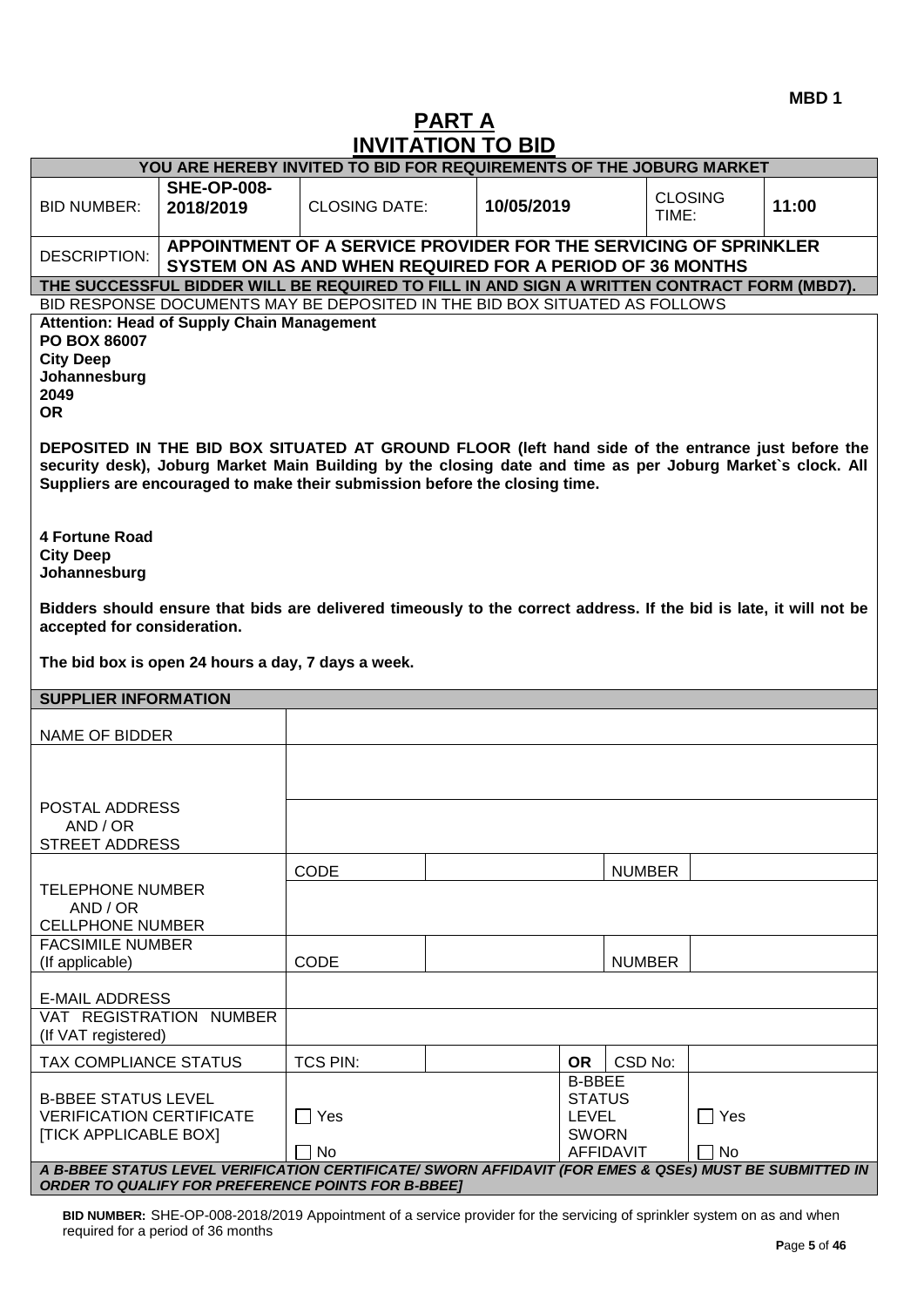| <b>BIDDING PROCEDURE ENQUIRIES AND</b><br><b>INFORMATION MAY BE DIRECTED TO:</b><br><b>TECHNICAL</b><br>tenders@joburgmarket.co.za<br><b>E-MAIL ADDRESS</b> |                                      |                                                                                                                                                                |                                                           |  |
|-------------------------------------------------------------------------------------------------------------------------------------------------------------|--------------------------------------|----------------------------------------------------------------------------------------------------------------------------------------------------------------|-----------------------------------------------------------|--|
| <b>SIGNATURE OF BIDDER</b>                                                                                                                                  |                                      | <b>DATE</b>                                                                                                                                                    |                                                           |  |
| <b>TOTAL NUMBER OF</b><br><b>ITEMS OFFERED</b>                                                                                                              |                                      | <b>TOTAL BID</b><br><b>PRICE</b>                                                                                                                               |                                                           |  |
| ARE YOU THE<br><b>ACCREDITED</b><br>REPRESENTATIVE IN<br><b>SOUTH AFRICA FOR THE</b><br><b>GOODS/SERVICES</b><br><b><i>NORKS OFFERED?</i></b>               | No<br>∐Yes<br>[IF YES ENCLOSE PROOF] | ARE YOU A<br><b>FOREIGN</b><br><b>BASED</b><br><b>SUPPLIER</b><br><b>FOR THE</b><br><b>GOODS</b><br><b>/SERVICES</b><br><b><i>NORKS</i></b><br><b>OFFERED?</b> | Yes<br>- INo<br><b>IF YES, ANSWER</b><br><b>PART B:31</b> |  |

**\*only written enquiries will be attended to.**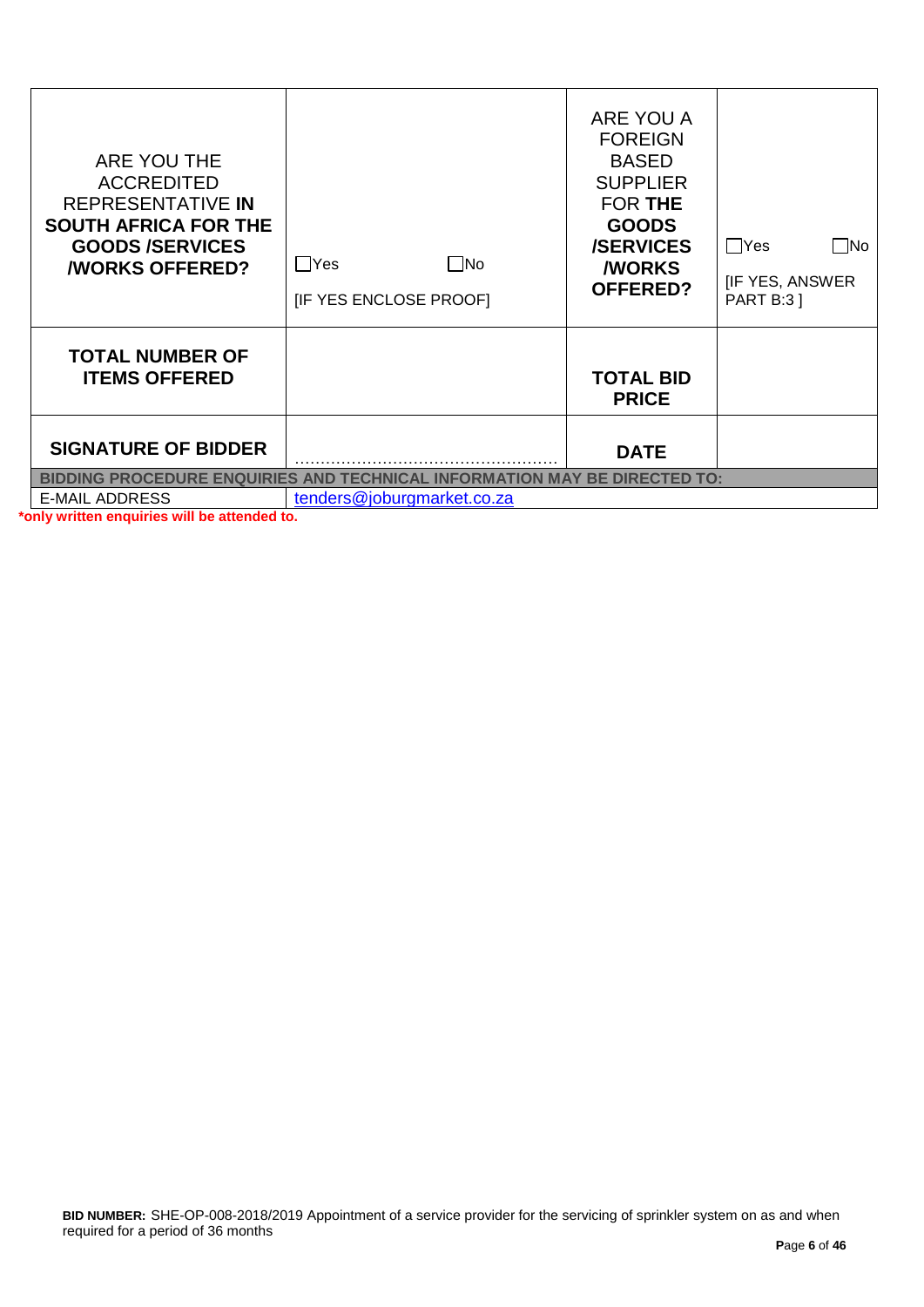#### **PART B TERMS AND CONDITIONS FOR BIDDING**

| 1. BID SUBMISSION:                                                                                                                                                                                                                             |
|------------------------------------------------------------------------------------------------------------------------------------------------------------------------------------------------------------------------------------------------|
| 1.1. BIDS MUST BE DELIVERED BY THE STIPULATED TIME TO THE CORRECT ADDRESS. LATE BIDS<br>WILL NOT BE ACCEPTED FOR CONSIDERATION.                                                                                                                |
| 1.2. ALL BIDS MUST BE SUBMITTED ON THE OFFICIAL FORMS PROVIDED-(NOT TO BE RE-TYPED) OR<br><b>ONLINE</b>                                                                                                                                        |
| 1.3. THIS BID IS SUBJECT TO THE PREFERENTIAL PROCUREMENT POLICY FRAMEWORK ACT AND THE<br>PREFERENTIAL PROCUREMENT REGULATIONS, 2017, THE GENERAL CONDITIONS OF CONTRACT<br>(GCC) AND, IF APPLICABLE, ANY OTHER SPECIAL CONDITIONS OF CONTRACT. |
| 2. TAX COMPLIANCE REQUIREMENTS                                                                                                                                                                                                                 |
| 2.1 BIDDERS MUST ENSURE COMPLIANCE WITH THEIR TAX OBLIGATIONS.                                                                                                                                                                                 |
| 2.2 BIDDERS ARE REQUIRED TO SUBMIT THEIR UNIQUE PERSONAL IDENTIFICATION NUMBER (PIN)<br>ISSUED BY SARS TO ENABLE THE ORGAN OF STATE TO VIEW THE TAXPAYER'S PROFILE AND<br>TAX STATUS.                                                          |
| 2.3 APPLICATION FOR THE TAX COMPLIANCE STATUS (TCS) CERTIFICATE OR PIN MAY ALSO BE MADE<br>VIA E-FILING. IN ORDER TO USE THIS PROVISION, TAXPAYERS WILL NEED TO REGISTER WITH<br>SARS AS E-FILERS THROUGH THE WEBSITE WWW.SARS.GOV.ZA.         |
| 2.4 FOREIGN SUPPLIERS MUST COMPLETE THE PRE-AWARD QUESTIONNAIRE IN PART B:3.                                                                                                                                                                   |
| 2.5 BIDDERS MAY ALSO SUBMIT A PRINTED TCS CERTIFICATE TOGETHER WITH THE BID.                                                                                                                                                                   |
| 2.6 IN BIDS WHERE CONSORTIA / JOINT VENTURES / SUB-CONTRACTORS ARE INVOLVED, EACH<br>PARTY MUST SUBMIT A SEPARATE TCS CERTIFICATE / PIN / CSD NUMBER.                                                                                          |
| 2.7 WHERE NO TCS IS AVAILABLE BUT THE BIDDER IS REGISTERED ON THE CENTRAL SUPPLIER                                                                                                                                                             |
| DATABASE (CSD), A CSD NUMBER MUST BE PROVIDED.                                                                                                                                                                                                 |
| 3. QUESTIONNAIRE TO BIDDING FOREIGN SUPPLIERS                                                                                                                                                                                                  |
|                                                                                                                                                                                                                                                |
| 3.1. IS THE ENTITY A RESIDENT OF THE REPUBLIC OF SOUTH AFRICA (RSA)? $\Box$ YES $\Box$ NO<br>3.2. DOES THE ENTITY HAVE A BRANCH IN THE RSA?<br>$\Box$ YES $\Box$ NO                                                                            |
| 3.3. DOES THE ENTITY HAVE A PERMANENT ESTABLISHMENT IN THE RSA<br>$\Box$ YES $\Box$ NO                                                                                                                                                         |
| 3.4. DOES THE ENTITY HAVE ANY SOURCE OF INCOME IN THE RSA?<br>IIYES IINO                                                                                                                                                                       |
| 3.5. IS THE ENTITY LIABLE IN THE RSA FOR ANY FORM OF TAXATION?<br>YES $\Box$ NO                                                                                                                                                                |
| IF THE ANSWER IS "NO" TO ALL OF THE ABOVE, THEN IT IS NOT A REQUIREMENT TO REGISTER FOR<br>A TAX COMPLIANCE STATUS SYSTEM PIN CODE FROM THE SOUTH AFRICAN REVENUE SERVICE<br>(SARS) AND IF NOT REGISTER AS PER 2.3 ABOVE.                      |
| NB: FAILURE TO PROVIDE ANY OF THE ABOVE PARTICULARS MAY RENDER THE BID INVALID.<br>NO BIDS WILL BE CONSIDERED FROM PERSONS IN THE SERVICE OF THE STATE.                                                                                        |
| <b>SIGNATURE OF BIDDER:</b>                                                                                                                                                                                                                    |
|                                                                                                                                                                                                                                                |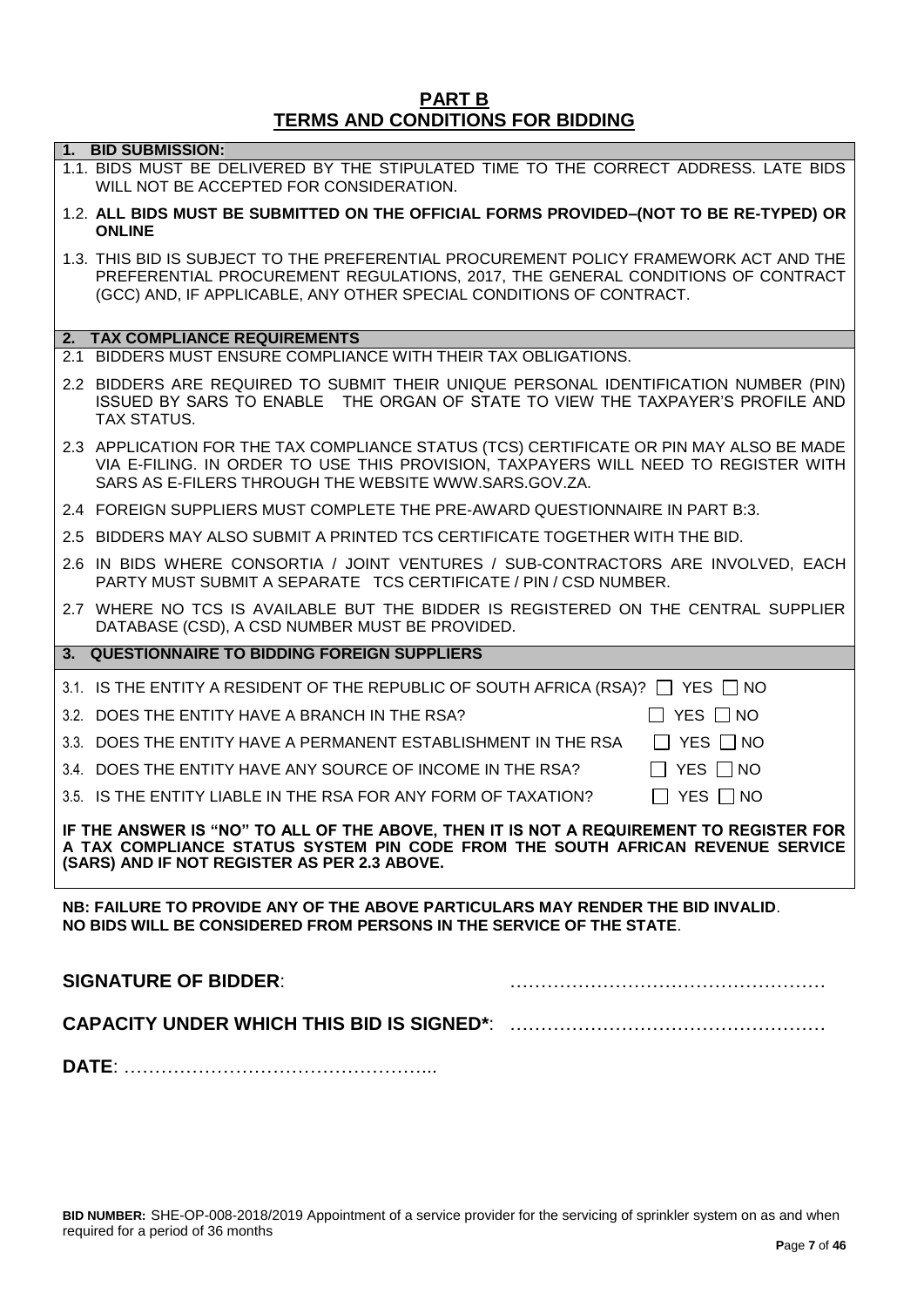# **DECLARATION OF INTEREST**

- 1. No bid will be accepted from persons in the service of the state<sup>1</sup>.
- 2. Any person, having a kinship with persons in the service of the state, including a blood relationship, may make an offer or offers in terms of this invitation to bid. In view of possible allegations of favouritism, should the resulting bid, or part thereof, be awarded to persons connected with or related to persons in service of the state, it is required that the bidder or their authorised representative declare their position in relation to the evaluating/adjudicating authority.
- 3. In order to give effect to the above, the following questionnaire must be completed and submitted with the bid.

| 3.3. Position occupied in the Company (director, trustee, hareholder <sup>2</sup> ): |
|--------------------------------------------------------------------------------------|
|                                                                                      |
|                                                                                      |
|                                                                                      |
|                                                                                      |

3.7. The names of all directors / trustees / shareholders members, their individual identity numbers and state employee numbers must be indicated in paragraph 4 below.

3.8. Are you presently in the service of the state?

YES | NO

3.8.1. If yes, furnish particulars. ….…………………………………………………  $1$ MSCM Regulations: "in the service of the state" means to be  $-$ 

- (a) a member of –
- (i) any municipal council;
- (ii) any provincial legislature; or
- (iii) the national Assembly or the national Council of provinces;
- (b) a member of the board of directors of any municipal entity;
- (c) an official of any municipality or municipal entity;

(d) an employee of any national or provincial department, national or provincial public entity or constitutional institution within the meaning of the Public Finance Management Act, 1999 (Act No.1 of 1999);

- (e) a member of the accounting authority of any national or provincial public entity; or
- (f) an employee of Parliament or a provincial legislature.

² Shareholder" means a person who owns shares in the company and is actively involved in the management of the company or business and exercises control over the company.

3.9 Have you been in the service of the state for the past twelve months?

**BID NUMBER:** SHE-OP-008-2018/2019 Appointment of a service provider for the servicing of sprinkler system on as and when required for a period of 36 months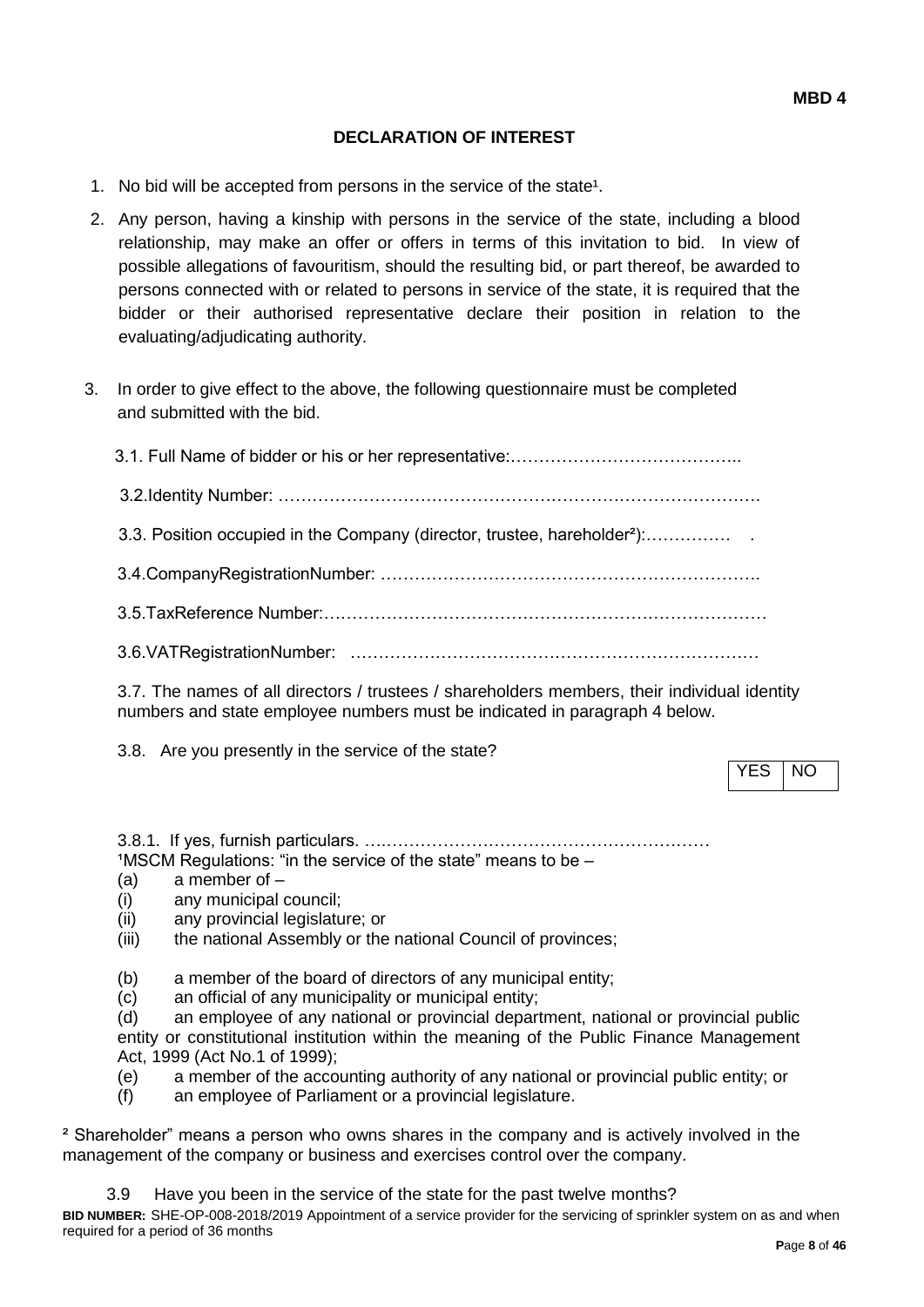|                                                                                                                                                                                                                                        | YES        | <b>NO</b> |
|----------------------------------------------------------------------------------------------------------------------------------------------------------------------------------------------------------------------------------------|------------|-----------|
|                                                                                                                                                                                                                                        |            |           |
| 3.10<br>Do you have any relationship (family, friend, other) with persons in the service<br>of the state and who may be involved with the evaluation and or adjudication of<br>this bid?                                               | <b>YES</b> | <b>NO</b> |
| 3.10.1. If yes, furnish particulars.                                                                                                                                                                                                   |            |           |
| 3.11<br>Are you, aware of any relationship (family, friend, other) between any other<br>bidder and any persons in the service of the state who may be involved with the<br>evaluation and or adjudication of this bid?                 | <b>YES</b> | <b>NO</b> |
| 3.11.1. If yes, furnish particulars                                                                                                                                                                                                    |            |           |
| 3.12 Are any of the company's directors, trustees, managers, principle shareholders<br>or stakeholders in service of the state?                                                                                                        | YES        | <b>NO</b> |
|                                                                                                                                                                                                                                        |            |           |
| Are any spouse, child or parent of the company's directors trustees, managers,<br>3.13<br>principle shareholders or stakeholders in service of the state?                                                                              | <b>YES</b> | NO.       |
|                                                                                                                                                                                                                                        |            |           |
| 3.14 Do you or any of the directors, trustees, managers, principle shareholders, or<br>stakeholders of this company have any interest in any other related companies<br>or business whether or not they are bidding for this contract. | YES.       | -NO       |
|                                                                                                                                                                                                                                        |            |           |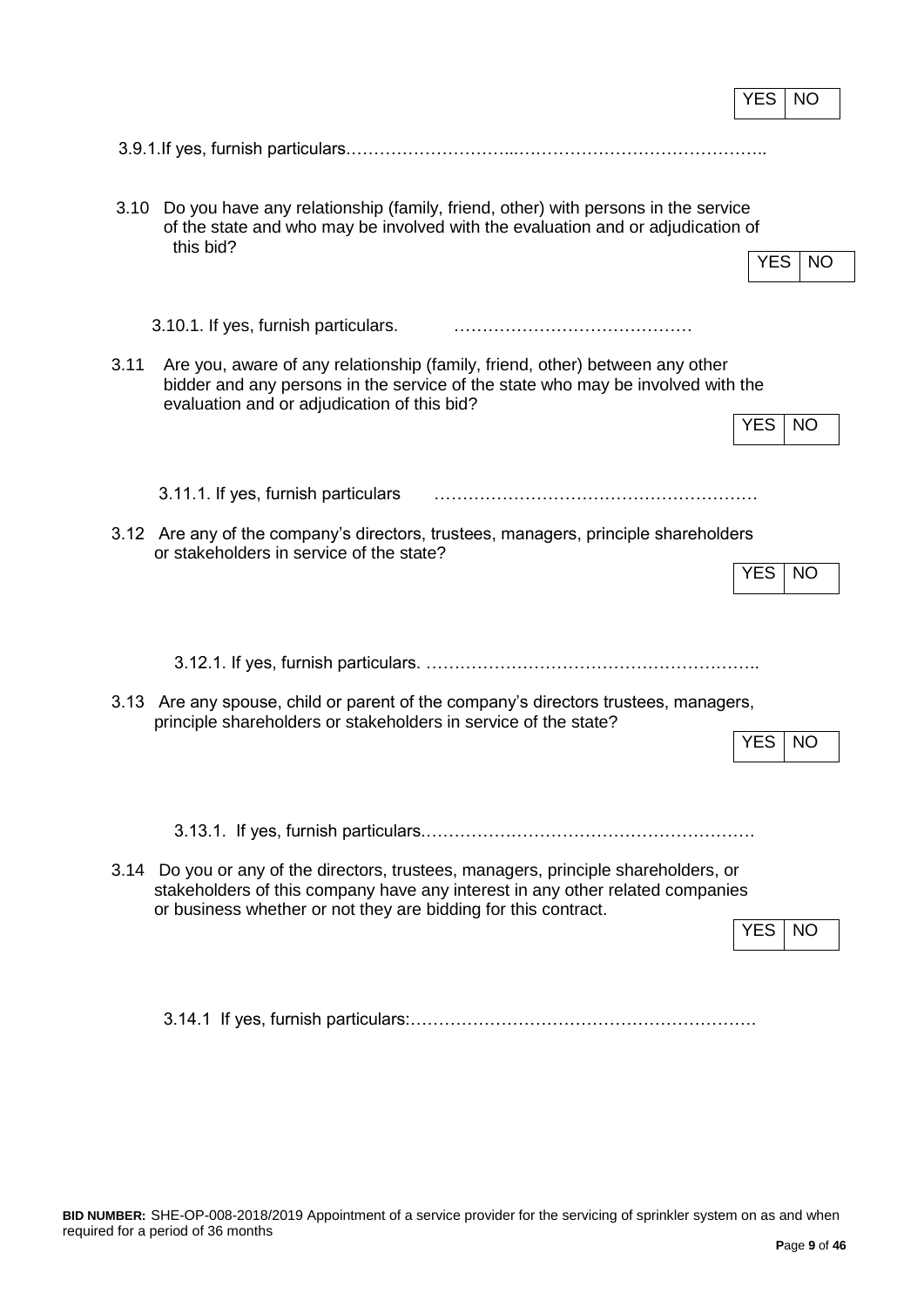# 4. **Full details of directors / trustees / members / shareholders (if applicable)**

| <b>Full Name</b> | <b>Identity Number</b> | State Employee Number (If<br>employed by the state) |
|------------------|------------------------|-----------------------------------------------------|
|                  |                        |                                                     |
|                  |                        |                                                     |
|                  |                        |                                                     |
|                  |                        |                                                     |
|                  |                        |                                                     |
|                  |                        |                                                     |
|                  |                        |                                                     |
|                  |                        |                                                     |
|                  |                        |                                                     |

 **……………………………. ………………………………… Signature Date** 

 **…………………………..... …………………………………… Capacity Capacity Capacity Capacity Name of Bidder**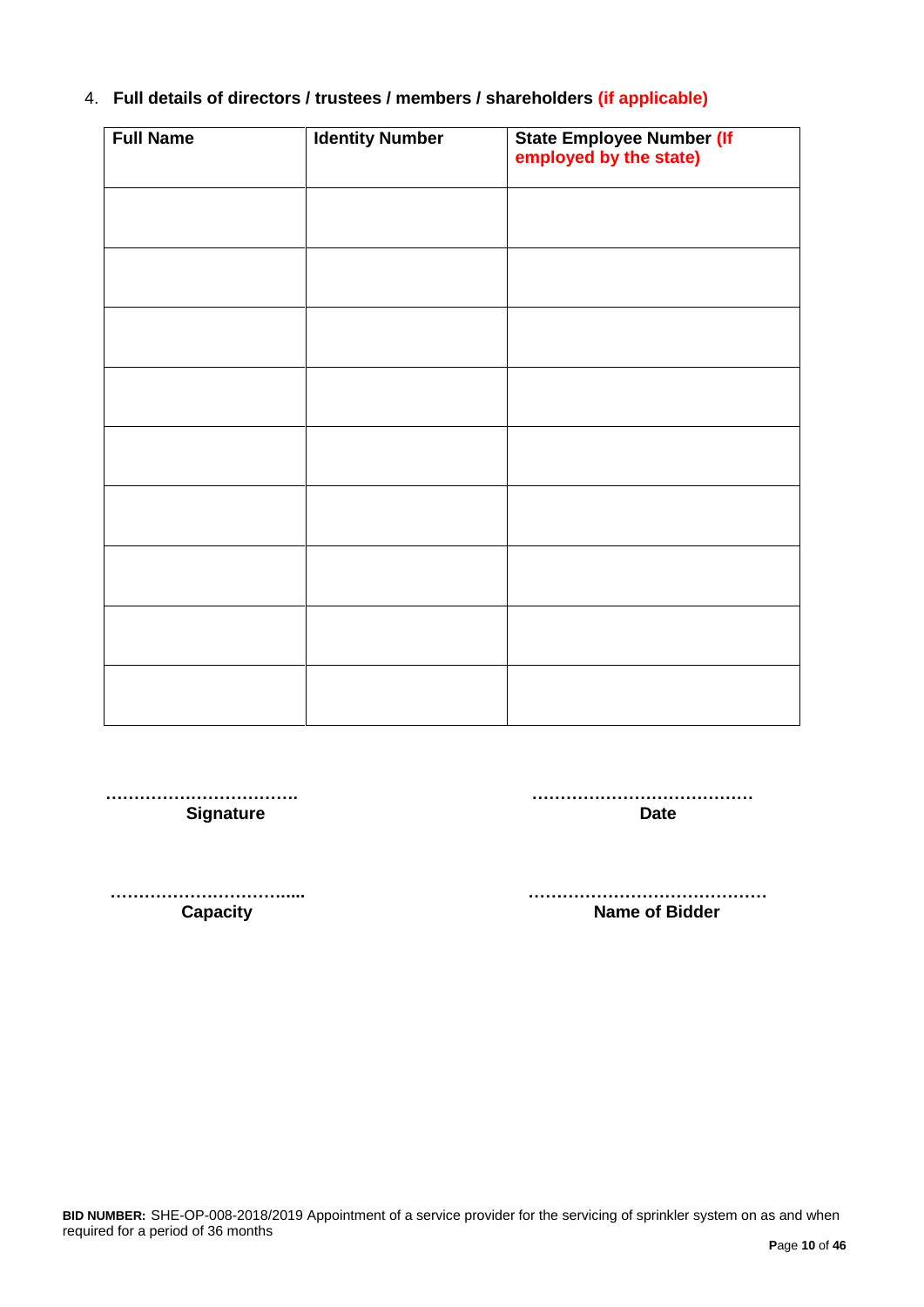#### **PREFERENCE POINTS CLAIM FORM IN TERMS OF THE PREFERENTIAL PROCUREMENT REGULATIONS 2017**

This preference form must form part of all bids invited. It contains general information and serves as a claim form for preference points for Broad-Based Black Economic Empowerment (B-BBEE) Status Level of Contribution

#### **NB: BEFORE COMPLETING THIS FORM, BIDDERS MUST STUDY THE GENERAL CONDITIONS, DEFINITIONS AND DIRECTIVES APPLICABLE IN RESPECT OF B-BBEE, AS PRESCRIBED IN THE PREFERENTIAL PROCUREMENT REGULATIONS, 2017.**

#### **1. GENERAL CONDITIONS**

- 1.1 The following preference point systems are applicable to all bids:
	- the 80/20 system for requirements with a Rand value of up to R50 000 000 (all applicable taxes included); and
	- the 90/10 system for requirements with a Rand value above R50 000 000 (all applicable taxes included).
- 1.2 The value of this bid is estimated to not exceed R50 000 000 (all applicable taxes included) and therefore the 80/20 preference point system shall be applicable;
- 1.3 Points for this bid shall be awarded for:
	- (a) Price; and
	- (b) B-BBEE Status Level of Contributor.
- 1.4 The maximum points for this bid are allocated as follows:

|                                                      | <b>POINTS</b> |
|------------------------------------------------------|---------------|
| <b>PRICE</b>                                         | 80            |
| <b>B-BBEE STATUS LEVEL OF CONTRIBUTOR</b>            | 20            |
| Total points for Price and B-BBEE must not<br>exceed | 100           |

- 1.5 Failure on the part of a bidder to submit proof of B-BBEE Status level of contributor together with the bid, will be interpreted to mean that preference points for B-BBEE status level of contribution are not claimed.
- 1.6 The purchaser reserves the right to require of a bidder, either before a bid is adjudicated or at any time subsequently, to substantiate any claim in regard to preferences, in any manner required by the purchaser.

#### **2. DEFINITIONS**

- (a) **"B-BBEE"** means broad-based black economic empowerment as defined in section 1 of the Broad-Based Black Economic Empowerment Act;
- (b) "**B-BBEE status level of contributor"** means the B-BBEE status of an entity in terms of a

**BID NUMBER:** SHE-OP-008-2018/2019 Appointment of a service provider for the servicing of sprinkler system on as and when required for a period of 36 months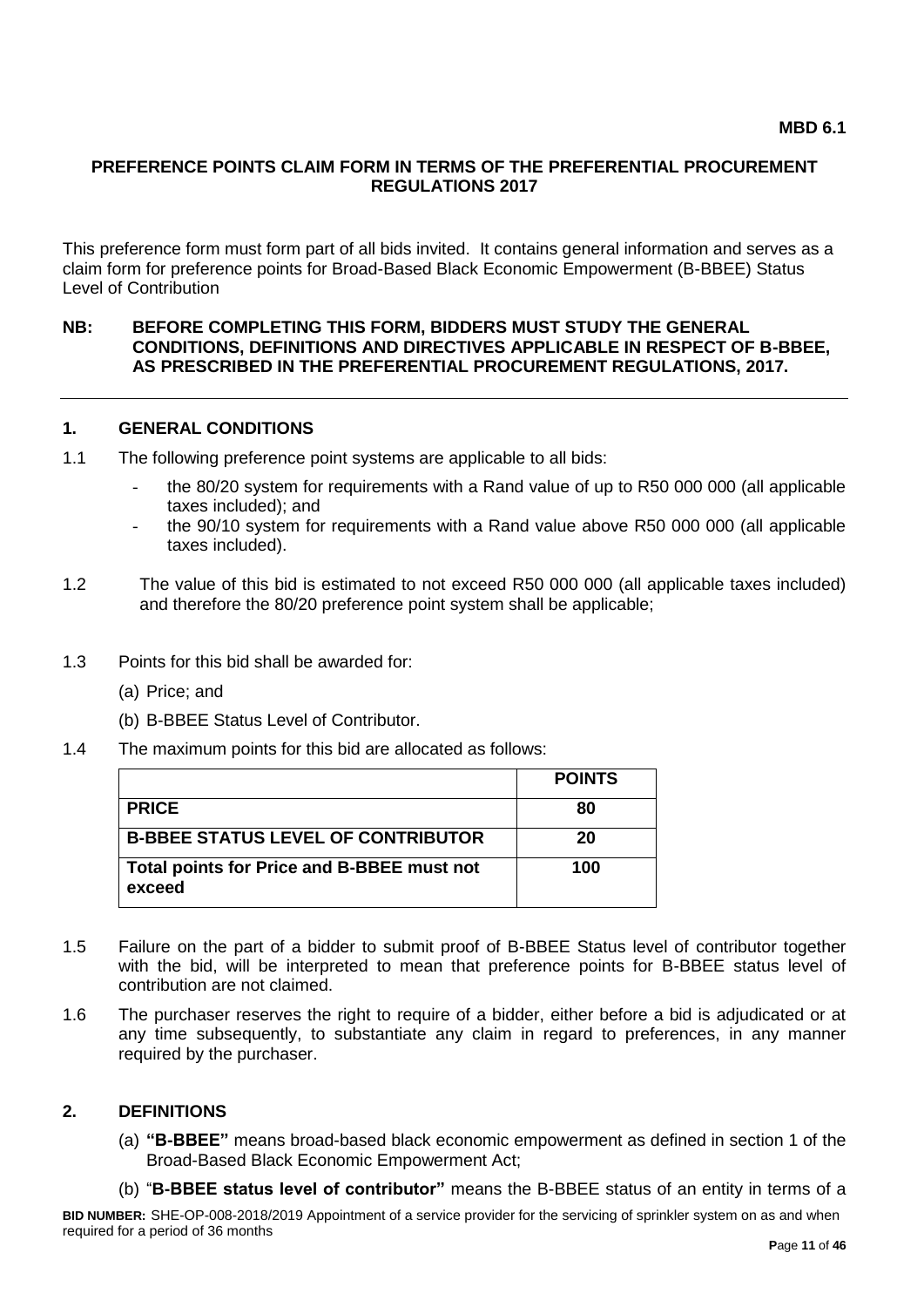code of good practice on black economic empowerment, issued in terms of section 9(1) of the Broad-Based Black Economic Empowerment Act;

- (c) **"bid"** means a written offer in a prescribed or stipulated form in response to an invitation by an organ of state for the provision of goods or services, through price quotations, advertised competitive bidding processes or proposals;
- (d) **"Broad-Based Black Economic Empowerment Act"** means the Broad-Based Black Economic Empowerment Act, 2003 (Act No. 53 of 2003);
- **(e) "EME"** means an Exempted Micro Enterprise in terms of a code of good practice on black economic empowerment issued in terms of section 9 (1) of the Broad-Based Black Economic Empowerment Act;
- (f) **"functionality"** means the ability of a tenderer to provide goods or services in accordance with specifications as set out in the tender documents.
- (g) **"prices"** includes all applicable taxes less all unconditional discounts;
- (h) **"proof of B-BBEE status level of contributor"** means:
	- **1)** B-BBEE Status level certificate issued by an authorized body or person;
	- **2)** A sworn affidavit as prescribed by the B-BBEE Codes of Good Practice;
	- **3)** Any other requirement prescribed in terms of the B-BBEE Act;
- (i) **"QSE"** means a qualifying small business enterprise in terms of a code of good practice on black economic empowerment issued in terms of section 9 (1) of the Broad-Based Black Economic Empowerment Act;
- *(j)* **"rand value"** means the total estimated value of a contract in Rand, calculated at the time of bid invitation, and includes all applicable taxes;

# **3. POINTS AWARDED FOR PRICE**

# **3.1 THE 80/20 OR 90/10 PREFERENCE POINT SYSTEMS**

A maximum of 80 or 90 points is allocated for price on the following basis: **80/20 or 90/10**

$$
Ps = 80\left(1 - \frac{Pt - P \min P}{ \min}\right) \qquad \text{or} \qquad \qquad Ps = 90\left(1 - \frac{Pt - P \min P}{ \min}\right)
$$

**Where** 

- Ps = Points scored for price of bid under consideration
- $Pt =$  Price of bid under consideration

Pmin = Price of lowest acceptable bid

# **4. POINTS AWARDED FOR B-BBEE STATUS LEVEL OF CONTRIBUTOR**

4.1 In terms of Regulation 6 (2) and 7 (2) of the Preferential Procurement Regulations, preference points must be awarded to a bidder for attaining the B-BBEE status level of contribution in accordance with the table below:

| <b>B-BBEE Status Level of</b><br><b>Contributor</b> | Number of points. | <b>Number of points</b><br>(80/20 system) |
|-----------------------------------------------------|-------------------|-------------------------------------------|
|                                                     |                   |                                           |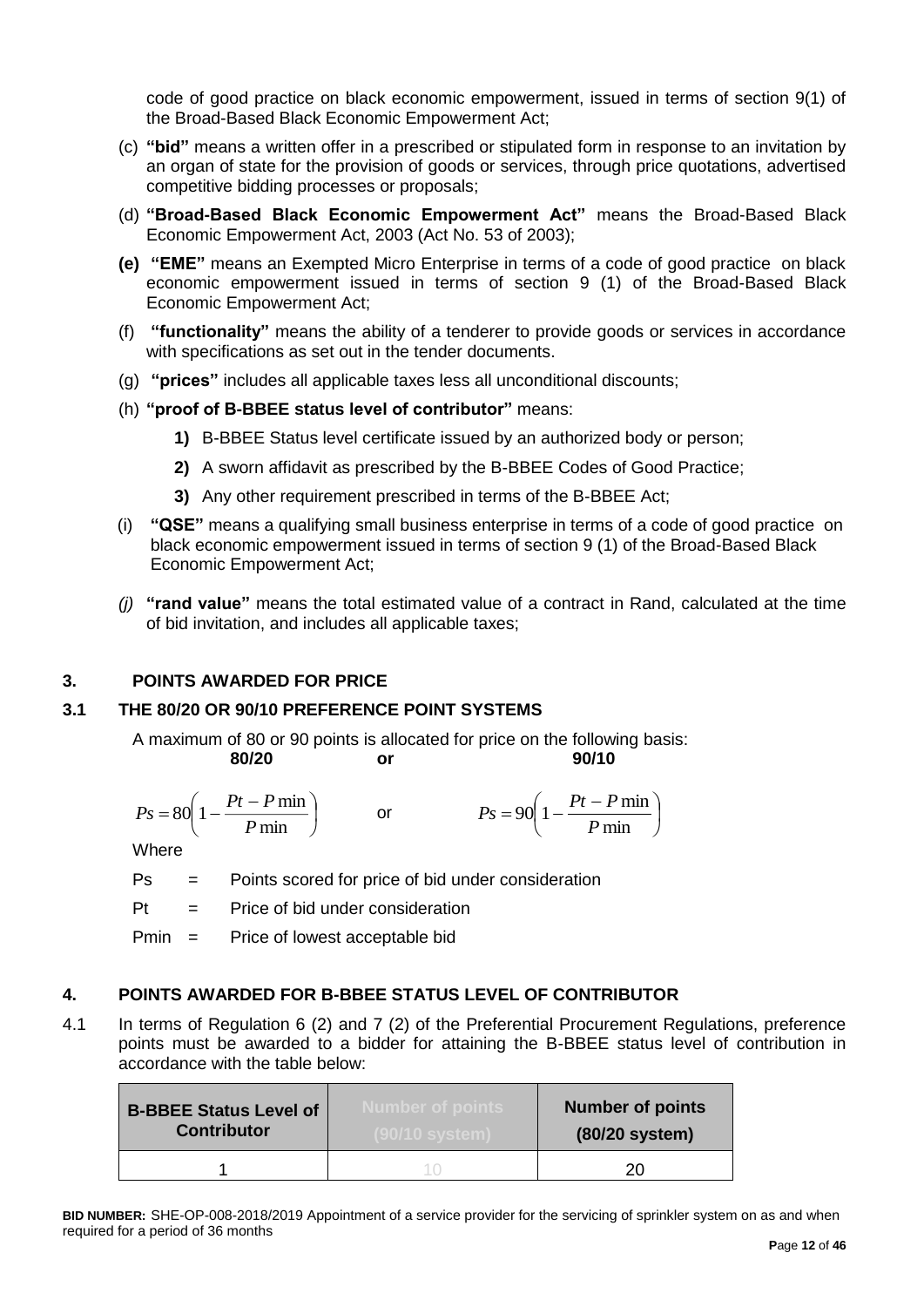| 2                            | 18 |
|------------------------------|----|
| 3                            | 14 |
|                              | 12 |
| 5                            |    |
| 6                            | 6  |
|                              |    |
| я                            |    |
| Non-compliant<br>contributor |    |

#### **5. BID DECLARATION**

5.1 Bidders who claim points in respect of B-BBEE Status Level of Contribution must complete the following:

### **6. B-BBEE STATUS LEVEL OF CONTRIBUTOR CLAIMED IN TERMS OF PARAGRAPHS 1.4 AND 4.1**

6.1 B-BBEE Status Level of Contributor: . = ………(maximum of 20 points)

(Points claimed in respect of paragraph 7.1 must be in accordance with the table reflected in paragraph 4.1 and must be substantiated by relevant proof of B-BBEE status level of contributor. **(Attach B-BBEE certificate or CSD)**

#### **7. SUB-CONTRACTING**

7.1 Will any portion of the contract be sub-contracted?

(*Tick applicable box*)



- 7.1.1 If yes, indicate:
	- i) What percentage of the contract will be subcontracted............…………….…………%
	- ii) The name of the sub-contractor…………………………………………………………..
	- iii) The B-BBEE status level of the sub-contractor......................................……………..
	- iv) Whether the sub-contractor is an EME or QSE *(Tick applicable box*)
		- YES NO
	- v) Specify, by ticking the appropriate box, if subcontracting with an enterprise in terms of Preferential Procurement Regulations,2017:

| Designated Group: An EME or QSE which is at last 51% owned<br>by: | <b>EME</b> | <b>QSE</b> |
|-------------------------------------------------------------------|------------|------------|
|                                                                   | N          | N          |
| <b>Black people</b>                                               |            |            |
| Black people who are youth                                        |            |            |
| Black people who are women                                        |            |            |
| Black people with disabilities                                    |            |            |
| Black people living in rural or underdeveloped areas or townships |            |            |

**BID NUMBER:** SHE-OP-008-2018/2019 Appointment of a service provider for the servicing of sprinkler system on as and when required for a period of 36 months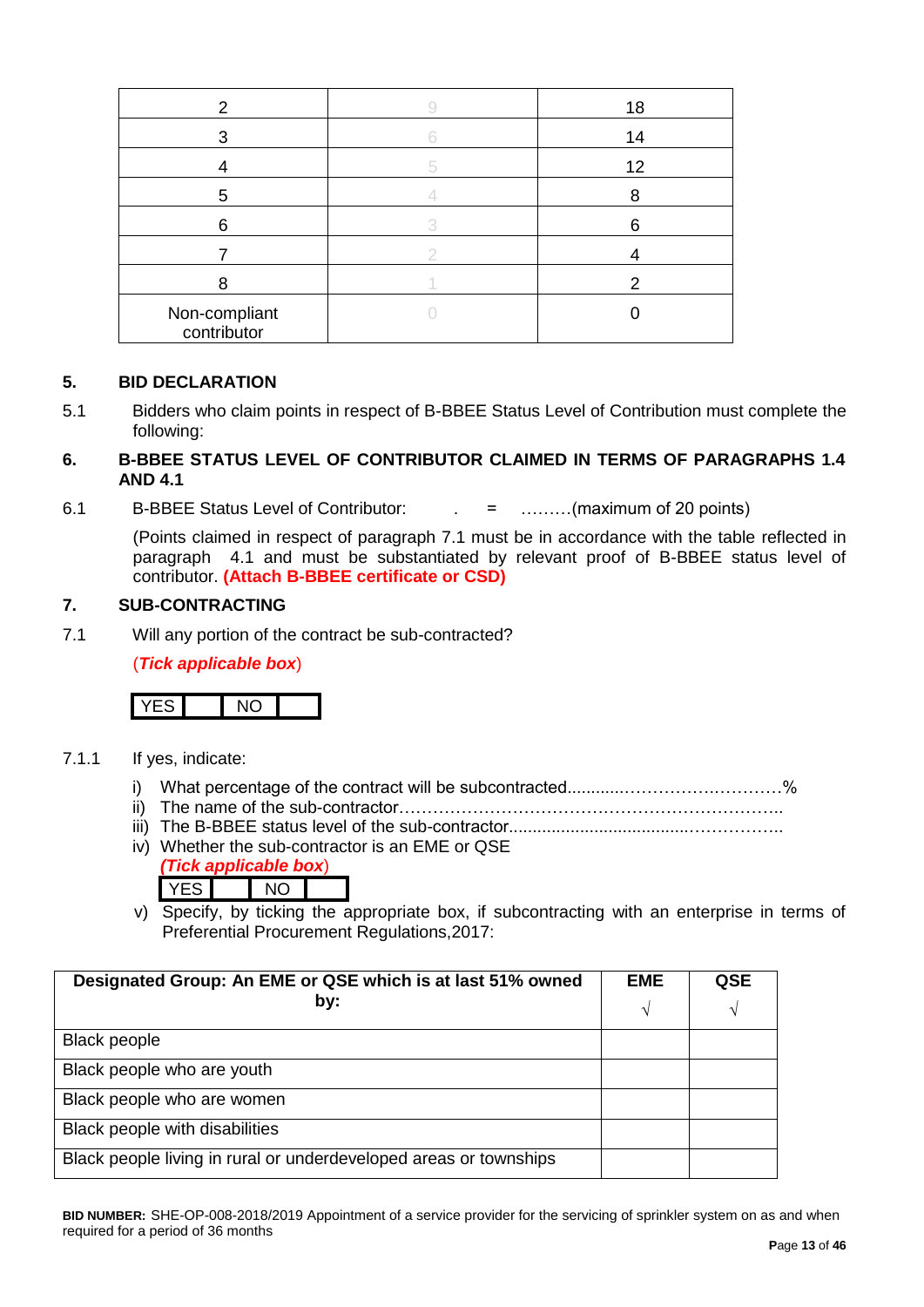|                    | Cooperative owned by black people                                                                                                                                                                                                                                                       |
|--------------------|-----------------------------------------------------------------------------------------------------------------------------------------------------------------------------------------------------------------------------------------------------------------------------------------|
|                    | Black people who are military veterans                                                                                                                                                                                                                                                  |
|                    |                                                                                                                                                                                                                                                                                         |
|                    | <b>OR</b>                                                                                                                                                                                                                                                                               |
| Any EME<br>Any QSE |                                                                                                                                                                                                                                                                                         |
|                    |                                                                                                                                                                                                                                                                                         |
| 8.                 | <b>DECLARATION WITH REGARD TO COMPANY/FIRM</b>                                                                                                                                                                                                                                          |
| 8.1                |                                                                                                                                                                                                                                                                                         |
| 8.2                |                                                                                                                                                                                                                                                                                         |
| 8.3                |                                                                                                                                                                                                                                                                                         |
| 8.4                | <b>TYPE OF COMPANY/ FIRM</b>                                                                                                                                                                                                                                                            |
|                    | Partnership/Joint Venture / Consortium<br>П<br>One person business/sole propriety<br>$\mathbf{L}$<br>Close corporation<br>$\mathbb{R}^n$<br>Company<br>Н<br>(Pty) Limited<br><b>TICK APPLICABLE BOX</b>                                                                                 |
| 8.5                | <b>MAY DESCRIBE PRINCIPAL BUSINESS ACTIVITIES</b>                                                                                                                                                                                                                                       |
|                    |                                                                                                                                                                                                                                                                                         |
| 8.6                | <b>COMPANY CLASSIFICATION</b>                                                                                                                                                                                                                                                           |
|                    | Manufacturer<br>$\Box$<br>Supplier<br>Ш<br>Professional service provider<br>$\mathbf{L}$<br>Other service providers, e.g. transporter, etc.<br>$\Box$<br><b>TICK APPLICABLE BOX</b>                                                                                                     |
| 8.7                | <b>MUNICIPAL INFORMATION</b>                                                                                                                                                                                                                                                            |
|                    |                                                                                                                                                                                                                                                                                         |
|                    | Registered Account Number:                                                                                                                                                                                                                                                              |
|                    |                                                                                                                                                                                                                                                                                         |
| 8.8                |                                                                                                                                                                                                                                                                                         |
| 8.9                | I/we, the undersigned, who is / are duly authorised to do so on behalf of the company/firm,<br>certify that the points claimed, based on the B-BBE status level of contributor indicated in<br>paragraphs 1.4 and 6.1 of the foregoing certificate, qualifies the company/ firm for the |

preference(s) shown and I / we acknowledge that: i) The information furnished is true and correct;

**BID NUMBER:** SHE-OP-008-2018/2019 Appointment of a service provider for the servicing of sprinkler system on as and when required for a period of 36 months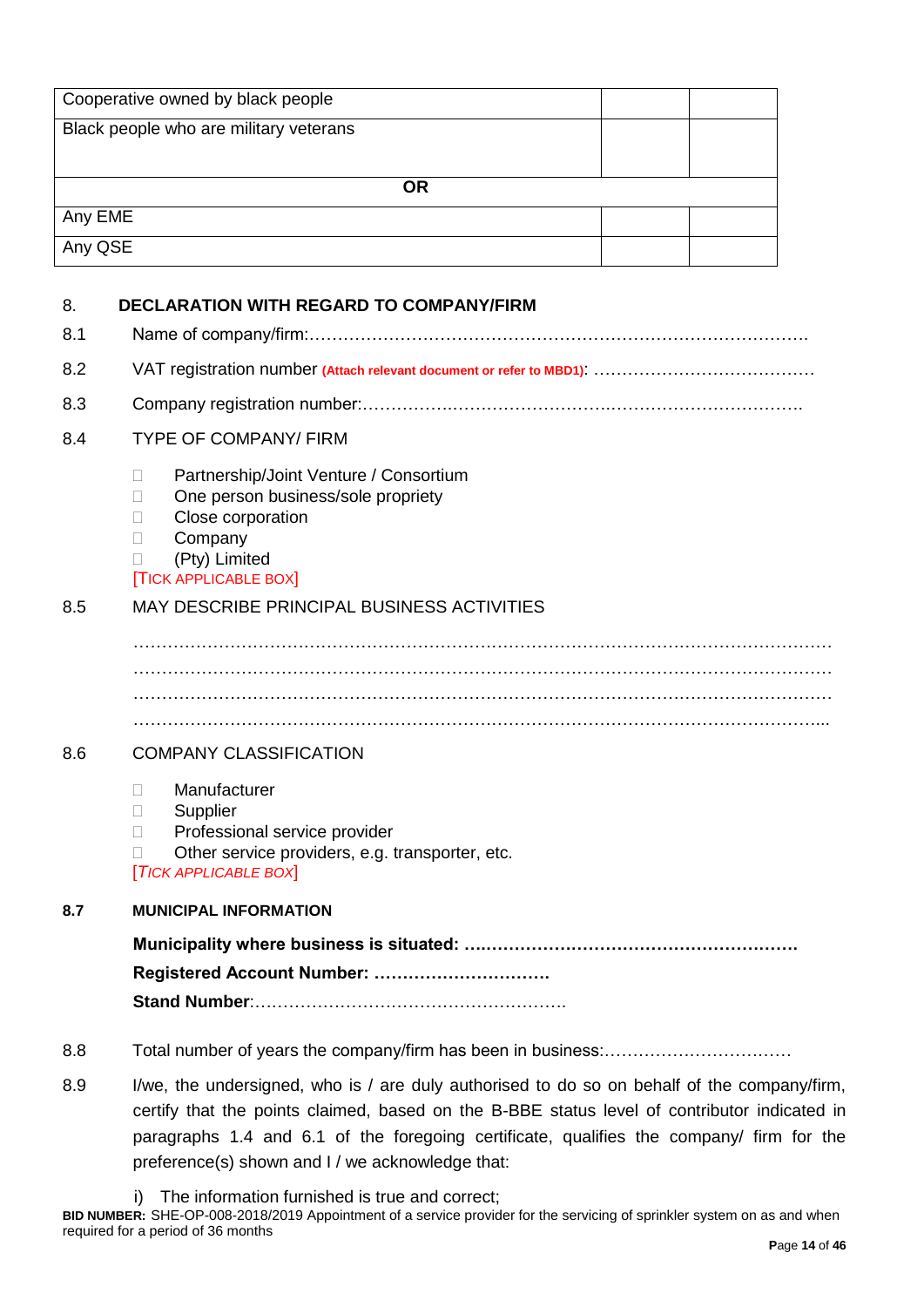- ii) The preference points claimed are in accordance with the General Conditions as indicated in paragraph 1 of this form;
- iii) In the event of a contract being awarded as a result of points claimed as shown in paragraphs 1.4 and 6.1, the contractor may be required to furnish documentary proof to the satisfaction of the purchaser that the claims are correct;
- iv) If the B-BBEE status level of contributor has been claimed or obtained on a fraudulent basis or any of the conditions of contract have not been fulfilled, the purchaser may, in addition to any other remedy it may have –
	- (a) disqualify the person from the bidding process;
	- (b) recover costs, losses or damages it has incurred or suffered as a result of that person's conduct;
	- (c) cancel the contract and claim any damages which it has suffered as a result of having to make less favourable arrangements due to such cancellation;
	- (d) recommend that the bidder or contractor, its shareholders and directors, or only the shareholders and directors who acted on a fraudulent basis, be restricted by the National Treasury from obtaining business from any organ of state for a period not exceeding 10 years, after the *audi alteram partem* (hear the other side) rule has been applied; and
	- (e) forward the matter for criminal prosecution.

| <b>WITNESSES</b> |                         |                            |
|------------------|-------------------------|----------------------------|
|                  |                         | SIGNATURE(S) OF BIDDERS(S) |
| ∍                | DATE:<br><b>ADDRESS</b> |                            |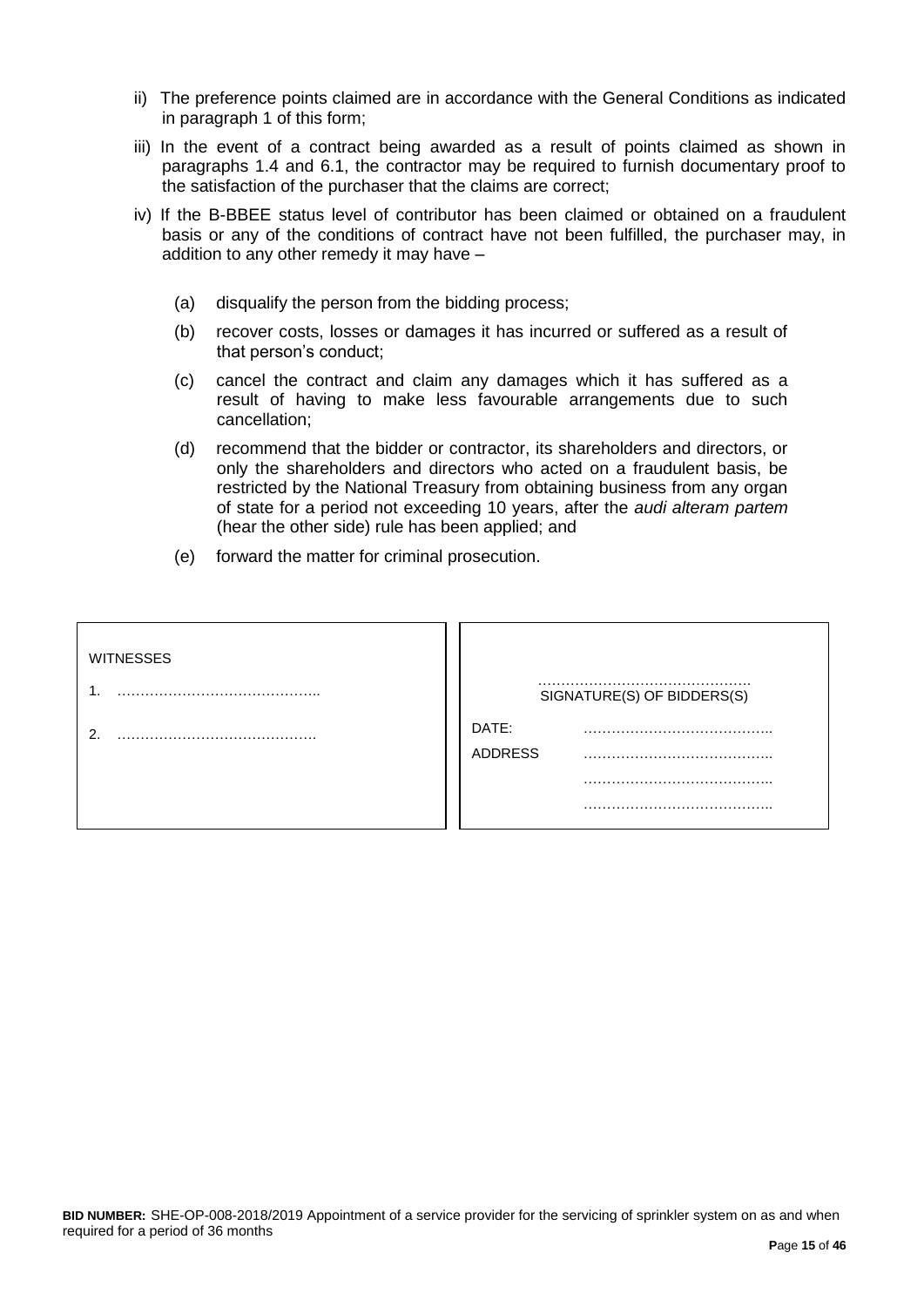# **9. AUTHORITY FOR SIGNATORY**

Signatories for close corporations and companies shall confirm their authority **by singing or attaching to this form** a duly signed and dated copy of the relevant resolution of their members or their board of directors, as the case may be.

| No <sub>__________________________________</sub> and any Contract, which may arise there from on behalf of |  |  |
|------------------------------------------------------------------------------------------------------------|--|--|
| Signed on behalf of the company:<br><u> Signed on behalf of the company:</u>                               |  |  |
|                                                                                                            |  |  |
|                                                                                                            |  |  |
|                                                                                                            |  |  |
| As witnesses:                                                                                              |  |  |
|                                                                                                            |  |  |
|                                                                                                            |  |  |

- (i) The information furnished is true and correct.
- (ii) The Equity ownership claimed is in accordance with the General Conditions as indicated in paragraph 1 of this form.
	- In the event of a contract being awarded as a result of points claimed as shown in paragraph 8, the contractor may be required to furnish documentary proof to the
	- satisfaction of the purchaser that the claims are correct.

<sup>11.</sup> I/we, the undersigned, who warrants that he/she is duly authorised to do so on behalf of the firm certify that points claimed, based on the equity ownership, indicated in paragraph 8 of the foregoing certificate, qualifies the firm for the preference(s) shown and I / we acknowledge that:

**BID NUMBER:** SHE-OP-008-2018/2019 Appointment of a service provider for the servicing of sprinkler system on as and when required for a period of 36 months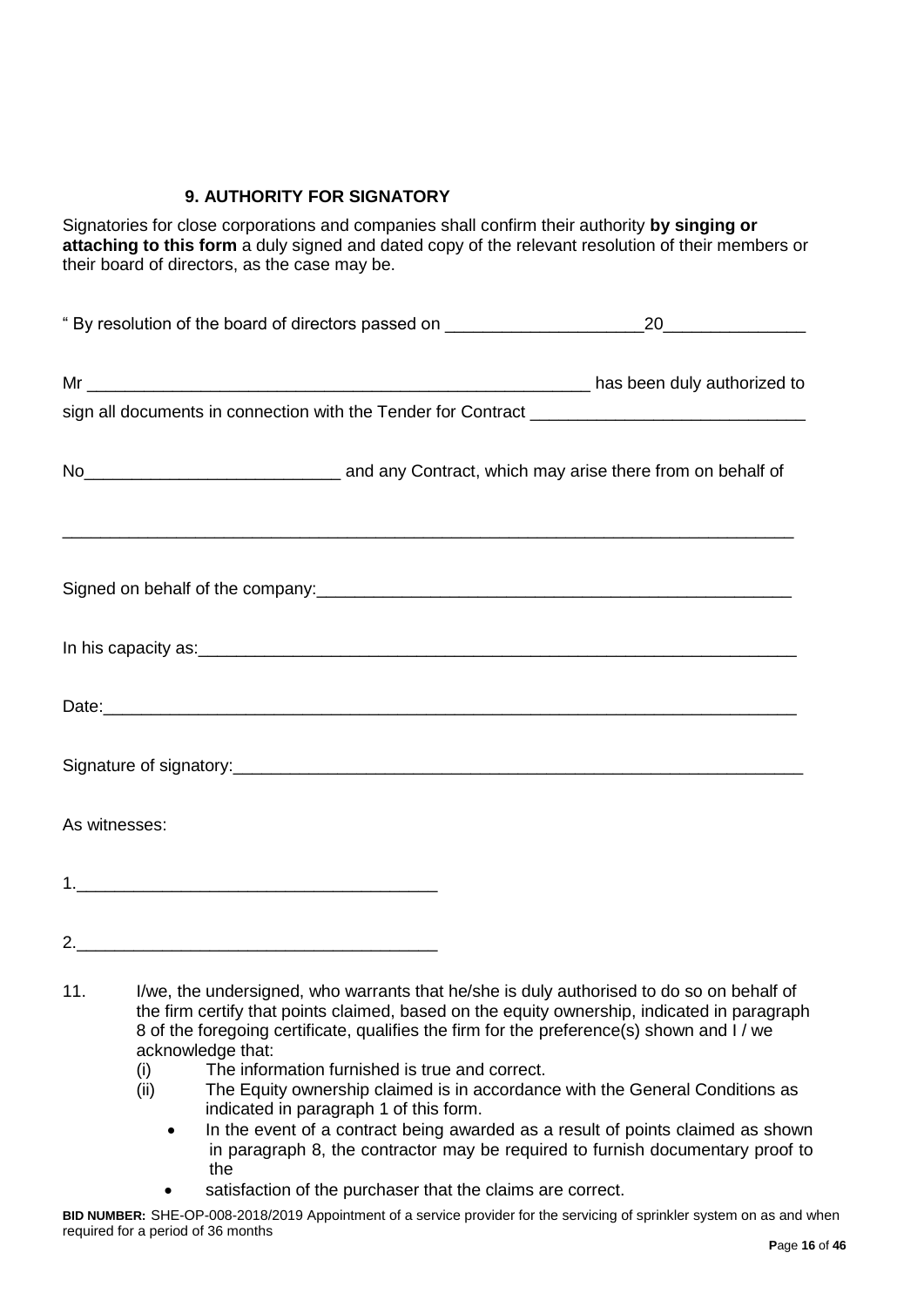- (iv) If the claims are found to be incorrect, the purchaser may, in addition to any other remedy it may have -
	- (a) recover costs, losses or damages it has incurred or suffered as a result of that person's conduct; and
	- (b) cancel the contract and claim any damages which it has suffered as a result of having to make less favourable arrangements due to such cancellation

#### **WITNESSES:**

1. \_\_\_\_\_\_\_\_\_\_\_\_\_\_\_\_\_\_\_\_\_\_\_\_\_\_\_\_

2. \_\_\_\_\_\_\_\_\_\_\_\_\_\_\_\_\_\_\_\_\_\_\_\_\_\_\_\_

**SIGNATURE (S) OF BIDDER (S)**

**DATE: \_\_\_\_\_\_\_\_\_\_\_\_\_\_\_\_\_\_\_\_\_\_\_\_\_\_\_\_\_**

**ADDRESS: \_\_\_\_\_\_\_\_\_\_\_\_\_\_\_\_\_\_\_\_\_\_\_\_\_**

\_\_\_\_\_\_\_\_\_\_\_\_\_\_\_\_\_\_\_\_\_\_\_\_\_\_\_\_\_\_\_\_\_\_\_

\_\_\_\_\_\_\_\_\_\_\_\_\_\_\_\_\_\_\_\_\_\_\_\_\_\_\_\_\_\_\_\_\_\_\_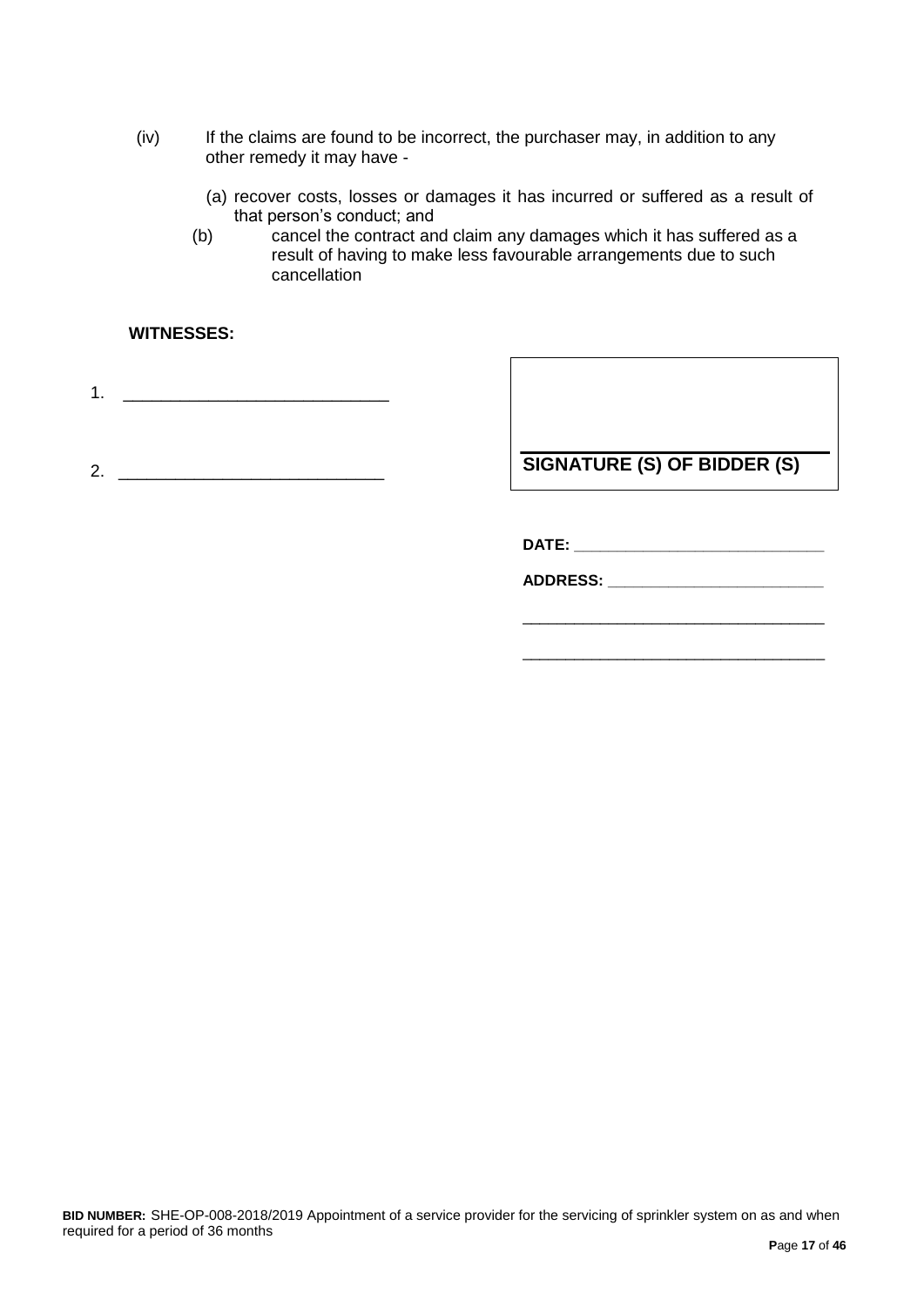#### **DECLARATION OF BIDDER'S PAST SUPPLY CHAIN MANAGEMENT PRACTICES**

- 1 This Municipal Bidding Document must form part of all bids invited.
- 2 It serves as a declaration to be used by municipalities and municipal entities in ensuring that when goods and services are being procured, all reasonable steps are taken to combat the abuse of the supply chain management system.
- 3 The bid of any bidder may be rejected if that bidder, or any of its directors have:
	- a. abused the municipality's / municipal entity's supply chain management system or committed any improper conduct in relation to such system;
	- b. been convicted for fraud or corruption during the past five years;
	- c. willfully neglected, reneged on or failed to comply with any government, municipal or other public sector contract during the past five years; or
	- d. been listed in the Register for Tender Defaulters in terms of section 29 of the Prevention and Combating of Corrupt Activities Act (No 12 of 2004).

#### **4 In order to give effect to the above, the following questionnaire must be completed and submitted with the bid.**

| Item  | Question                                                                                                                                        | Yes        | <b>No</b> |
|-------|-------------------------------------------------------------------------------------------------------------------------------------------------|------------|-----------|
| 4.1   | Is the bidder or any of its directors listed on the National Treasury's                                                                         | Yes        | <b>No</b> |
|       | Database of Restricted Suppliers as companies or persons prohibited                                                                             |            |           |
|       | from doing business with the public sector?                                                                                                     |            |           |
|       | (Companies or persons who are listed on this Database                                                                                           |            |           |
|       | were informed in writing of this restriction by the Accounting<br>Officer/Authority of the institution that imposed the restriction             |            |           |
|       | after the audi alteram partem rule was applied). The Database                                                                                   |            |           |
|       | of Restricted Suppliers now resides on the National                                                                                             |            |           |
|       | Treasury's website(www.treasury.gov.za) and<br>can<br>be                                                                                        |            |           |
|       | accessed by clicking on its link at the bottom of the home                                                                                      |            |           |
|       | page.                                                                                                                                           |            |           |
| 4.1.1 | If so, furnish particulars:                                                                                                                     |            |           |
|       |                                                                                                                                                 |            |           |
| 4.2   |                                                                                                                                                 | Yes        | No        |
|       | Is the bidder or any of its directors listed on the Register for Tender<br>Defaulters in terms of section 29 of the Prevention and Combating of |            |           |
|       | Corrupt Activities Act (No 12 of 2004)? The Register for Tender                                                                                 |            |           |
|       | Defaulters can be accessed on the National Treasury's                                                                                           |            |           |
|       | websitewww.treasury.gov.za) by clicking on its link at the bottom                                                                               |            |           |
|       | of the home page.                                                                                                                               |            |           |
| 4.2.1 | If so, furnish particulars:                                                                                                                     |            |           |
|       |                                                                                                                                                 |            |           |
|       |                                                                                                                                                 |            |           |
| 4.3   | Was the bidder or any of its directors convicted by a court of law                                                                              | <b>Yes</b> | <b>No</b> |
|       | (including a court of law outside the Republic of South Africa) for fraud                                                                       |            |           |
|       | or corruption during the past five years?                                                                                                       |            |           |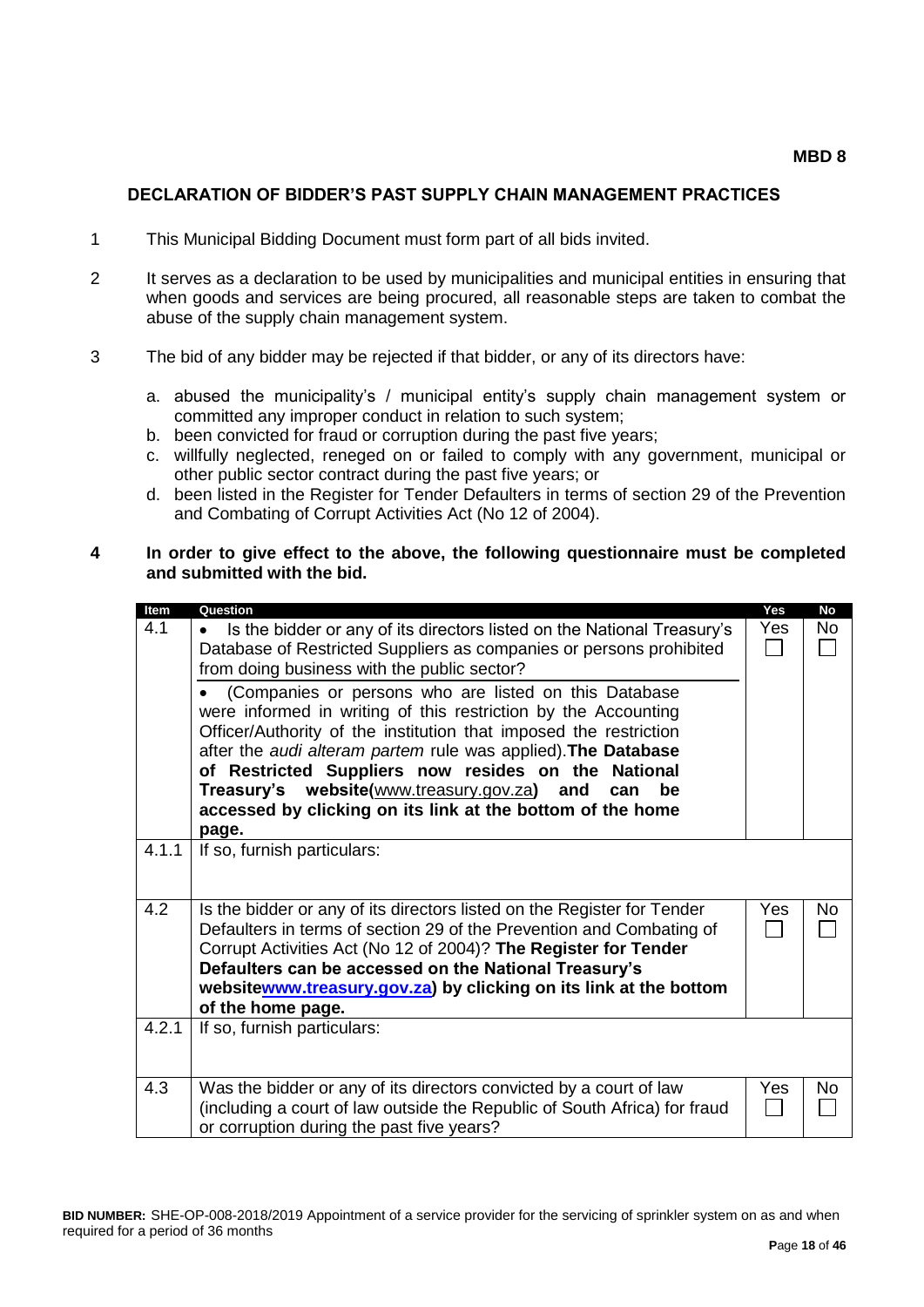| <b>Item</b> | <b>Question</b>                                                                                                                                                                                                                                 | Yes        | No |
|-------------|-------------------------------------------------------------------------------------------------------------------------------------------------------------------------------------------------------------------------------------------------|------------|----|
| 4.4         | Does the bidder or any of its directors owe any municipal rates and<br>taxes or municipal charges to the municipality / municipal entity, or to<br>any other municipality / municipal entity, that is in arrears for more<br>than three months? | <b>Yes</b> | No |
| 4.4.1       | If so, furnish particulars:                                                                                                                                                                                                                     |            |    |
| 4.5         | Was any contract between the bidder and the municipality / municipal<br>entity or any other organ of state terminated during the past five years<br>on account of failure to perform on or comply with the contract?                            | Yes        | No |
| 4.7.1       | If so, furnish particulars:                                                                                                                                                                                                                     |            |    |

# **CERTIFICATION**

# **I, THE UNDERSIGNED (FULL NAME) \_\_\_\_\_\_\_\_\_\_\_\_\_\_\_\_\_\_\_\_\_\_\_\_\_\_\_\_\_\_\_\_\_\_\_\_\_\_\_\_\_\_\_\_\_\_**

4.3.1 If so, furnish particulars:

**CERTIFY THAT THE INFORMATION FURNISHED ON THIS DECLARATION FORM TRUE AND CORRECT.**

**I ACCEPT THAT, IN ADDITION TO CANCELLATION OF A CONTRACT, ACTION MAY BE TAKEN AGAINST ME SHOULD THIS DECLARATION PROVE TO BE FALSE.**

**Signature Date** 

**\_\_\_\_\_\_\_\_\_\_\_\_\_\_\_\_\_\_\_\_\_\_\_\_\_\_\_\_\_\_ \_\_\_\_\_\_\_\_\_\_\_\_\_\_\_\_\_\_\_\_\_\_\_\_\_**

**\_\_\_\_\_\_\_\_\_\_\_\_\_\_\_\_\_\_\_\_\_\_\_\_\_\_\_\_\_\_ \_\_\_\_\_\_\_\_\_\_\_\_\_\_\_\_\_\_\_\_\_\_\_\_\_ Position Name of Bidder**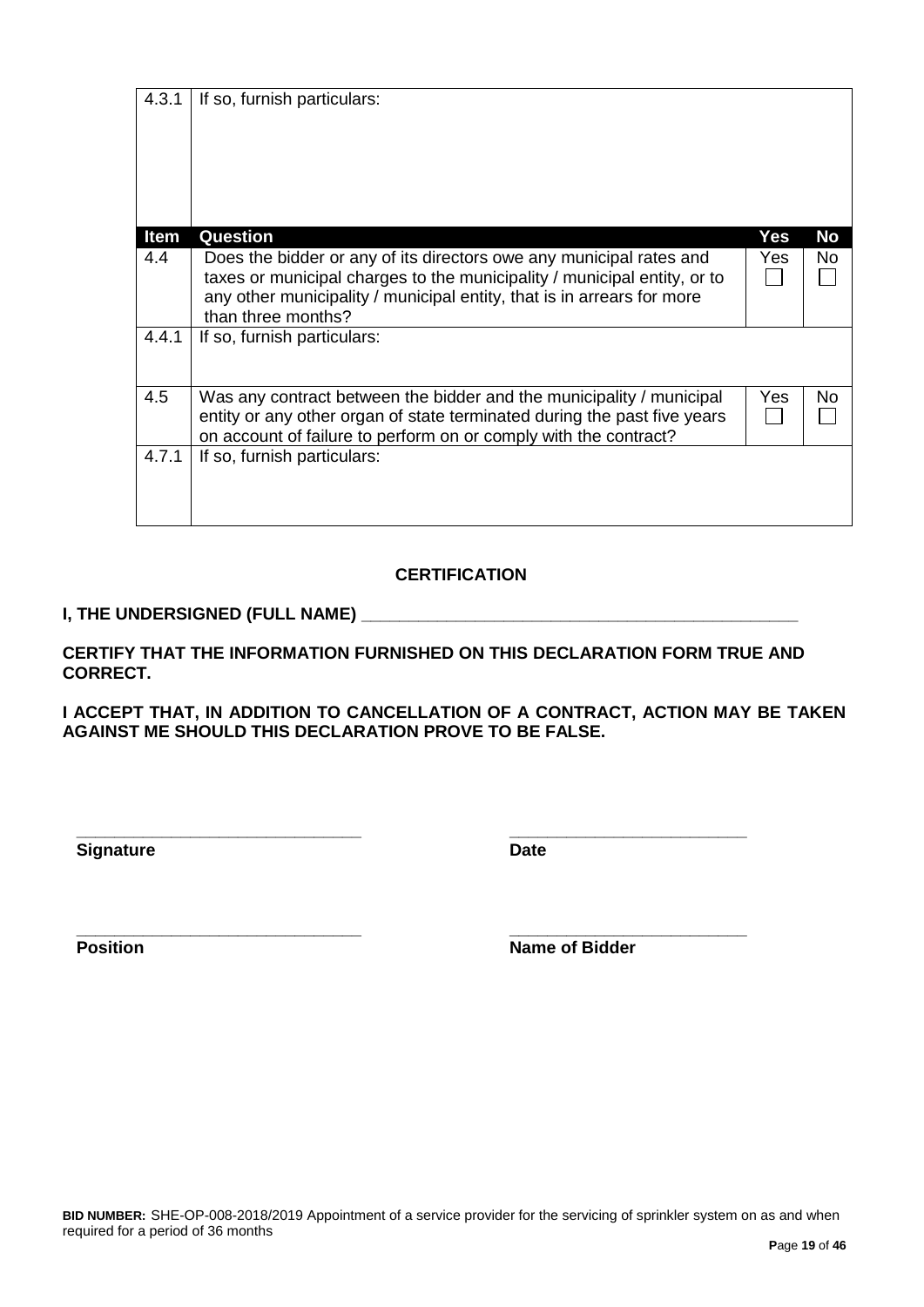### **CERTIFICATE OF INDEPENDENT BID DETERMINATION**

- 1 This Municipal Bidding Document (MBD) must form part of all bids<sup>1</sup> invited.
- 2 Section 4 (1) (b) (iii) of the Competition Act No. 89 of 1998, as amended, prohibits an agreement between, or concerted practice by, firms, or a decision by an association of firms, if it is between parties in a horizontal relationship and if it involves collusive bidding (or bid rigging).² Collusive bidding is a *pe se* prohibition meaning that it cannot be justified under any grounds.
- 3 Municipal Supply Regulation 38 (1) prescribes that a supply chain management policy must provide measures for the combating of abuse of the supply chain management system, and must enable the accounting officer, among others, to:
	- a. take all reasonable steps to prevent such abuse;
	- b. reject the bid of any bidder if that bidder or any of its directors has abused the supply chain management system of the municipality or municipal entity or has committed any improper conduct in relation to such system; and
	- c. cancel a contract awarded to a person if the person committed any corrupt or fraudulent act during the bidding process or the execution of the contract.
- 4 This MBD serves as a certificate of declaration that would be used by institutions to ensure that, when bids are considered, reasonable steps are taken to prevent any form of bid-rigging.
- 5 In order to give effect to the above, the attached Certificate of Bid Determination (MBD 9) must be completed and submitted with the bid:

#### **¹ Includes price quotations, advertised competitive bids, limited bids and proposals.**

**² Bid rigging (or collusive bidding) occurs when businesses, that would otherwise be expected to compete, secretly conspire to raise prices or lower the quality of goods and / or services for purchasers who wish to acquire goods and / or services through a bidding process. Bid rigging is, therefore, an agreement between competitors not to compete.**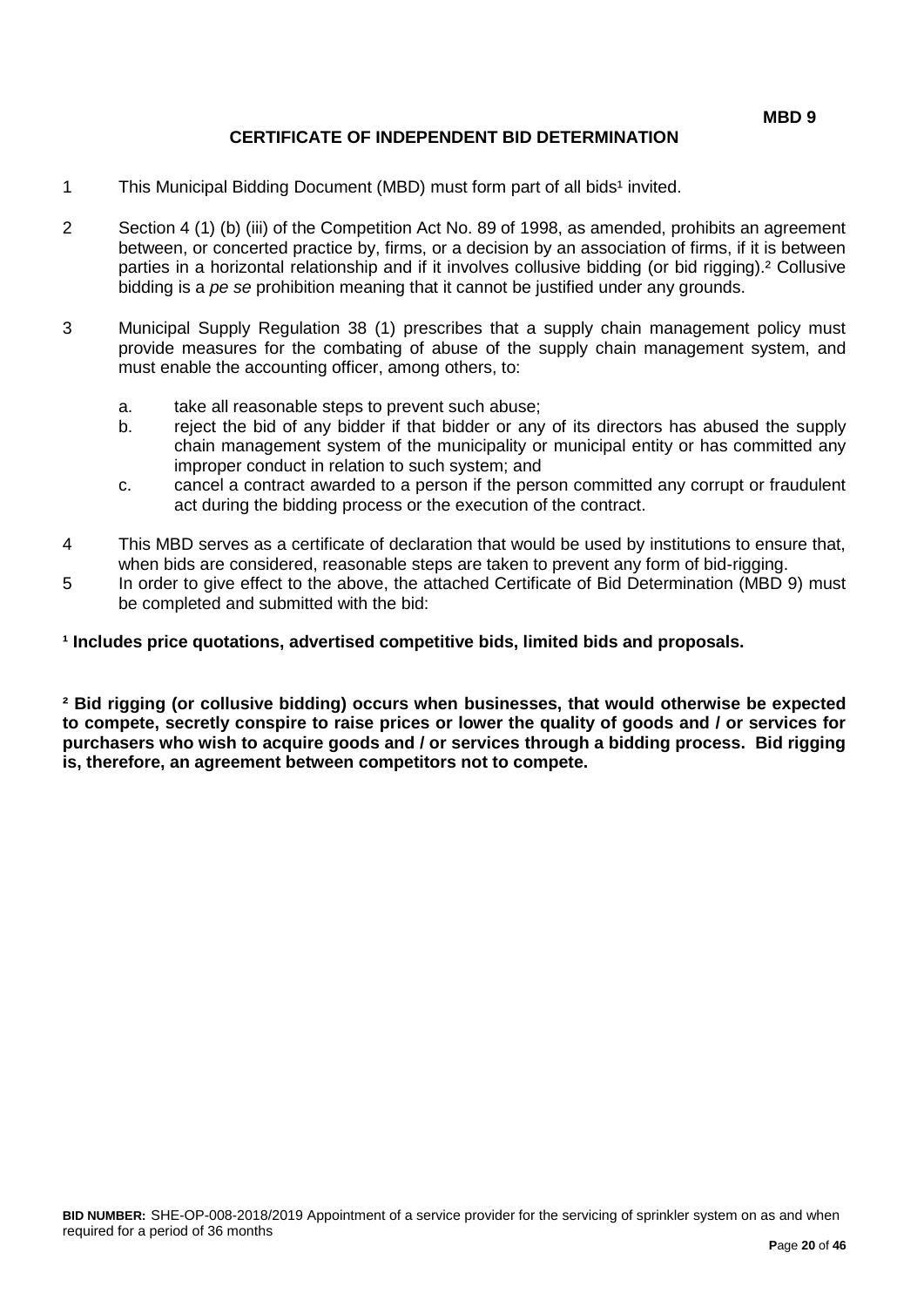# **CERTIFICATE OF INDEPENDENT BID DETERMINATION**

I, the undersigned, in submitting the accompanying bid:

(Bid Number and Description)

\_\_\_\_\_\_\_\_\_\_\_\_\_\_\_\_\_\_\_\_\_\_\_\_\_\_\_\_\_\_\_\_\_\_\_\_\_\_\_\_\_\_\_\_\_\_\_\_\_\_\_\_\_\_\_\_\_\_\_\_\_\_\_\_\_\_\_\_\_\_\_\_\_\_\_\_\_\_

\_\_\_\_\_\_\_\_\_\_\_\_\_\_\_\_\_\_\_\_\_\_\_\_\_\_\_\_\_\_\_\_\_\_\_\_\_\_\_\_\_\_\_\_\_\_\_\_\_\_\_\_\_\_\_\_\_\_\_\_\_\_\_\_\_\_\_\_\_\_\_\_\_\_\_\_\_\_

in response to the invitation for the bid made by:

(Name of Municipality / Municipal Entity)

do hereby make the following statements that I certify to be true and complete in every respect:

I certify, on behalf of: the state of the state of the state of the state of the state of the state of the stat

(Name of Bidder)

- 1. I have read and I understand the contents of this Certificate;
- 2. I understand that the accompanying bid will be disqualified if this Certificate is found not to be true and complete in every respect;
- 3. I am authorized by the bidder to sign this Certificate, and to submit the accompanying bid, on behalf of the bidder;
- 4. Each person whose signature appears on the accompanying bid has been authorized by the bidder to determine the terms of, and to sign, the bid, on behalf of the bidder;
- 5. For the purposes of this Certificate and the accompanying bid, I understand that the word "competitor" shall include any individual or organization, other than the bidder, whether or not affiliated with the bidder, who:
	- (a) has been requested to submit a bid in response to this bid invitation;
	- (b) could potentially submit a bid in response to this bid invitation, based on their qualifications, abilities or experience; and
	- (c) provides the same goods and services as the bidder and/or is in the same line of business as the bidder
- 6. The bidder has arrived at the accompanying bid independently from, and without consultation, communication, agreement or arrangement with any competitor. However communication between partners in a joint venture or consortium<sup>3</sup> will not be construed as collusive bidding.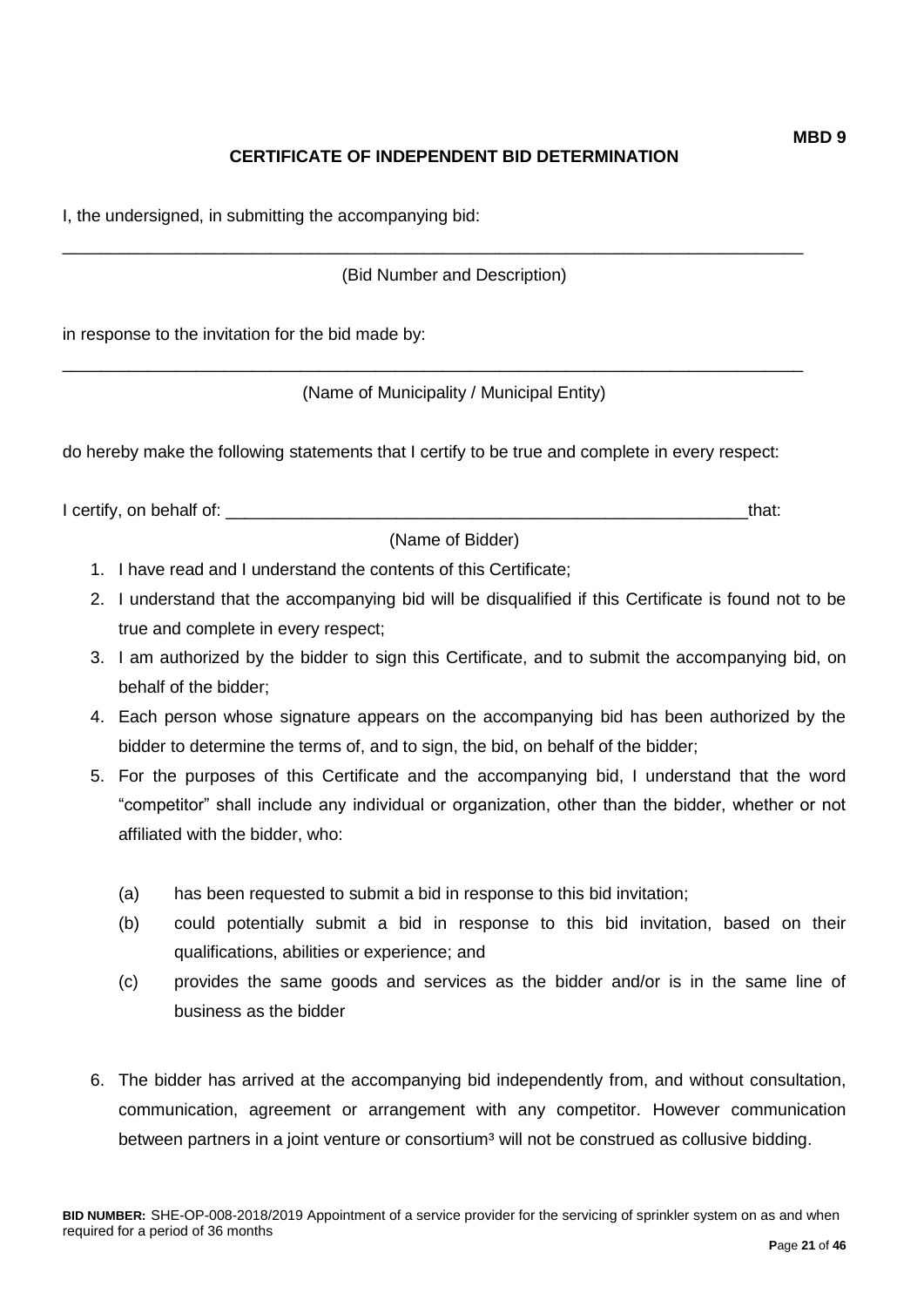business with the public sector for a period not exceeding ten (10) years in terms of the Prevention and Combating of Corrupt Activities Act No 12 of 2004 or any other applicable legislation.

\_\_\_\_\_\_\_\_\_\_\_\_\_\_\_\_\_\_\_\_\_\_\_\_\_\_\_\_\_\_\_\_\_\_\_\_\_\_\_ \_\_\_\_\_\_\_\_\_\_\_\_\_\_\_\_\_\_\_\_\_\_\_ **Signature Date**

\_\_\_\_\_\_\_\_\_\_\_\_\_\_\_\_\_\_\_\_\_\_\_\_\_\_\_\_\_\_\_\_\_\_\_\_\_\_\_ \_\_\_\_\_\_\_\_\_\_\_\_\_\_\_\_\_\_\_\_\_\_\_ **Position Name of Bidder** 

#### **P**age **22** of **46**

- 7. In particular, without limiting the generality of paragraphs 6 above, there has been no consultation, communication, agreement or arrangement with any competitor regarding:
	- (a) prices;
	- (b) geographical area where product or service will be rendered (market allocation)
	- (c) methods, factors or formulas used to calculate prices;
	- (d) the intention or decision to submit or not to submit, a bid;
	- (e) the submission of a bid which does not meet the specifications and conditions of the bid; or
	- (f) bidding with the intention not to win the bid.
- 8. In addition, there have been no consultations, communications, agreements or arrangements with any competitor regarding the quality, quantity, specifications and conditions or delivery particulars of the products or services to which this bid invitation relates.
- 9. The terms of the accompanying bid have not been, and will not be, disclosed by the bidder, directly or indirectly, to any competitor, prior to the date and time of the official bid opening or of the awarding of the contract.

10. I am aware that, in addition and without prejudice to any other remedy provided to combat any restrictive practices related to bids and contracts, bids that are suspicious will be reported to the Competition Commission for investigation and possible imposition of administrative penalties in terms of section 59 of the Competition Act No 89 of 1998 and or may be reported to the National Prosecuting Authority (NPA) for criminal investigation and or may be restricted from conducting

# **³ Joint venture or Consortium means an association of persons for the purpose of combining their expertise, property, capital, efforts, skill and knowledge in an activity for the execution of a contract.**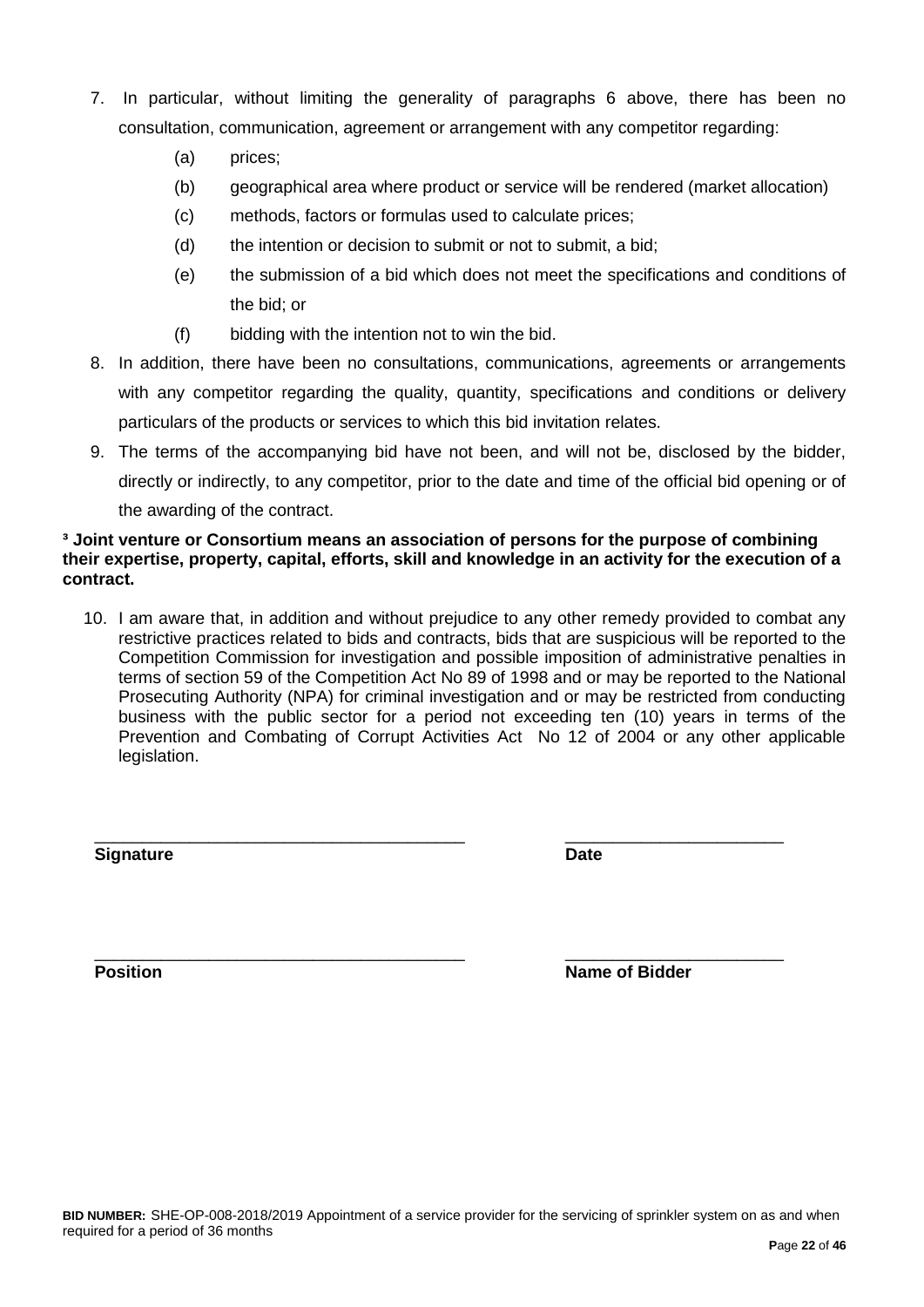# **GENERAL CONDITIONS OF CONTRACT**

| 1.                |  |
|-------------------|--|
|                   |  |
| 2.<br>3.          |  |
|                   |  |
| 4.<br>5.          |  |
| 6.<br>7.          |  |
| 8.<br>9.          |  |
| 10.               |  |
| 11.<br>12.        |  |
| 13.<br>14.<br>15. |  |
| 16.<br>17.        |  |
| 18.<br>19.        |  |
| 20.<br>21.<br>22. |  |
| 23.               |  |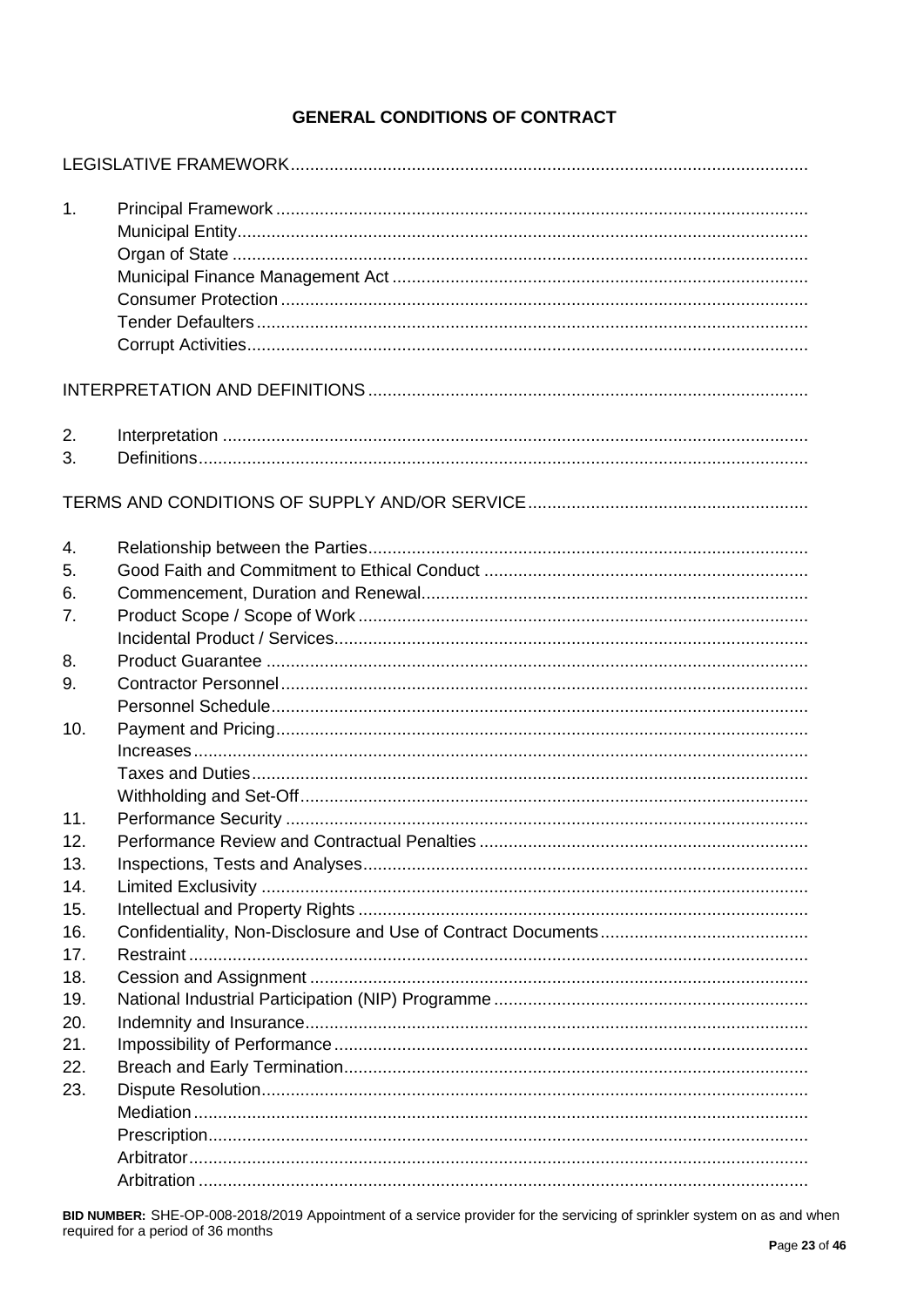# LEGISLATIVE FRAMEWORK

1. Principal Framework

The information contained under this heading summarises certain of the principal statutory provisions applicable to the transaction concluded between the Parties. It is included for information purposes only and should not be regarded as legal advice, it being incumbent upon the Contractor to familiarise itself with the legislative framework. These provisions apply at law and the Parties are not competent to exclude the operation thereof by mutual agreement. As such, no agreement, transaction or series of transactions concluded outside of or in contravention of the legislative framework and the procedures provided for therein shall be binding on the Parties notwithstanding the capacity or office held or undertakings given, in writing or otherwise, by the persons contracting on behalf of either Party.

# Municipal Entity

1.1 Joburg Market is a municipal entity contemplated in section 1, read with sections 86B(1)(a)(i) and 86D(1)(a), of the Municipal Systems Act (32 of 2000), ("MSA"). It was established as such by the Greater Johannesburg Metropolitan Council (predecessor to the City of Johannesburg Metropolitan Municipality or "COJ") who procured, by virtue of the provisions of section 17D of the Promotion of Local Government Affairs Act (91 of 1983) the formation, registration and incorporation of its fresh produce market as the Joburg Market (SOC) Limited in terms of the Companies Act, with the COJ as its sole shareholder. Upon the foregoing and as required by the MSA, Joburg Market entered into a Service Delivery Agreement with the COJ in terms of which Joburg Market was appointed as an external mechanism for the delivery of a municipal service with the mandate to manage and operate the business of the fresh produce market and its assets.

#### Organ of State

1.2 As a municipal entity Joburg Market is an "organ of state" as defined in section 239 of the Constitution of South Africa (108 of 1996) read with section 1 of the Institution of Legal Proceedings Against Organs of State Act (40 of 2002).

#### Municipal Finance Management Act

1.3 Contracting with Joburg Market is subject, amongst others, to the Municipal Finance Management Act (56 of 2003) ("MFMA"), the MFMA Supply Chain Management Regulations (GN 868 in GG 27636 of 30 May 2005) ("SCM Regulations") and, specifically, Joburg Market's Supply Chain Management Policy made in terms of section 111 of the MFMA and regulation 2 of the SCM Regulations (collectively referred to as the "SCM Regulatory Framework"). In terms of the irregular expenditure provisions of the SCM Regulatory Framework, Joburg Market is prohibited from making any payment in relation to goods or services unlawfully or irregularly procured and/or rendered, notwithstanding that value might have been received.

#### Consumer Protection

1.4 The Consumer Protection Act (68 of 2008) does not, in terms of section 5(2)(a), apply to any transaction in terms of which goods or services are supplied to the State. However, section 5(5) stipulates that notwithstanding the foregoing exemption, those goods, and the importer or

**BID NUMBER:** SHE-OP-008-2018/2019 Appointment of a service provider for the servicing of sprinkler system on as and when required for a period of 36 months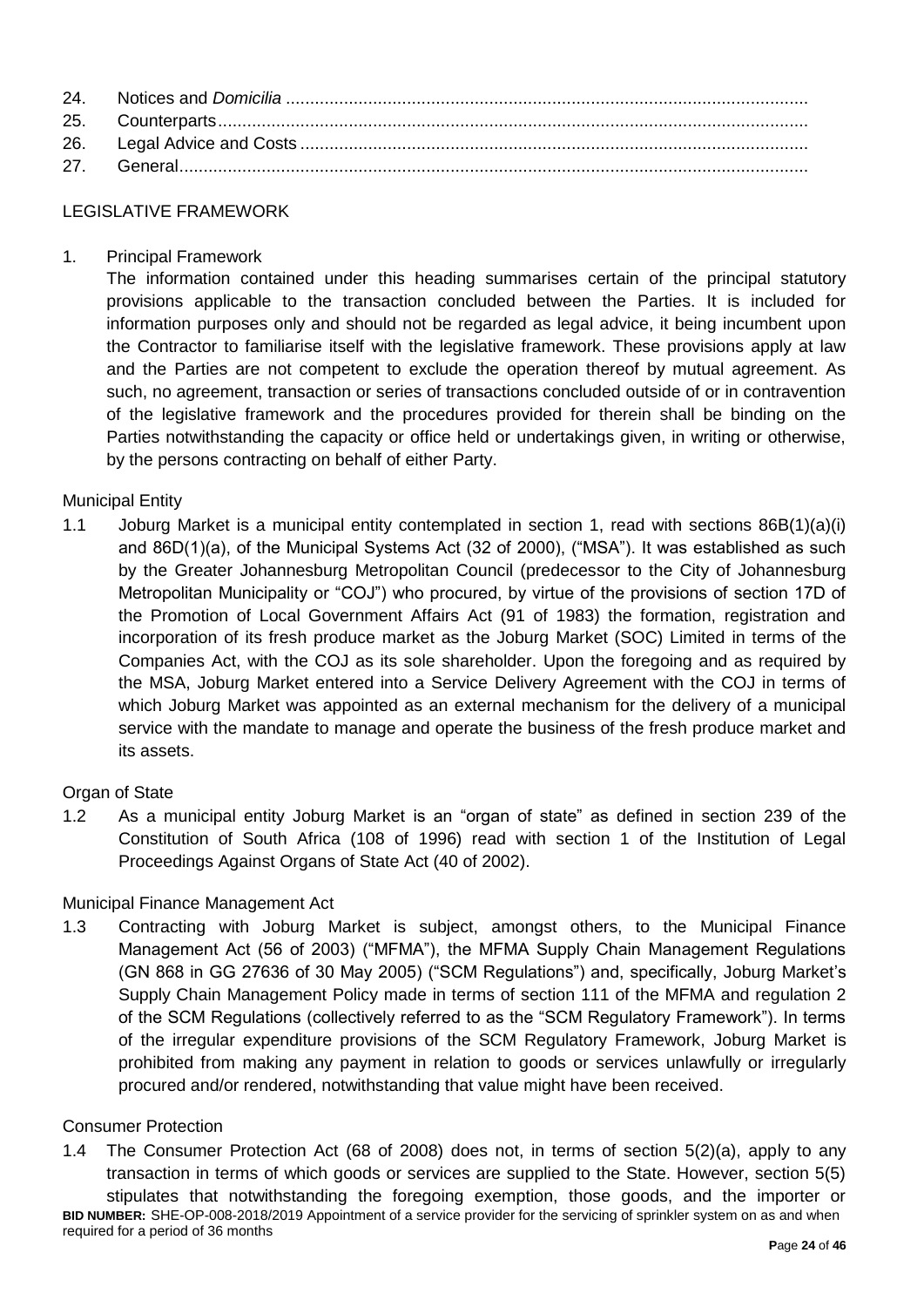producer, distributor and retailer of those goods are nevertheless subject to, amongst others, the provisions of section 61. Section 61 sets out the liability of the producer and/or supplier for any harm caused wholly or partly as a consequence of a product failure, defect or hazard in any goods, irrespective of whether the harm resulted from any negligence on the part of the producer, importer, distributor or retailer, as the case may be. In terms of subsections 61(5)(c) and (d), harm for which the Contractor may be held liable includes any loss of, or physical damage to, any property of Joburg Market irrespective of whether it is movable or immovable including economic loss occasioned by such harm.

# Competitive Behaviour

1.5 In terms of section 4(1)(b)(iii) of the Competition Act (89 of 1998) an agreement between, or concerted practice by, firms, or a decision by an association of firms, is prohibited if it is between parties in a horizontal relationship and if bidders was involved in collusive bidding (or bid rigging). If bidders, based on reasonable grounds or evidence obtained by Joburg Market, have engaged such restrictive practices, Joburg Market may refer the matter to the Competition Commission for investigation and possible imposition of administrative penalties. If a bidders are found guilty by the Competition Commission Joburg Market may, in addition and without prejudice to any other remedy provided for in this Agreement or at law, invalidate the bid and/or terminate this Agreement in whole or part, and/or restrict the bidders from conducting business with the public sector for a period not exceeding ten (10) years.

# Tender Defaulters

- 1.6 Where Joburg Market terminates this Agreement in whole or in part, it may decide to impose a restriction penalty on the Contractor by prohibiting the Contractor from doing business with the public sector for a period not exceeding 10 years. If Joburg Market intends imposing a restriction on a Contractor or any person associated with the Contractor, the Contractor will be allowed a period of not more than fourteen (14) days to provide reasons why the envisaged restriction should not be imposed. Should the Contractor fail to respond within the stipulated fourteen (14) days, Joburg Market might regard the intended penalty as not objected against and may impose it. Any restriction imposed on any person by the Accounting Officer of Joburg Market will, at the discretion of the Accounting Officer, also be applicable to any other enterprise or any partner, manager, director or other person who wholly or partly exercises, exercised or may exercise control over the enterprise of the first-mentioned person.
- 1.7 If a restriction is imposed, Joburg Market must, within five (5) working days of such imposition, furnish the National Treasury, with the following information:
	- 1.7.1 the name and address of the Contractor and/or person restricted by Joburg Market;
	- 1.7.2 the date of commencement of the restriction;
	- 1.7.3 the period of restriction; and
	- 1.7.4 the reasons for the restriction.
- 1.8 These details will be loaded in the National Treasury's central database of suppliers or persons prohibited from doing business with the public sector.

#### Corrupt Activities

1.9 If a court of law convicts a person of an offence under sections 12 or 13 of the Prevention and Combating of Corrupt Activities Act (12 of 2004), the court may also rule that such person's name be endorsed on the Register for Tender Defaulters. When a person's name has been

**BID NUMBER:** SHE-OP-008-2018/2019 Appointment of a service provider for the servicing of sprinkler system on as and when required for a period of 36 months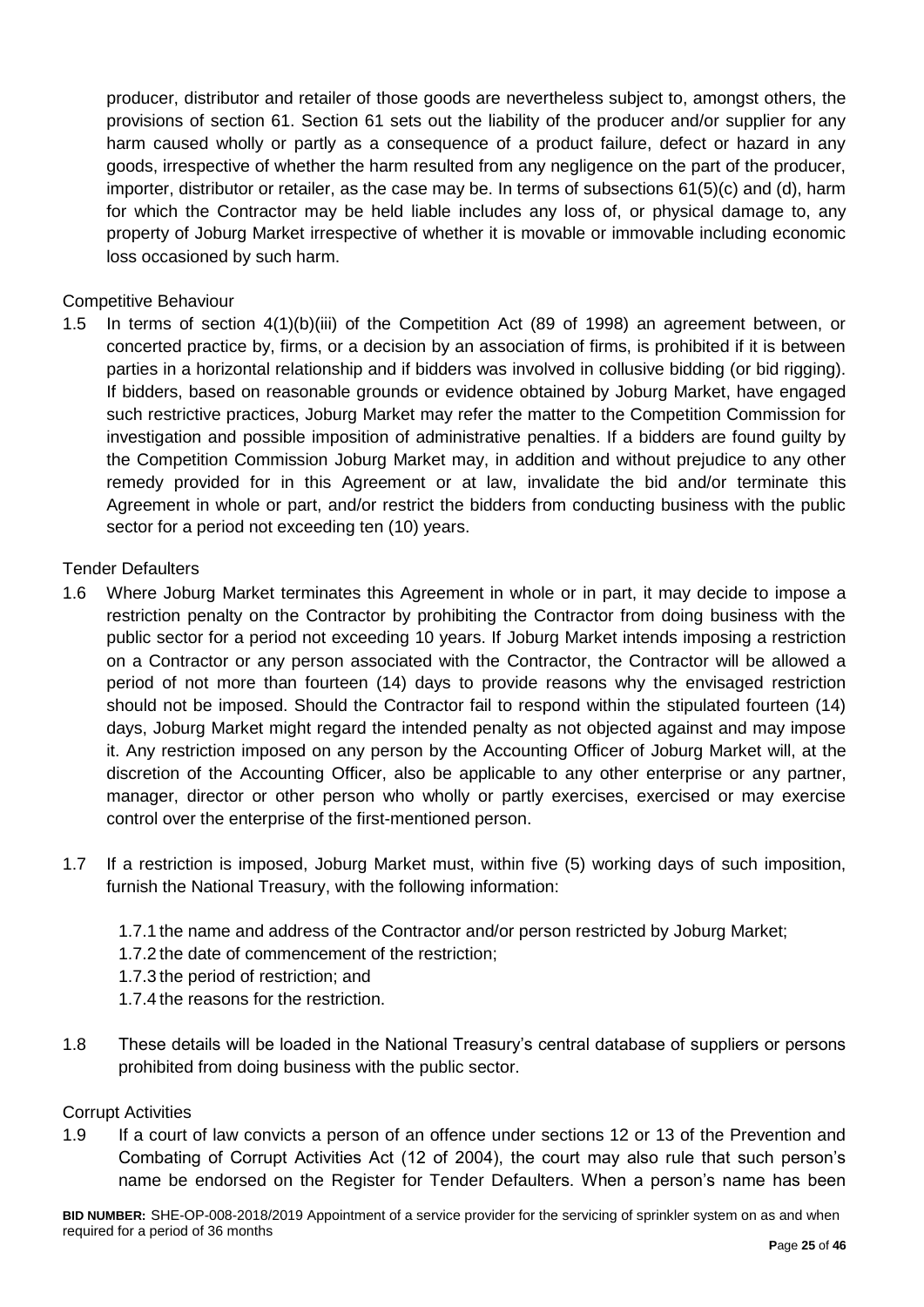endorsed on the Register, the person will be prohibited from doing business with the public sector for a period not less than five years and not more than 10 years.

# INTERPRETATION AND DEFINITIONS

2. Interpretation

This Agreement shall be governed and interpreted in accordance with the laws of the RSA; and

- 2.1 headings shall be read for the purpose of reference only and shall not be used in the interpretation of nor modify nor amplify the terms of this Agreement.
- 2.2 words importing any gender include the others; the singular include the plural and vice versa and natural persons include created entities, other legal *personae* (corporate or unincorporate) and the state and vice versa.
- 2.3 all provisions of this Agreement are severable from each other and any provision which is or may become unenforceable shall be ineffective to the extent of such unenforceability and shall be treated as if not written and severed without invalidating the remaining provisions of this Agreement (or affecting the validity or enforceability of such provision in any other jurisdiction); the Parties who declare their intention that this Agreement would be executed without such unenforceable provision if they were aware of such unenforceability at the time of execution hereof and that this Agreement should be implemented or continue to be implemented, having regard to each Party's rationale and purpose in entering into this Agreement.
- 2.4 when any number of days is prescribed, these shall business days (unless days are described as calendar days in which event Saturdays, Sundays and public holiday's shall be included) reckoned exclusively of the first and inclusively of the last day.
- 2.5 any reference to any statute, regulation or other legislation shall be a reference to that statute, regulation or other legislation as at the Signature Date, and as amended or substituted from time to time thereafter.
- 2.6 the words "include", "including" and "in particular" shall be construed as being by way of example or emphasis and shall not be construed as, nor shall they take effect as, limiting the generality of any preceding words.
- 2.7 the rule of construction that a contract shall be interpreted against the Party principally responsible for the drafting or preparation of the contract, shall not apply.
- 2.8 any annexures, schedules, and/or documents ("appendices") referred to in this Agreement shall be deemed to be incorporated in and form an integral part hereof; in the event of a conflict between any appendices and this Agreement, the provisions of this Agreement shall prevail.
- 2.9 the termination of this Agreement shall not affect those of the provisions which provide that they shall operate after termination or which of necessity must continue to have effect thereafter notwithstanding that specific clauses do not expressly provide for such continuation.
- 2.10 any substantive provision imposing rights or obligations on a Party, notwithstanding that it is only in a definition clause, shall have effect as if it were a substantive provision in the body of this Agreement.
- 2.11 information supplied in the bidding documents shall be construed as material representations made by the Contractor, which induced Joburg Market to enter into this Agreement.
- 3. Definitions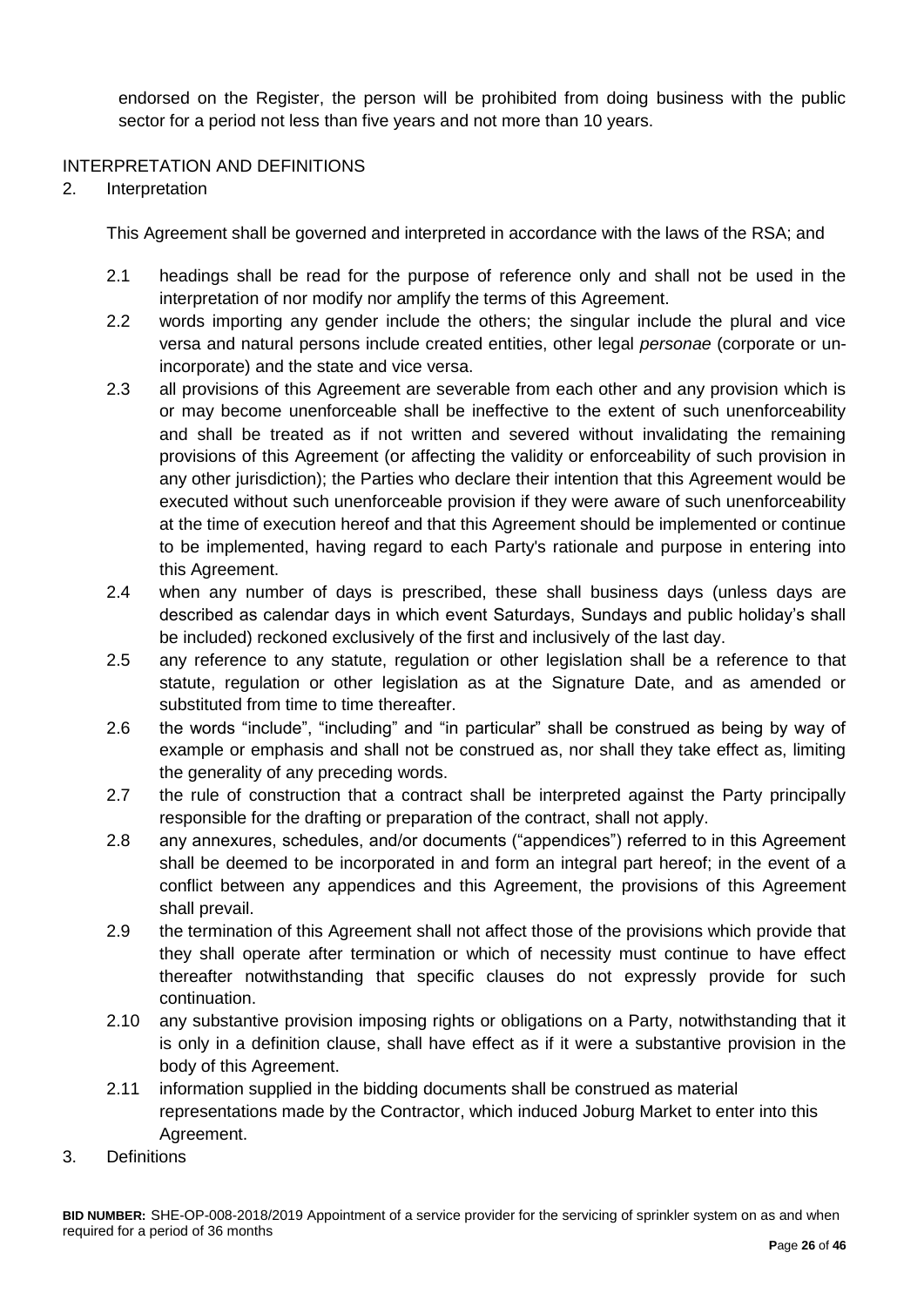Unless clearly inconsistent with or otherwise indicated by the context, the following expressions shall bear the meanings assigned to them and cognate expressions shall bear corresponding meanings in this Agreement:

- 3.1 "Agreement" means this Agreement entered into between Joburg Market and the Contractor including the appendices and all documents included therein by reference.
- 3.2 "Annexure A" means the Contractor's tender to supply the Product or render the Services or works to Joburg Market in terms of the scope of work and on the terms and conditions, pricing and payment terms set out therein.
- 3.3 "Annexure B" means a copy of Joburg Market Supply Chain Management Policy in terms of which this Agreement and the bid was specified, evaluated, adjudicated and awarded.
- 3.4 "Annexure C" means, if applicable to the subject matter of this Agreement and the Contractor's obligations in terms thereof, the Contractor's Personnel Schedule.
- 3.5 "Annexure D" means, if applicable to services rendered at Joburg Market's premises by the Contractor, the Occupational Health and Safety Act Agreement entered into between the Parties in terms of section 37(2) of that Act.
- 3.6 "Annexure E" means, if applicable in terms of the scope of work, the Contractor's Project Plan delivered to Joburg Market within the time specified therefore.
- 3.7 "Annexure F" means, if applicable to the Product or the subject matter of this Agreement and read conjunctively with the Contractor's obligations in terms of the Consumer Protection Act, the express warranties provided by the Contractor in relation to the Product.
- 3.8 "Annexure G" means a copy of the regulation 36 deviation approved by the Accounting Officer (Chief Executive Officer) of Joburg Market in the event that in the procurement of this Agreement the official procurement processes was dispensed with based on an exceptional circumstance allowed by the SCM Regulatory Framework.
- 3.9 "Closing Time" means the date and hour specified in the bidding documents for the receipt of bids.
- 3.10 "Commencement Date" means, notwithstanding the Signature Date, the date specified in the Contract Schedule.
- 3.11 "Confidential Information" means including this Agreement, Joburg Market's trade secrets, processes, techniques, methods, designs, products and organisational and other structures employed in its business, the contractual and financial arrangements with its suppliers, customers, employees, clients and other business associates, its financial details including its results, details of the prospective and existing clients, customers and employees, its business strategies, general modus operandi, client information including its customer lists and customer contact details, price lists, employee remuneration and salary packages, medical and/or patient information, computer programs and information systems, policies and procedures, diagnostic tools, data, diagrams, reports including incidents, incident reports, electronic and other visual and audio recordings, related statistics, specifications, charts, studies and Intellectual Property, know-how, trade and any other similar information all of which is, by its nature, confidential and/or proprietary to Joburg Market and its business.
- 3.12 "Contractor" means the incorporated entity, consortium, and partnership or individual who is the service provider, supplier or seller in terms of this Agreement, identified as such in the Contract Schedule; howsoever the Contractor may be legally constituted or formed.
- 3.13 "Contract Period" means the period set out in the Contract Schedule.
- 3.14 "Contract Price" means the price payable to the Contractor under this Agreement for the full and proper performance of its contractual obligations specified in the Contract Schedule.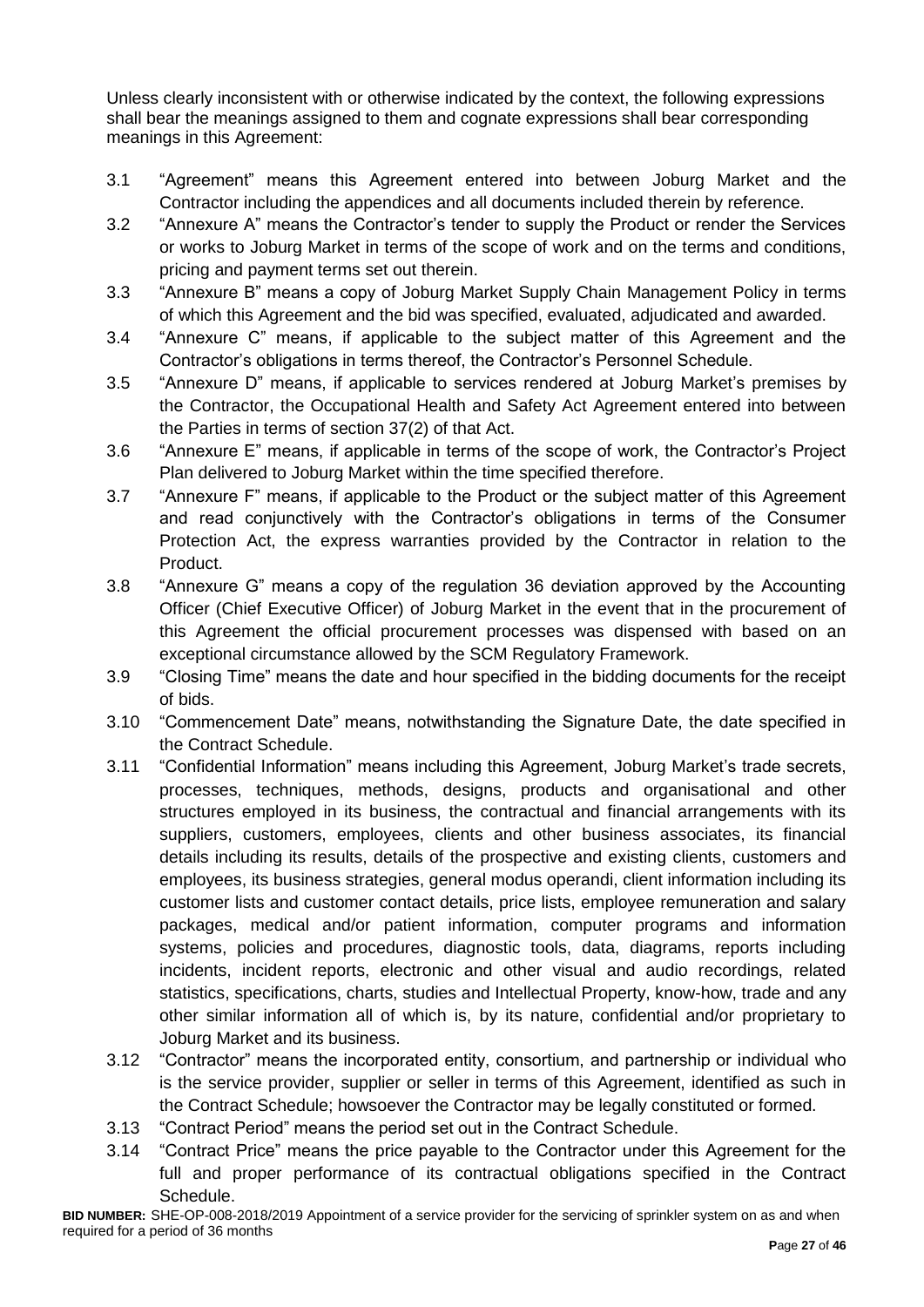- 3.15 "Corrupt Practice" means the offering, giving, receiving, or soliciting of a thing of value to influence the action of a public official in the procurement process or in the execution of this Agreement.
- 3.16 "Countervailing Duties" are imposed in cases where an enterprise abroad is subsidised by its government and encouraged to market its products internationally.
- 3.17 "Country of Origin" means the place where the Product was mined, grown or produced or from which the services are supplied.
- 3.18 "CPI" means the headline consumer price index (for all urban areas) annual inflation rate, or such amended or replacement index, as published monthly by Statistics South Africa in Statistical Release P0141, available from <http://www.statssa.gov.za>.
- 3.19 "Default Interest" means interest chargeable in terms of this Agreement to unpaid amounts or outstanding obligations which interest shall be calculated, from the due date until date of payment, on a daily balance and compounded monthly in arrear at an annual rate of two percent (2%) above the prevailing, variable prime rate publicly quoted by ABSA Bank Limited from time to time.
- 3.20 "Delivery" means delivery of the Product (and a reference to the rendering any service or executing any works) inclusive of necessary clearing, documentation, carriage (through whatsoever mode), insurance, licensing, unloading, installation and commissioning in operational working order at the store, site or premises of Joburg Market (which shall, unless the contrary is agreed in writing, be performed, conducted and/or delivered in accordance with Joburg Market's usual policies and procedures), the Contractor bearing all the risks and charges in the Product until completion of delivery is confirmed in writing by Joburg Market.
- 3.21 "Delivery Period" means that period agreed in writing between the Parties in relation to Delivery of the Product or parts thereof by the Contractor, any delay in which shall be deemed a breach of this Agreement and entitle Joburg Market to exercise its remedies in terms of this Agreement or at law.
- 3.22 "Dumping" means a private enterprise resident outside of the RSA market its goods on own initiative in the RSA at lower prices than that of the Country of Origin and which have the potential to harm the local industries in the RSA.
- 3.23 "Fraudulent practice" means a misrepresentation of facts in order to influence a procurement process or the execution of this Agreement to the detriment of any bidder or Joburg Market, and includes collusive practice among bidders (prior to or after bid submission) designed to establish bid prices at artificial non-competitive levels and to deprive the bidder of the benefits of free and open competition.
- 3.24 "Intellectual Property" means collectively, patents, copyright, trademarks, logos, style names, slogans, designs, models, methodologies, inventions, software object code or programme interface and/or structure, and any other type of intellectual property (whether registered or unregistered including applications for and rights to obtain, use or for their protection) which are used or held, whether or not currently, in connection with Joburg Market's business and includes the Confidential Information and, "know-how" being ideas, designs, documents, diagrams, information, devices, technical data, scientific data, secret and other processes and methods used in connection with Joburg Market's business, and, all available information regarding marketing and promotion of the goods and services of Joburg Market, and, all and any modifications or improvements to any of them.
- 3.25 "Joburg Market" means Joburg Market (SOC) Limited (trading as Joburg Market), a corporatized municipal entity incorporated in terms of the laws of the RSA under registration number 2000/023383/07 and with VAT registration number 4840195038, with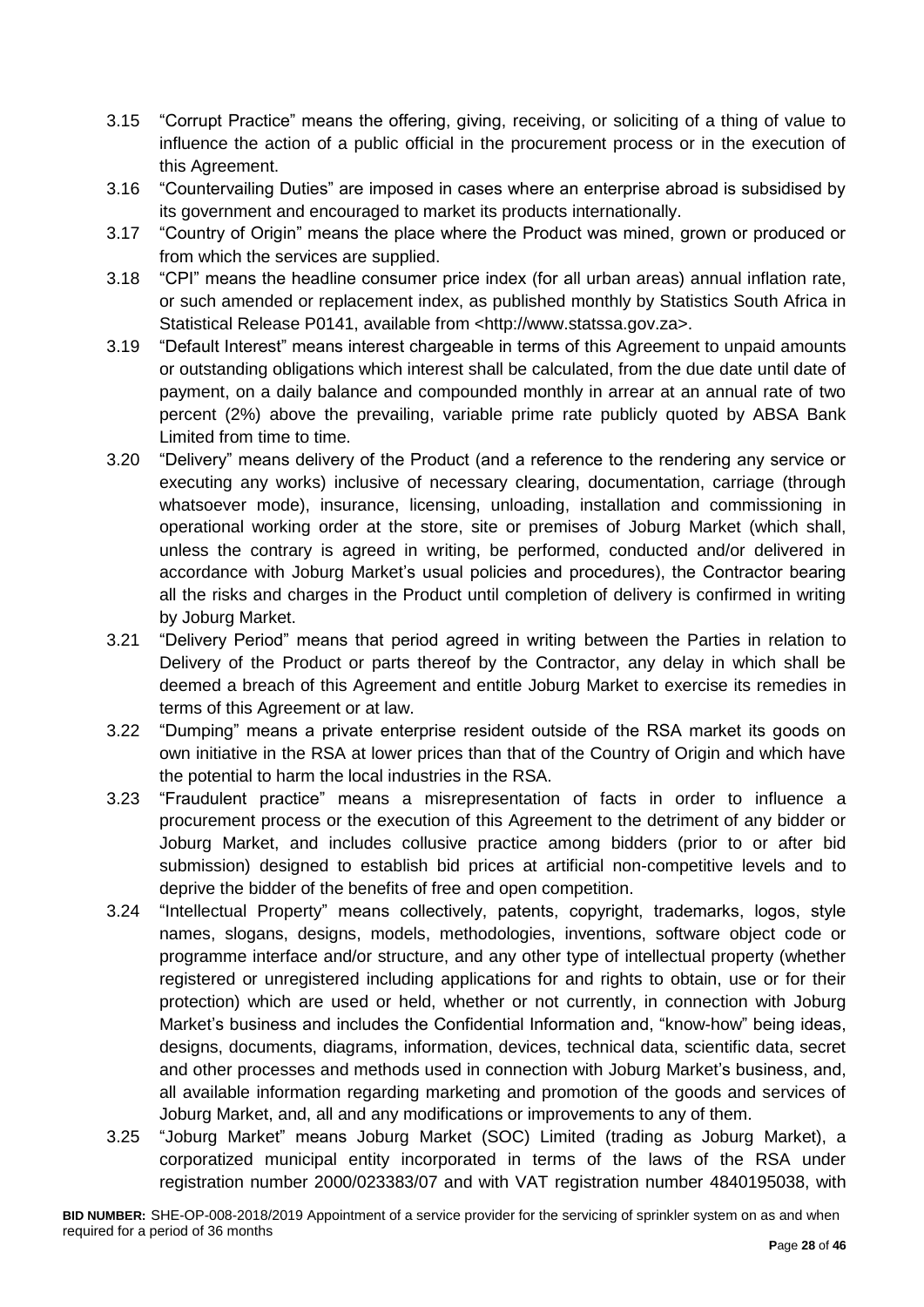its *domicilium citandi et executandi* situated at The Office of the CEO, 3<sup>rd</sup> Floor, Main Building, Joburg Market, 4 Fortune Road (off Heidelberg Road), City Deep, 2049, Johannesburg.

- 3.26 "Imported Content" means that portion of the bidding price represented by the cost of components, parts or materials which have been or are still to be imported (whether by the Contractor or its subcontractors) and which costs are inclusive of the costs abroad, plus freight and other direct importation costs such as landing costs, dock dues, import duty, sales duty or other similar tax or duty at the RSA place of entry as well as transportation and handling charges to the factory in the RSA where the Product covered by the bid will be manufactured.
- 3.27 "Local Content" means that portion of the bidding price, which is not included in the imported content provided that local manufacture does take place.
- 3.28 "Order" means an official written order or requisition issued for the supply of the Product.
- 3.29 "Parties" mean the Contractor and Joburg Market and "Party" shall mean that one of them be indicated by the context.
- 3.30 "Product" means, depending on the subject matter of this Agreement, either or both of:
	- 3.30.1 "Goods" e.g. plant, equipment, machinery, manufactured items and/or other materials or combined works that the Contractor is required to supply to Joburg Market including (where usually, logically or of right or common practice) ancillary services such as installation, commissioning, provision of technical assistance, after sales support, warranty services etc. and/or
	- 3.30.2 "Services" e.g. those functional, consulting and/or professional services or combined works the Contractor as service provider is required to render to Joburg Market including (where usually, logically or of right or common practice) ancillary goods such as spare parts, packing, documents, manuals, reports etc.).
- 3.31 "RSA" means the Republic of South Africa as defined in section 1 of the Constitution of the Republic of South Africa (108 of 1996).
- 3.32 "Signature Date" means the date of the on which this Agreement, or any other document in relation thereto, is signed by the Party signing it last in time on the last date in time.
- 3.33 "VAT" means Value-Added Tax defined and levied in terms of the Value-Added Tax Act (89 of 1991) and unless stated to the contrary, all amounts quoted in this Agreement are quoted exclusive of VAT.

# TERMS AND CONDITIONS OF SUPPLY AND/OR SERVICE

- 4. Relationship between the Parties
	- 4.1 The Contractor shall fulfil its obligations in terms of this Agreement as an independent contractor to Joburg Market and not as an employee, labour broker, agent, partner (whether in consortium or joint venture) of Joburg Market; and, neither it nor any of its employees shall hold itself/themselves out as being the same.
	- 4.2 In addition, save as set out herein, neither Party shall be entitled to bind the other Party to any representation, obligation or promise of any nature whatsoever, pledge the credit of the other or incur any liability on behalf of the other Party or purport to do so.
- 5. Good Faith and Commitment to Ethical Conduct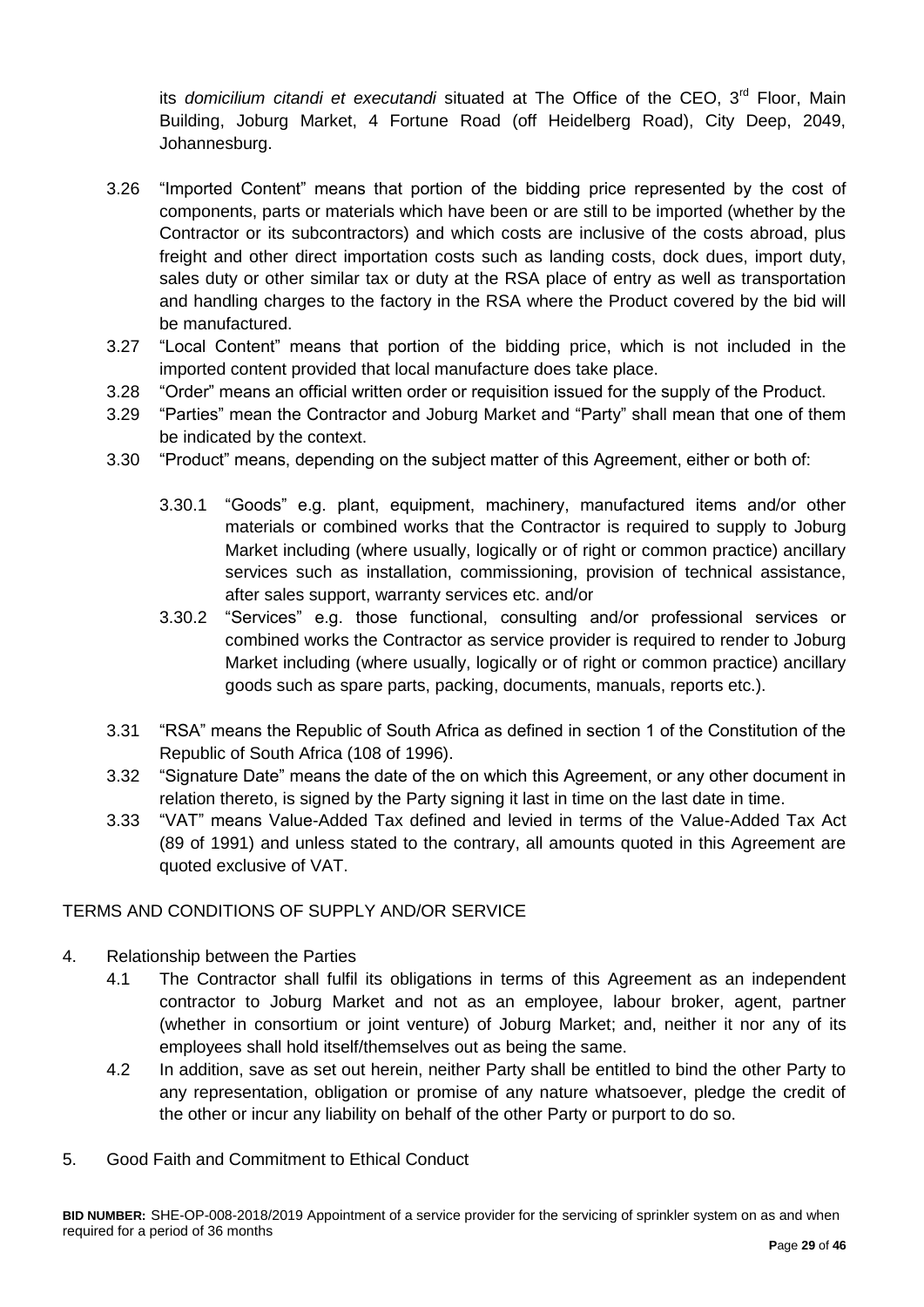- 5.1 The Parties commit to ethical business conduct and undertake to exercise and display the utmost good faith to one another in giving effect to the terms of this Agreement.
- 5.2 Without limiting the generality of the foregoing the Parties undertake not to accept, offer, induce, permit or promote the acceptance or offering of any gratuity, enticement, incentive or gift that could reasonably be regarded as a bribe or an attempt to otherwise exert undue influence over the recipient.
- 5.3 The Parties will use their best endeavours to prevent their officers, employees, agents and contractors from doing any of the foregoing; or, to otherwise act in a manner which a reasonable and informed person would regard as unethical or do anything which could reasonably be expected to damage or diminish the reputation or business image of the other.
- 6. Commencement, Duration and Renewal
	- 6.1 This Agreement shall commence on the Commencement Date and endure for the Contract Period, delimited in terms of time and/or the expenditure of a particular amount, as set out in the Contract Schedule.
	- 6.2 In the event that the Contractor's obligations is to be performed in terms of a project plan or in phased or other manner, the same shall be set out in a separate annexure.
	- 6.3 Unless provision is made for renewal in the Contract Schedule, this Agreement shall terminate on the expiry of the Contract Period unless terminated earlier in terms of this Agreement or at law. Any renewal shall be conditional upon the subject matter of this Agreement being susceptible for renewal and, the proper performance by the Contractor of its obligations during the initial Contract Period.
	- 6.4 However, notwithstanding anything to the contrary contained in this Agreement or any terms contained in any document produced whether in relation to this Agreement of otherwise by Joburg Market or the Contractor, any renewal of this Agreement shall at all times:
		- 6.4.1 remain within the discretion and at the option of Joburg Market,
		- 6.4.2 be express and in writing, and
		- 6.4.3 executed no sooner than three (3) months before and no later than the termination date.

# 7. Product Scope / Scope of Work

The relevant part of Annexure A shall apply in relation to the description, quality and quantity of the Product (goods, services, works or any combination thereof) to be delivered to Joburg Market in terms of this Agreement.

- 7.1 The Product shall conform to the standards, specifications and/or scope of work set out in the bidding documents and, where applicable, be packed in a manner designed to prevent damage or deterioration during transit to its final destination / Joburg Market, which packing, marking, case size, weights and documentation both inside and outside the packaging shall:
	- 7.1.1 be sufficient to withstand, without limitation, rough handling during transit and exposure to extreme temperatures, salt and precipitation during transit, and open storage.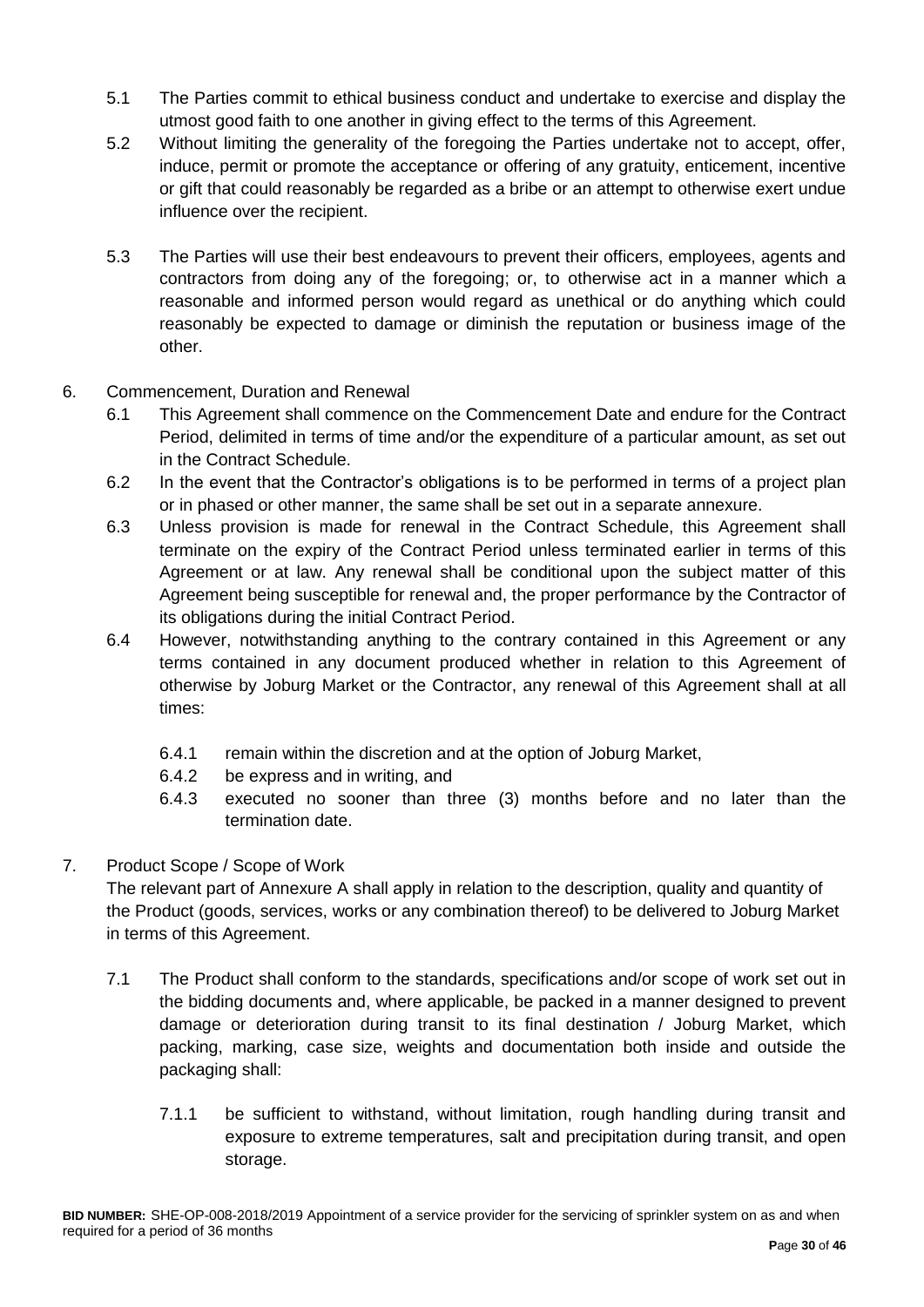- 7.1.2 take into consideration, where appropriate, the location of the Product's final destination and the absence of heavy handling facilities at all points in transit.
- 7.1.3 comply strictly with such special requirements expressly provided for in the bidding documents and in any subsequent instructions ordered by Joburg Market.

# Incidental Product / Services

- 7.2 The bid documents may require that the Contractor provide any or all of the following incidental Product (services, goods or works including materials, notifications, and information pertaining to spare parts manufactured or distributed by the Contractor or its principal):
	- 7.2.1 performance or supervision of on-site assembly and/or commissioning of the Product.
	- 7.2.2 furnishing of tools required for assembly and/or maintenance of the Product.
	- 7.2.3 furnishing of a detailed operations and maintenance manual for each appropriate unit of the Product.
	- 7.2.4 performance or supervision or maintenance and/or repair of the Product, for a period agreed by the Parties, provided that this shall not relieve the Contractor of any warranty obligations under this Agreement.
	- 7.2.5 training of Joburg Market's personnel, at the Contractor's plant and/or on-site, in assembly, start-up, operation, maintenance, and/or repair of the Product.
	- 7.2.6 such spare parts as Joburg Market may elect to purchase from the Contractor, provided that this election shall not relieve the Contractor of any warranty obligations under this Agreement and advance notification to the discontinuation of any particular model of Product, spare parts etc. in sufficient time to permit Joburg Market to procure needed requirements.
- 7.3 Prices charged by the Contractor for incidental Product and/or services, if not included in the Contract Price, shall be agreed upon in advance by the Parties and shall not exceed the prevailing rates charged to other Parties by the supplier for similar services.

#### 8. Product Guarantee

- 8.1 The Contractor warrants that the Product shall be fit for the intended purpose of use and free of defect, arising from design, materials, or workmanship (except when the design and/or material is required by Joburg Market's specifications) or from any act or omission of the Contractor and that it is new, unused, of the most recent or current model, and incorporates all recent improvements in design and materials unless provided otherwise in the bid documents.
- 8.2 Unless a more favourable Product warranty is offered by the Contractor or warranty terms are expressly agreed between the Parties (refer annexures and Contract Schedule), this warranty shall remain valid for twelve (12) months after the Product have been delivered to Joburg Market or, for eighteen (18) months after the date of shipment from the port or place of loading in the source country, whichever period concludes earlier.
- 8.3 Joburg Market shall notify the Contractor in writing of any claims arising under this warranty. Upon receipt of such notice, the Contractor shall, within the reasonable period specified therein and with all reasonable speed, repair or replace the defective goods or parts thereof, without costs to Joburg Market. If the Contractor, having been notified, fails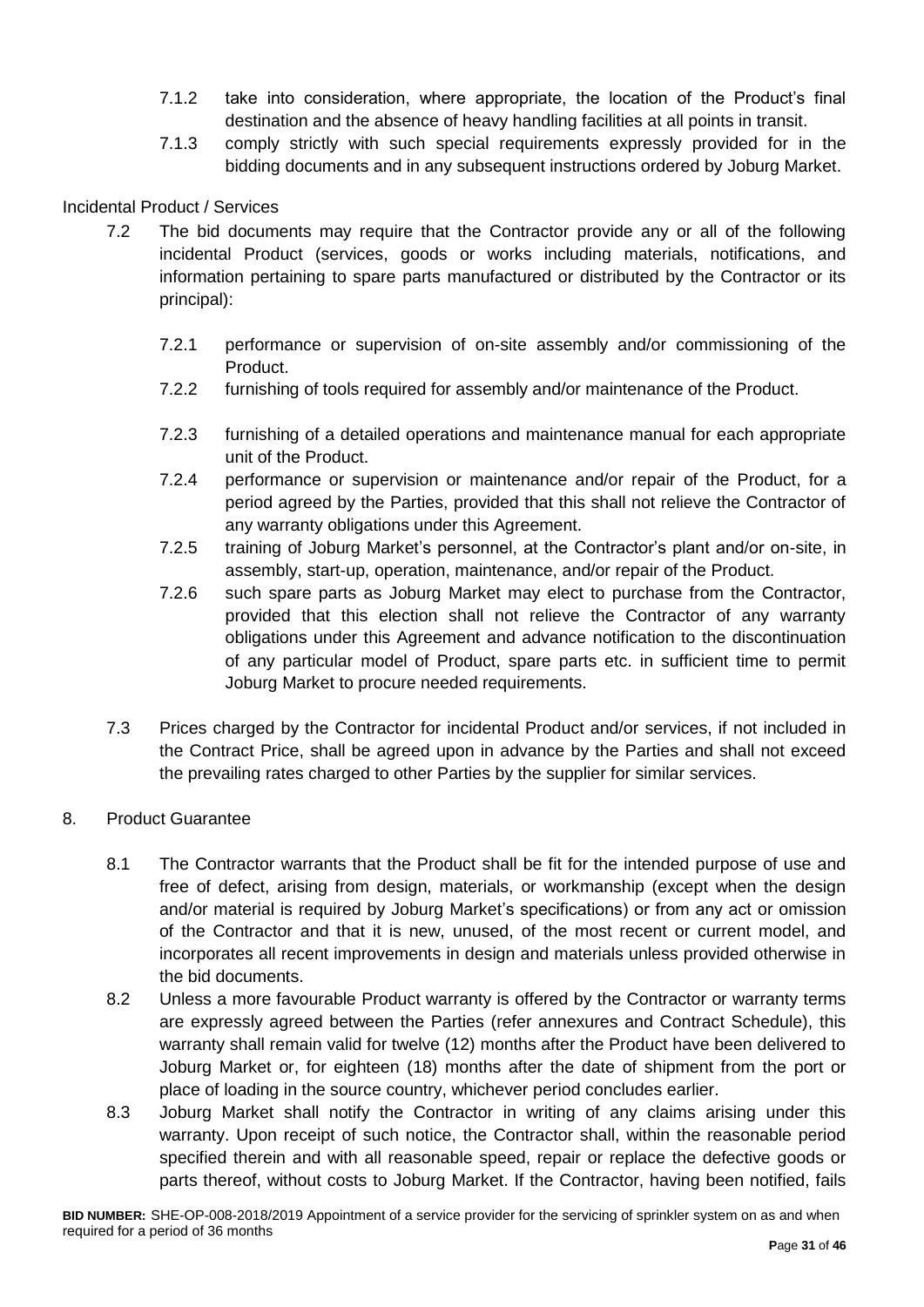to remedy the defect(s) within the period specified in the notice, Joburg Market may proceed to take such remedial action as may be necessary at the Contractor's risk and expense and without prejudice to any other rights, which Joburg Market may have against the Contractor.

### 9. Contractor Personnel

The Contractor shall employ and provide all qualified and experienced personnel required to perform the Services and shall take all measures necessary and shall provide all materials and equipment necessary to enable personnel to perform their duties in an efficient, workmanlike and professional manner.

Personnel Schedule

- 9.1 If required in terms of this Agreement, the Contractor shall provide key persons or named personnel listed (including titles, job descriptions, qualifications and estimated periods of engagement) in a Personnel Schedule who will perform specific duties for periods of time indicated therein in the delivery of the Product; and shall forward same to Joburg Market for approval within ten (10) days of the Signature Date or the Commencement Date (whichever is the earlier).
- 9.2 If at any time, a key person cannot be made available, the Contractor may engage a replacement who is equally or better qualified to perform the stated duty. Where the fees for the Product are time-based, the fee payable for a person provided as a replacement to a named key person shall not exceed that which would have been payable to the person replaced and the Contractor shall bear all additional costs arising out of or incidental to replacement of personnel.
- 9.3 Where the Contractor proposes to utilise a person not listed in the Personnel Schedule, it shall submit the name, relevant qualifications and experience of the proposed replacement person to Joburg Market for approval. Should Joburg Market not object in writing within ten (10) days of receipt of such notification, the replacement shall be deemed to have been approved by Joburg Market.
- 10. Payment and Pricing

The Contract Price shall be fixed and not vary from the Contractor's tendered prices with the exception of variations allowed in the tender document.

- 10.1 The method and conditions of payment (in South African Rand) to be made to the Contractor under this Agreement shall be specified in relevant part of Annexure A. Unless specified to the contrary in Annexure A, payment shall be made thirty (30) days from the end of the month in which the relevant invoice is received.
- 10.2 Notwithstanding the foregoing, payment shall at all times remain subject to such deductions / penalties as may be allowed in terms of this Agreement and the Contractor upon fulfilment of its obligations furnishing Joburg Market with an valid tax invoice accompanied by a copy of the delivery note, completion certificate or such other document as may be prescribed or customary given the subject matter of the Product delivered.

#### Increases

10.3 The Contractor shall not be entitled to increase its rates or prices to Joburg Market; however, in the event of an annual of multi-year agreement, the Contractor shall be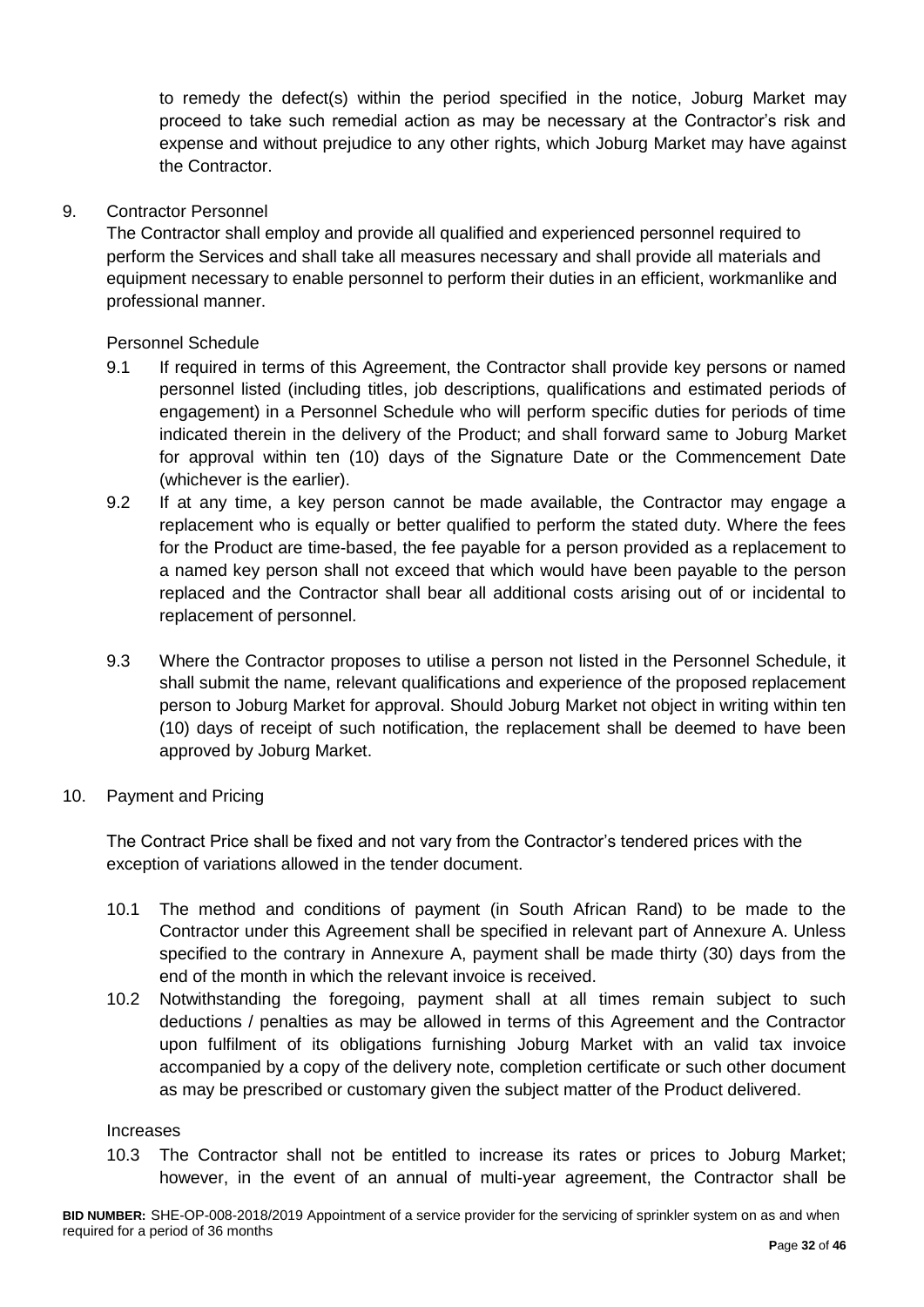entitled, on the anniversary of the Commencement Date, to increase its rate and/or prices to Joburg Market by an amount not exceeding CPI.

# Taxes and Duties

10.4 The Contractor shall be entirely liable for all taxes, stamp duties, license fees, and other such levies imposed in relation to the Product / this Agreement, whether levied in the RSA or abroad, until the Product is delivered to Joburg Market.

Withholding and Set-Off

10.5 The Contractor shall not be entitled because of any (improvement) lien, set-off, counterclaim, abatement or other similar deduction to withhold delivery or hand-over of any of the Product under any circumstances including when same is disputed.

# 11. Performance Security

If specified in the bid documents, Joburg Market may within thirty (30) days of the Signature Date, require the Contractor to furnish Joburg Market with performance security in the amount specified in the bid documents (refer Contract Schedule), the furnishing of which shall be a resolutive condition to the continued operation of this Agreement.

- 11.1 The performance security shall be denominated in South African Rand and shall be a bank guarantee or an irrevocable letter of credit issued by a reputable bank located in the RSA.
- 11.2 The bank guarantee shall be payable to Joburg Market on demand, in whole or in part, as either contractual penalties or, as compensation for any loss resulting from the Contractor's failure to comply with its obligations under this Agreement.
- 11.3 The performance security will be discharged by Joburg Market and returned to the Contractor not later than thirty (30) days following the date of completion of the Contractor's obligations under this Agreement, including any warranty obligations, unless otherwise specified.

# 12. Performance Review and Contractual Penalties

The Contractor's performance of its obligations in terms of this Agreement may be monitored and evaluated by Joburg Market in terms of its performance measurement criteria and contract management systems from time to time against the requirements of this Agreement. In the event that the Contractor's performance is at any time, in Joburg Market's reasonable opinion:

- 12.1 not carried out in accordance with this Agreement and/or any instruction to rectify any performance shortcoming, whether or not the obligation arose as a result of a breach of this Agreement or a performance evaluation, or
- 12.2 of a quality not in conformance with the specifications that places the objectives of this Agreement or Joburg Market's public service delivery mandate at undue risk, or
- 12.3 represents a performance shortcoming or delay or a series or trend of such shortcomings or delays which is likely to continue or recur,

Joburg Market shall at its discretion and with reservation of Joburg Market's rights in terms of this Agreement and its remedies at law to:

12.4 suspend the Contractor and at the Contractor's cost take or cause corrective action and/or take over the rendering of the services / supply of the goods in whole or in part (itself or through another party) to the extent and for the time deemed necessary to remedy or rectify the performance shortcomings or delays, or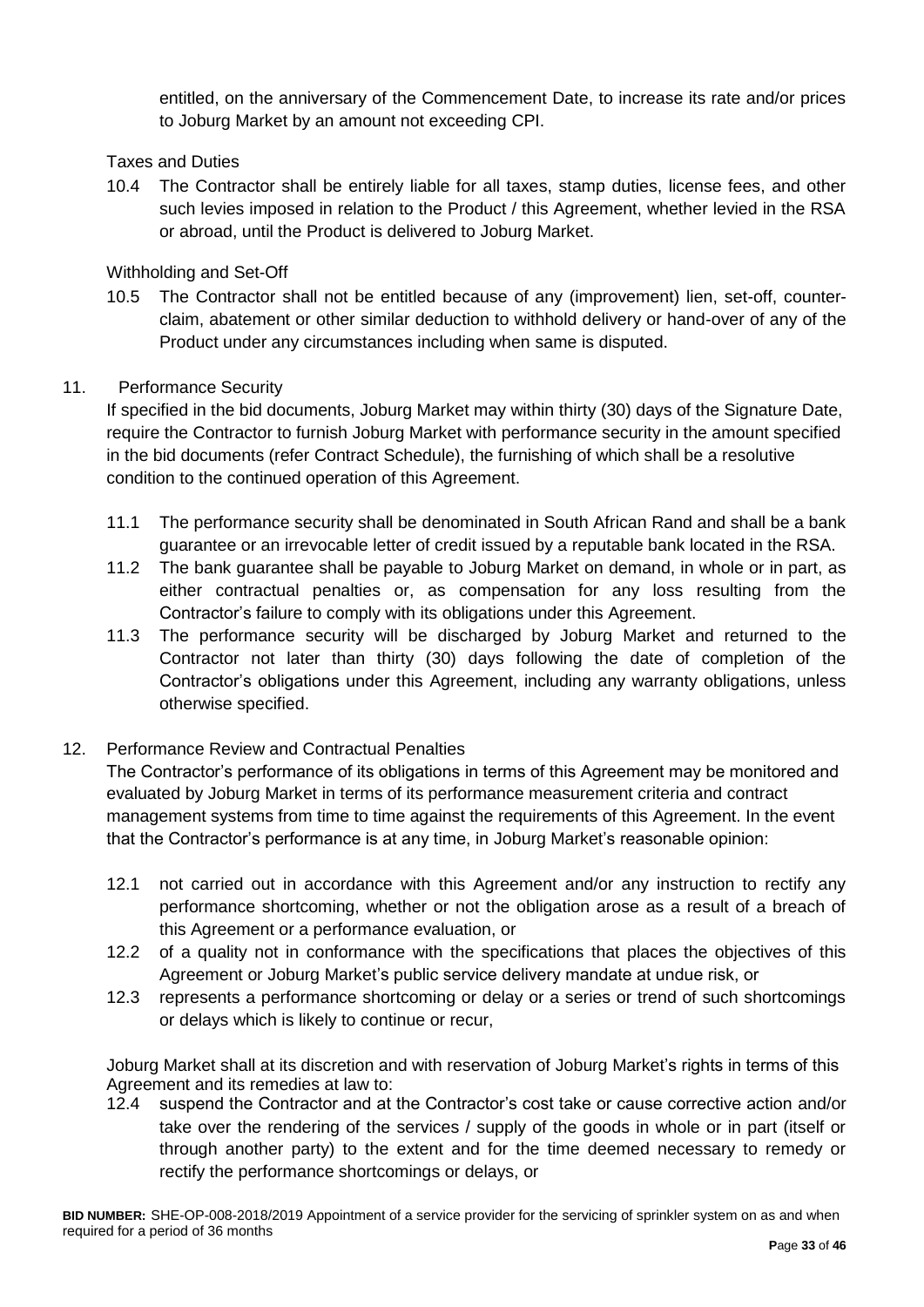without prejudice to claim damages in lieu of the following and/or Joburg Market's right to terminate this Agreement, to deduct from any payments due and payable to the Contractor:

- 12.5 a contractual penalty, calculated on the delivered price or Contract Price of the delayed goods or underperformed services, per instance, in an amount equal to the Default Interest pro-rated per day of delay or as a percentage of underperformance, and/or
- 12.6 calculated as the reasonable cost of repair or replacement, any damage to Joburg Market's property, plant, equipment and/or infrastructure attributable to the wilful or negligent actions and/or omissions of the Contractor.
- 13. Inspections, Tests and Analyses
	- 13.1 All pre-bidding testing will be for the account of the bidder / Contractor. If it is a bid condition that Product to be produced or rendered should at any stage during production or execution or on completion be subject to inspection, the premises of the bidder or Contractor shall be open, at all reasonable hours, for inspection by a representative or nominee of Joburg Market.
	- 13.2 If there are no inspection requirements indicated in the bidding documents but during the Contract Period Joburg Market in its discretion decide that inspections shall be carried out, the Contractor shall make the necessary arrangements, including payment arrangements with the testing and/or certification authority concerned. If the results of the foregoing inspections, tests and/or analyses reflects that the Product is:
		- 13.2.1 in good order and/or complies with the bid requirements, the cost of the inspections, tests and analyses shall be defrayed by Joburg Market, or
		- 13.2.2 defective and/or does not comply with the bid requirements, tests and analyses shall be defrayed by the Contractor.
	- 13.3 Joburg Market shall, irrespective of whether defective and/or non-compliant Product was previously accepted by it, be entitled to reject the same based on the inspections, tests and/or analyses result.
	- 13.4 Any Product may on or after (subject to the Product guarantee) Delivery be inspected, tested or analysed and may be rejected if found not to comply with the requirements of this Agreement. Such rejected Product shall be held at the cost and risk of the Contractor who shall, when called upon, remove them immediately at its own cost and forthwith substitute them with Product which do comply with the requirements of this Agreement. Failing such removal, the rejected Product shall be returned at the Contractor's cost and risk. Should the Contractor fail to provide the substitute supplies forthwith, Joburg Market may, without giving the Contractor further opportunity to substitute the rejected Product, purchase such Product as may be necessary at the expense of the Contractor.
	- 13.5 Joburg Market's right (whether personally or through a third party) to test, inspect, analyse or certify the Product and the remedies set out above, shall be without prejudice to Joburg Market's right to terminate this Agreement for breach, impose contractual penalties or to claim damages in lieu of the penalty.

# 14. Limited Exclusivity

The appointment of the Contractor by Joburg Market is on an exclusive basis and Joburg Market shall for the duration of this Agreement obtain all of the Product listed in the scope of work from the Contractor, subject thereto that:

**BID NUMBER:** SHE-OP-008-2018/2019 Appointment of a service provider for the servicing of sprinkler system on as and when required for a period of 36 months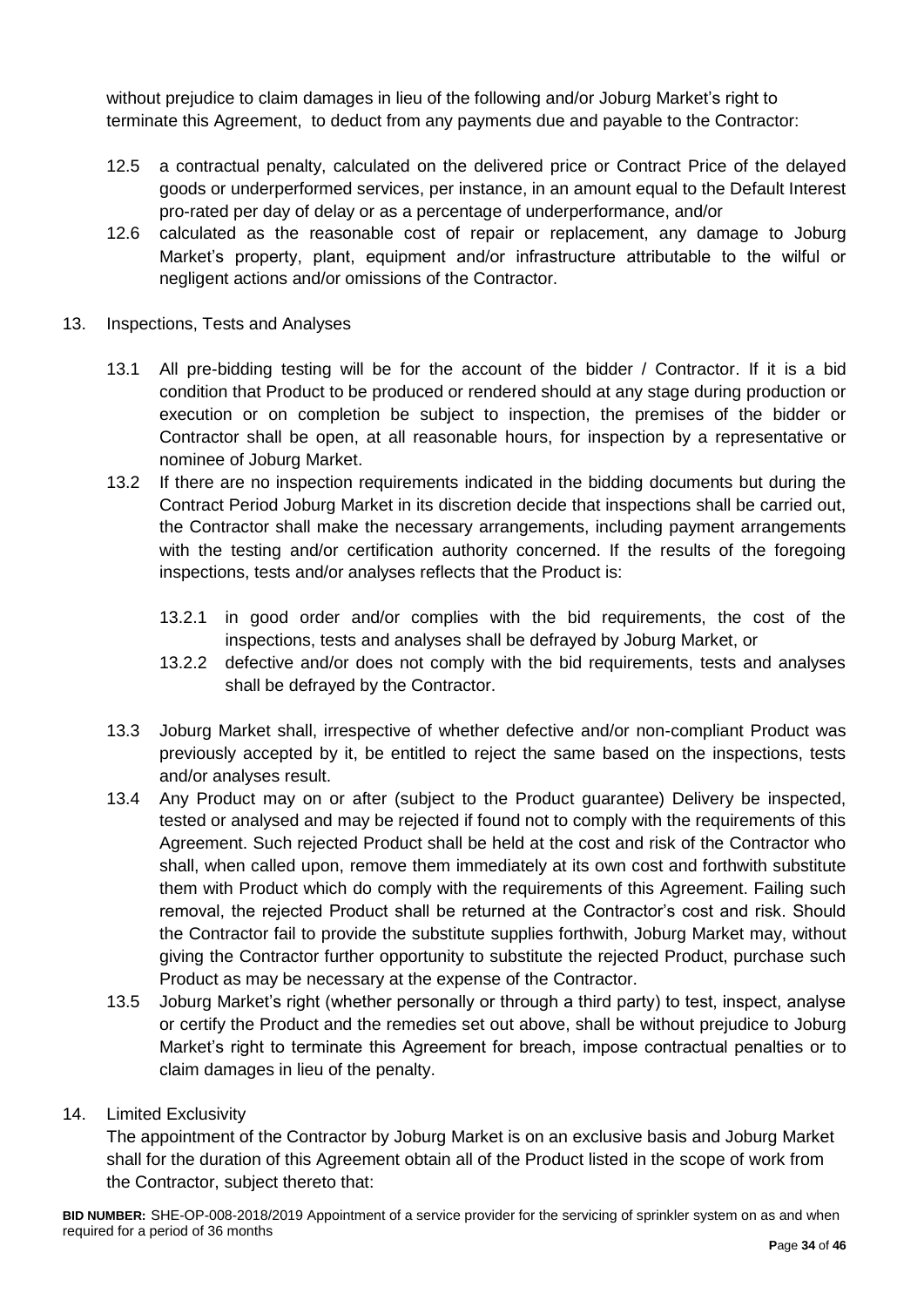- 14.1 the Contractor is not in default of its obligations in terms of this Agreement, failing which the exclusivity afforded to the Contractor shall end and Joburg Market shall be free to conclude contractual arrangements with third parties.
- 14.2 no provision in this Agreement shall prohibit the procurement of similar Product from a national department, provincial department, or a local authority; or, outside of this Agreement in small quantities or to have minor essential Product executed if an emergency arises which in Joburg Market sole discretion cannot timeously be delivered / rendered by the Contractor.
- 15. Intellectual and Property Rights
	- 15.1 In respect of the Product any of the same that are either transferred or rendered to Joburg Market under this Agreement, including without limitation the items listed in the scope of work (if any) or any part of them, the Contractor warrants, to the best of its knowledge, that it has full clear and unencumbered title to all such items, and that at the date of delivery of such items to Joburg Market it will have full and unrestricted rights to sell and transfer the Product. For the avoidance of doubt, it is recorded that any Intellectual Property Rights created prior to the Commencement Date or the Signature Date (whichever is the earlier), shall vest exclusively with the Party who created same and this Agreement does not transfer to the receiving Party title to any Intellectual Property Rights so vested.
	- 15.2 The Contractor hereby indemnifies Joburg Market against losses arising directly out of any claim brought by a third party that operation, possession or use of the Product in accordance with the terms of this Agreement infringes an RSA patent or copyright or is subject to claims of misappropriation of trade secrets protected by RSA law. Where any Product become the subject of any such claims, the Contractor may, in consultation with Joburg Market, choose to either at the Contractor 's cost to:
		- 15.2.1 obtain the right of use of the Product if commercially practicable, or
		- 15.2.2 replace or modify the Product to avoid the claim of infringement, or
		- 15.2.3 require that Joburg Market cease use of the item of Product and return it to the Contractor / supplier, in which case the Contractor shall refund Joburg Market the consideration paid by Joburg Market for that item of Product and any additional costs incurred by Joburg Market in relation to such return including the costs of obtaining reasonably similar replacement Product.
	- 15.3 This indemnity shall not apply if such claim is made by a parent, subsidiary or affiliate of Joburg Market or Joburg Market's holding company, or results from any modification, alteration, repair or addition made by Joburg Market to the Product to the extent that if it were removed, the infringement or violation would cease, or arises out of the use by Joburg Market of the Product in combination with any other product, service or materials.
- 16. Confidentiality, Non-Disclosure and Use of Contract Documents
	- 16.1 All of Joburg Market's Confidential Information, Intellectual Property and know-how received by or exchanged with the Contractor, shall be kept confidential and not disclosed by the Contractor to any person other than a person employed by the Contractor in the performance of this Agreement. Disclosure to employed persons shall be made in confidence and shall extend only as far as may be necessary for purposes of such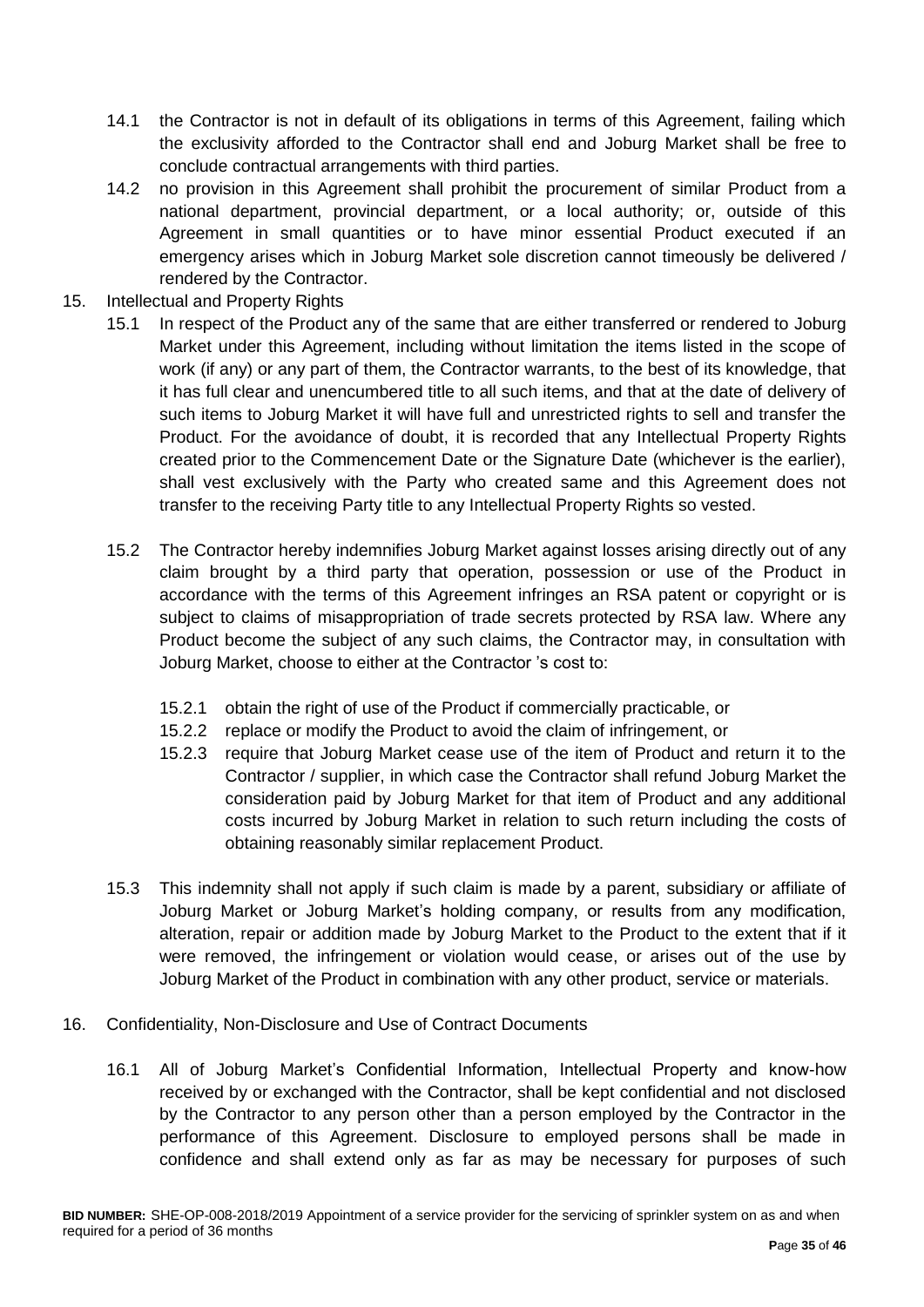performance and the Contractor shall take all reasonable steps to minimise the risk of disclosure.

- 16.2 Notwithstanding the foregoing, the Contractor may disclose Confidential Information to its own professional advisers and, if required to do so by law or any applicable regulatory requirement or requested to do so by any regulatory body to whose jurisdiction the Contractor is subject or with whose instruction it is customary to comply.
- 16.3 All documents produced in the course of this Agreement or in relation thereto, shall remain or become, as the case may be, the property of Joburg Market and Joburg Market shall be entitled to require the return (all copies) to Joburg Market on completion of the Contractor's performance
- 16.4 The Contractor's confidentiality and non-disclosure obligations shall endure indefinitely beyond the termination of this Agreement until such Confidential Information enters the public domain.

# 17. Restraint

- 17.1 The Contractor undertakes in favour of Joburg Market that it shall not during the currency of this Agreement nor for a period of one year after its termination (for whatsoever reason) in any manner entice away, offer employment to or employ whether directly or indirectly, alone or jointly any of Joburg Market's employees in any capacity including that of advisor, agent, consultant, director, employee, financier, manager, member of a close corporation, member of a voluntary association, partner, proprietor, or trustee unless the express, prior written consent of Joburg Market is obtained thereto.
- 18. Cession and Assignment
	- 18.1 The Contractor shall not without Joburg Market's prior written consent being obtained, which consent shall not unreasonably be withheld, be entitled to cede, assign, transfer, make over or otherwise part with or encumber its rights and/or obligations under this Agreement. When requesting such consent, or at any time thereafter, the Contractor shall notify Joburg Market in writing of all subcontracts awarded under this Agreement. Such notification shall not relieve the Contractor from its liability or obligation under this Agreement.
- 19. National Industrial Participation (NIP) Programme
	- 19.1 The NIP Programme administered by the Department of Trade and Industry shall be applicable to all contracts that are subject to the NIP obligation.
- 20. Indemnity and Insurance
	- 20.1 The Contractor hereby indemnifies Joburg Market and agrees to keep it indemnified and hold it harmless against any loss or claim, including claims for damage to equipment or property or, personal injury resultant disability or, loss of profit, income or opportunity, howsoever caused and whether general or special, direct or consequential (collectively "any loss"), either on or about the premises of Joburg Market, including by or in relation to third parties arising out of this Agreement or the Product delivered, rendered or manufactured pursuant thereto.
	- 20.2 The Contractor shall maintain a paid up policy of public liability insurance suited to the risks inherent to its business and the possible exposures it may encounter in the execution of this Agreement. The Contractor shall be obliged to notify Joburg Market of any claims made against the said policy.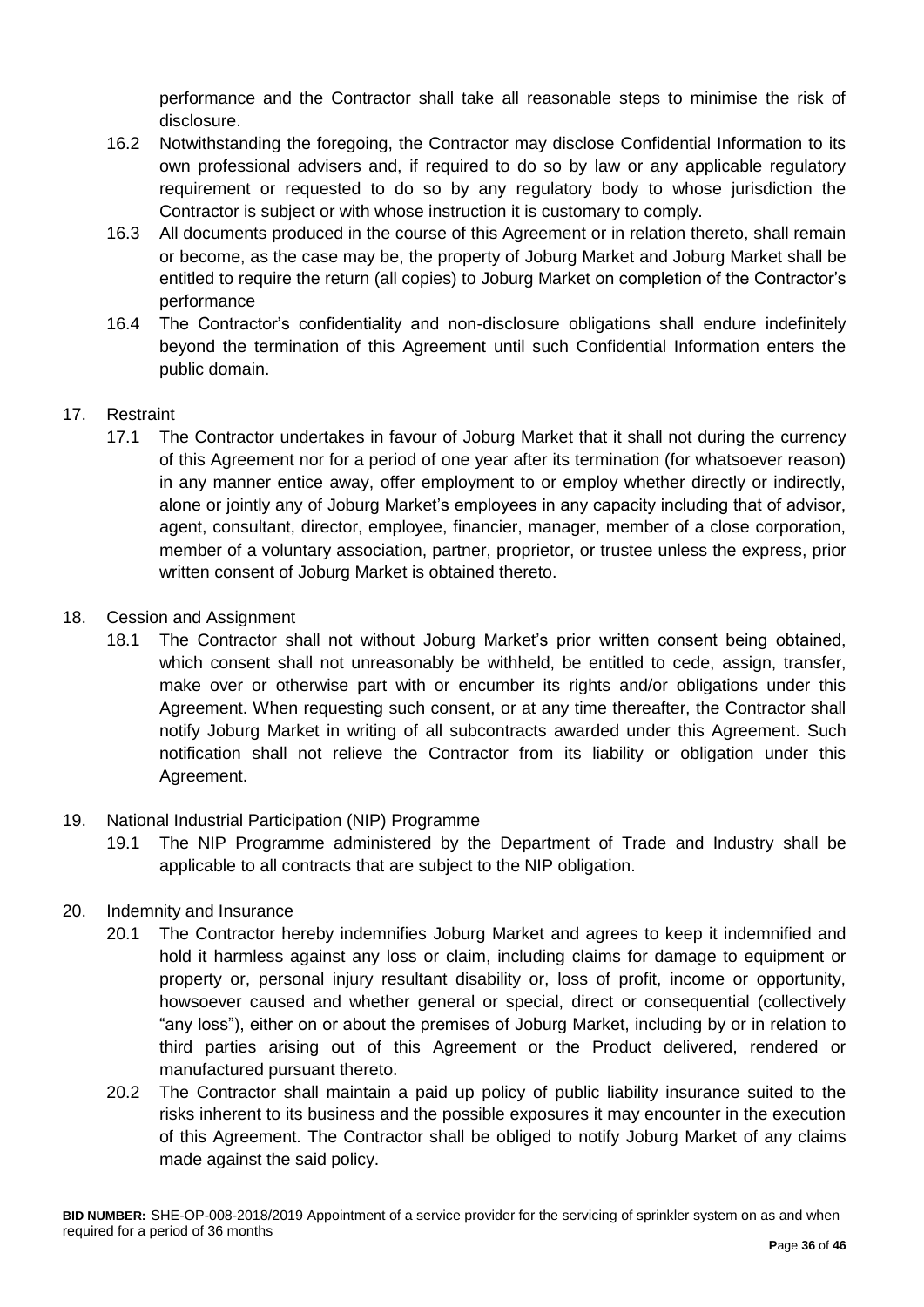- 21. Impossibility of Performance
	- 21.1 No Party shall be responsible to the other for its failure to perform or any delay in performing any obligation under this Agreement in the event and to the extent that such failure or delay is caused by impossibility of performance ("Force Majeure"). For the purposes of this Agreement, Force Majeure shall mean any circumstance which is beyond the reasonable control of the Party giving notice of Force Majeure ("the affected Party"), which may include but will not be limited to war (whether declared or not), revolution, invasion, insurrection, riot, civil commotion, mob violence, sabotage, blockage, embargo, boycott, the exercise of military or usurped power, fire, explosion, theft, storm, flood, drought, wind, lightening or other adverse weather condition, epidemic, quarantine, accident, acts or restraints of government imposition, or restriction of or embargoes in imports or exports.
	- 21.2 Notwithstanding the foregoing, the following shall in no circumstances be treated as an event of Force Majeure:
		- 21.2.1 a labour dispute, strike or lockout that could have been averted had the Contractor reasonably acceded to the demands made of it.
		- 21.2.2 economic distress and/or inability to meet a payment because of a lack of funds or exchange rate fluctuation.
		- 21.2.3 breakdown or damage to Contractor equipment and/or other machinery.
	- 21.3 The affected Party shall give notice to the Party not so affected ("the other Party") immediately upon the occurrence of an event of Force Majeure. If the event that the Force Majeure is of such a nature that it will:
		- 21.3.1 result in impossibility of performance of an obligation going to the root of the agreement, the other Party shall be entitled on receipt of notice of the Force Majeure event to terminate this Agreement upon notice to the Affected Party but shall not be entitled to recover any damages, which it may suffer as a result of premature termination.
		- 21.3.2 not result in impossibility of performance of the obligation in question but will delay its performance, the affected Party shall be entitled to such extension of time in which to perform that obligation as may be reasonable in the circumstances, taking into account the interests of both Parties, provided that if any Force Majeure event persists for a period in excess of three Months the other Party shall be entitled to terminate this Agreement forthwith but shall not be entitled to recover any damages which it may suffer as a result of such premature termination.
- 22. Breach and Early Termination
	- 22.1 Should a Party breach any of its obligations in terms of this Agreement and fail to remedy such breach within ten (10) days from receipt of a written notification calling upon such Party to do so, the aggrieved Party shall, without prejudice to any other right or remedies which it may have, be entitled to cancel this Agreement without further notice being required.
	- 22.2 Notwithstanding the foregoing and in addition to any other recourse Joburg Market may have, Joburg Market shall be entitled (without prior notice to remedy any particular breach having been given or being required) to cancel this Agreement forthwith on written notice should any of the following events occur: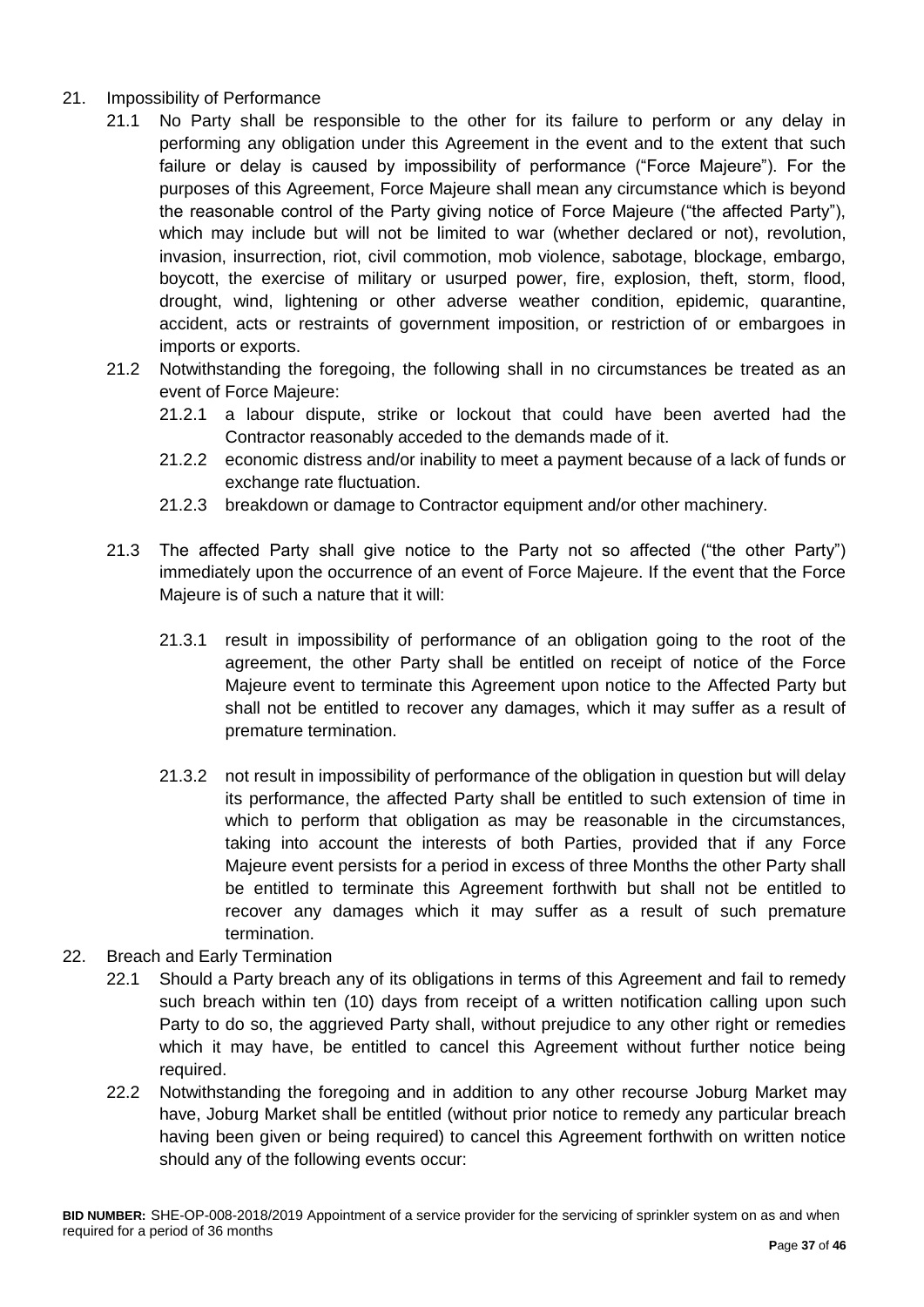- 22.2.1 The Contractor and/or its officials, employees and/or representatives commit any crime of which dishonesty is an element against Joburg Market or maliciously destroys the property of Joburg Market or take any violent, abusive, coercive or threatening action against any person whilst on the Property or in relation to customers, Contractors or suppliers of Joburg Market or collude in such conduct.
- 22.2.2 The Contractor repudiates this Agreement by acting, or omitting to act, in a manner that reasonably demonstrates to Joburg Market the Contractor's intention not to be bound by this Agreement.
- 22.2.3 Any composition, compromise or arrangement with the creditors of the Contractor and/or procedure taken in relation to the suspension of payments, moratorium of any indebtedness, winding-up, dissolution, administration or re-organisation by way of arrangement or otherwise of the Contractor including the appointment of a liquidator, administrator, judicial manager other than where such action is dismissed, withdrawn or discharged within ten (10) days of being brought or, if demonstrated to the satisfaction of Joburg Market, within that ten-day period, that such action is frivolous or vexatious and is being contested by the Contractor.
- 22.2.4 The Contractor suspends or ceases to carry on, or threatens to suspend or cease to carry on, all or a material part of its business activities or, whether or not it has acted as aforesaid, abandons any works at Joburg Market's premises or the particular site of work.

# 23. Dispute Resolution

Save in respect of those provisions of this Agreement which provide for their own remedies or disputes which would be incompatible with arbitration, any dispute which arises and cannot be resolved by the operational personnel of the Parties shall be resolved through a process of alternative dispute resolution in accordance with the procedure set out below:

#### **Mediation**

23.1 In the event that the operational personnel of the Parties, acting within the scope of their (delegated) authority, are unable to resolve a dispute, that dispute shall be referred to a joint committee comprising of the Chief Executive Officer of each of the Parties (or their suitably authorised alternate or nominee) who will use their reasonable commercial endeavours to resolve the dispute within twenty (20) days of the dispute having been referred to them; however, should the joint committee be unable to resolve a dispute within that time period, any Party shall have the right to demand that the dispute be referred for determination by an arbitrator agreed on by the Parties.

#### **Prescription**

23.2 The Parties agree that upon the failure to reach a mediated resolution that a written demand given by either Party to submit such a dispute in terms of this clause to arbitration is to be deemed a legal process for interrupting extinctive prescription in terms of the Prescription Act (68 of 1969).

#### Arbitrator

- 23.3 The arbitrator shall be, if the matter in dispute is principally:
	- 23.3.1 an accounting matter independent auditors agreed between the Parties or, failing such agreement within five (5) business days after the arbitration has been demanded, at the request of either of the Parties shall be nominated by the president for the time being of the South African Institute of Chartered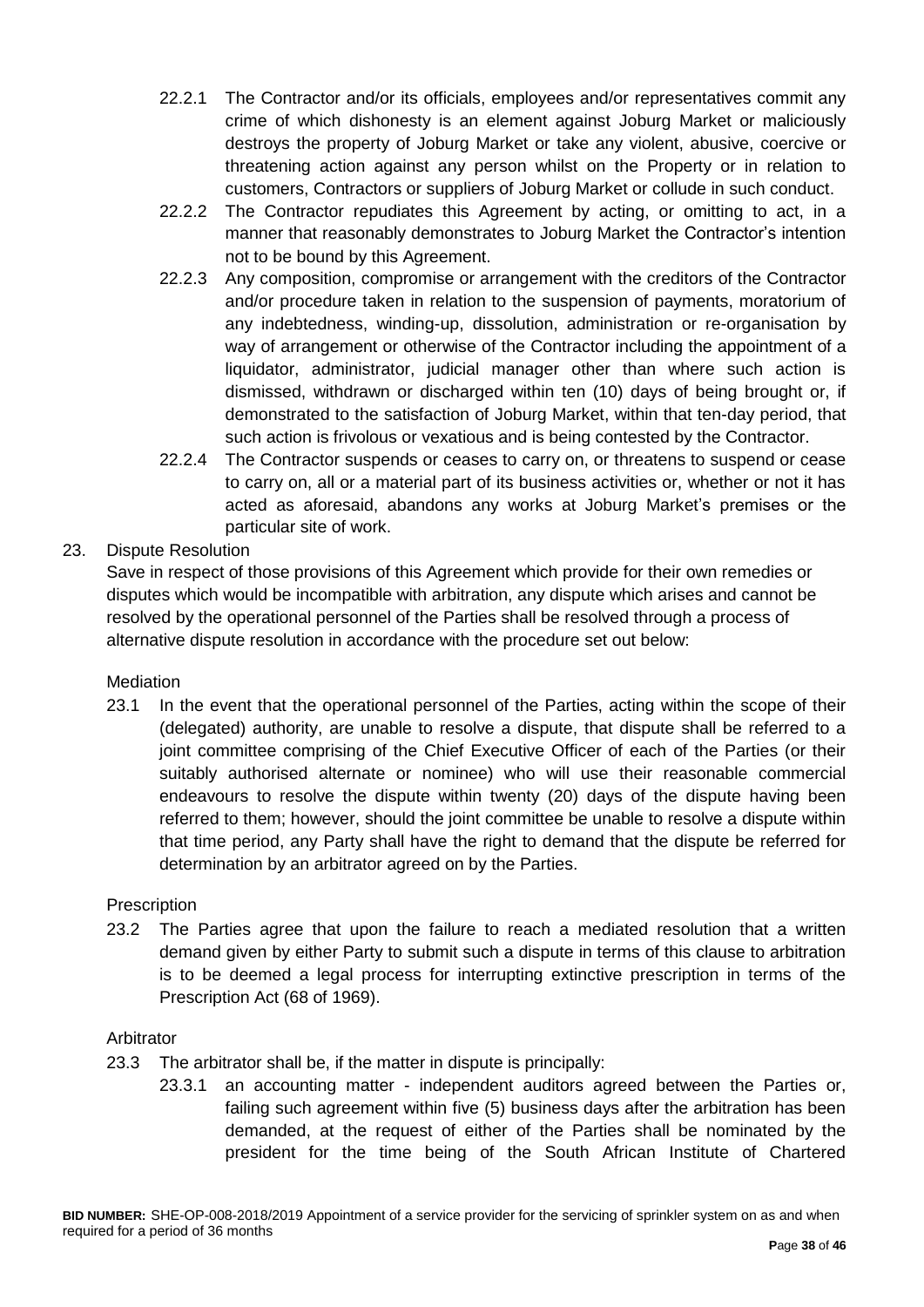Accountants (or its successor body), whereupon the Parties shall forthwith appoint such person as the arbitrator,

- 23.3.2 any other matter an impartial attorney or advocate of not less than ten (10) years' standing agreed between the Parties or, failing such agreement within five (5) business days after the arbitration has been demanded, at the request of either of the Parties shall be nominated by the president for the time being of the Law Society of the Northern Provinces (or its successor body), whereupon the Parties shall forthwith appoint such person as the arbitrator,
- 23.4 Should the Parties to the dispute fail to agree whether the dispute is principally an accounting or any other matter within five (5) business days after the arbitration was demanded, the matter shall be deemed to be any other matter and the provisions in relation to "any other matter" shall apply.
- 23.5 Should any person appointed to do so fail or refuse to nominate an arbitrator, either Party may approach any court having jurisdiction to make such appointment and, to the extent necessary, such court is expressly empowered to do so.
- 23.6 The arbitrator shall:
	- 23.6.1 have power to open up, and review any certificate, opinion, decision, requisition or notice relating to all matters in dispute submitted to him and to determine all such matters in the same manner as if no such certificate, opinion, decision or notice had been issued.
	- 23.6.2 be obliged to give his award in writing fully supported by reasons and shall have the power to give default judgment if any Party fails to make submissions on due date and/or fails to appear at the arbitration.

Arbitration

- 23.7 The arbitration shall be conducted in accordance with, save as set out herein, the Commercial Rules of the Arbitration Foundation of Southern Africa:
	- 23.7.1 held with only the Parties and their representatives present thereat at Johannesburg unless mutual agreement on an alternative place is reached between the Parties; and
	- 23.7.2 where possible, be concluded in twenty (20) days after it has been demanded and the Parties shall use their reasonable commercial endeavours to procure the expeditious completion of the arbitration.
- 23.8 The evidence, representations, transcript and information generally made available during the course of the arbitration and/or arbitrator's award constitute Confidential Information and shall be treated as such.
- 23.9 The costs of the arbitrator and the incidental costs of the arbitration shall be borne equally by the Parties to the dispute subject thereto that the arbitrator shall be competent to make any interim and/or final order as to the costs, or parts thereof, as he deems appropriate.
- 23.10 The award of the arbitrator shall be final and binding on the Parties and any Party shall be entitled to apply to a competent court to have the award made an order of court.
- 23.11 Nothing under this heading shall prevent any Party from seeking urgent relief in the High Court of South Africa.
- 24. Notices and Domicilia
	- 24.1 Any notice or communication required or permitted to be given in terms of this Agreement shall be valid and effective only if in writing. The addresses of the Parties set out in the Contract Schedule shall be the Parties' chosen as its *domicilium citandi et executandi.*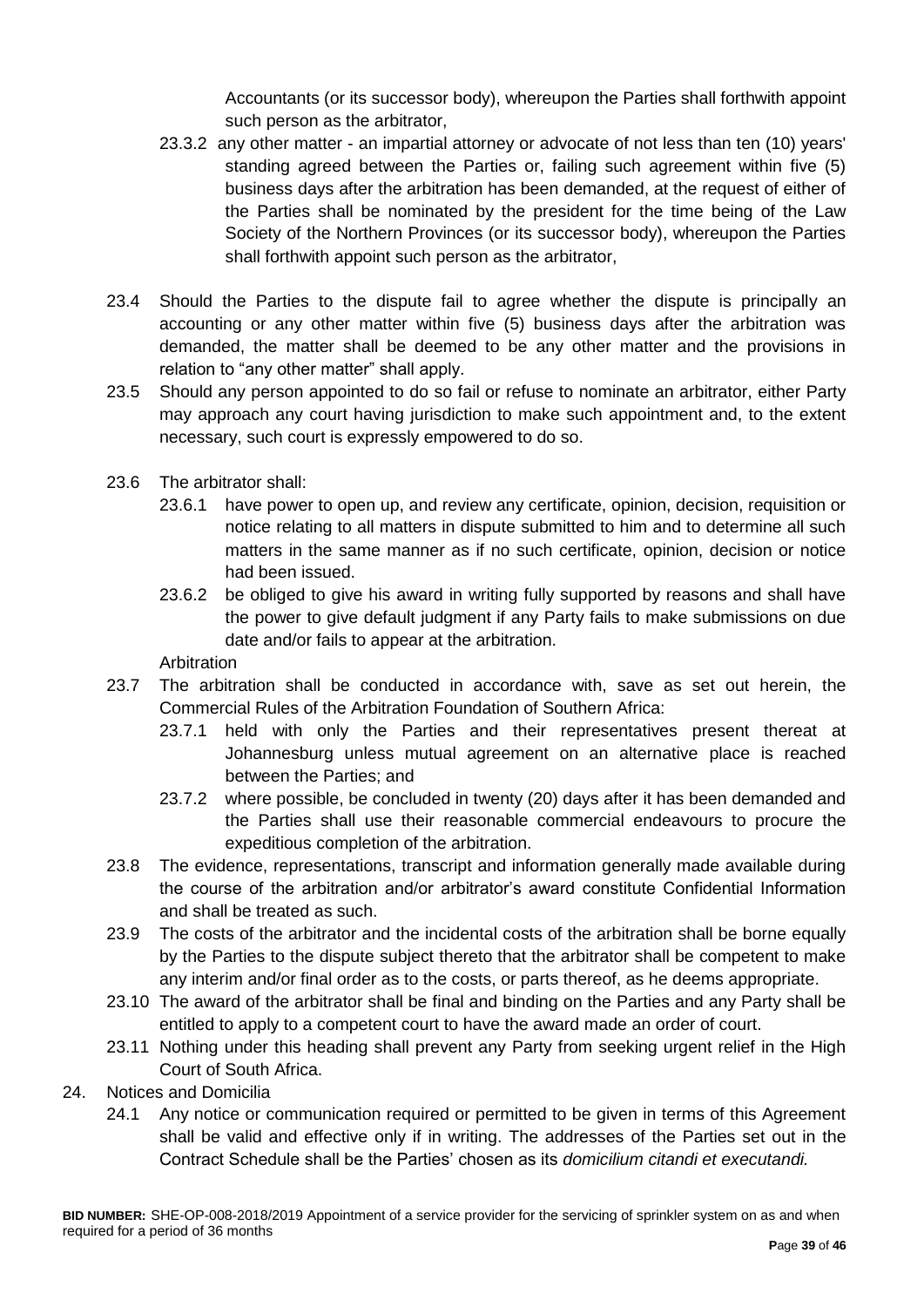- 24.2 A Party may by notice to the other Party change the physical address chosen as its *domicilium citandi et executandi* to another physical address provided that the change shall become effective on the tenth day from the deemed receipt of the notice by the other Party.
- 24.3 Any notice to a Party, and it shall be competent to give notice by fax and email, unless the contrary is proved, deemed to have been received if delivered by:
	- 24.3.1 registered post to the Party's postal address, on the tenth (10th) Day after posting;
	- 24.3.2 hand to a responsible person during ordinary business hours at the Party's physical address, on the date of delivery; or
	- 24.3.3 fax to its usual fax number, on the date of dispatch.
	- 24.3.4 email to its usual email address, on the date of dispatch.
- 24.4 Notwithstanding anything to the contrary herein contained a written notice or communication actually received by a Party shall be an adequate written notice or communication to it notwithstanding that it was not sent to or delivered at its chosen *domicilium citandi et executandi* or its usual fax number or email address.

# 25. Counterparts

- 25.1 This Agreement may be executed in one or more counterparts, each of which shall be deemed an original, and all of which together shall constitute the same agreement as at the Signature Date of the Party last signing one of the counterparts.
- 26. Legal Advice and Costs
	- 26.1 The Parties acknowledge that the provisions of this Agreement are fair and reasonable in the circumstances and in accordance with the Party's intentions and they had been free to secure legal and professional advice as to the nature and effect of the provisions of this Agreement and that it had either taken such advice or dispensed with the necessity of doing so and, each Party will bear its own costs incidental to the negotiation and preparation of this Agreement
	- 26.2 In the event of a dispute arising between the Parties, the guilty Party shall be liable to the innocent Party for any costs, including attorney and client costs, the cost of expert witnesses, advocates costs as on brief and any other professional costs incurred by a Party arising out of the breach by a guilty Party of any of the provisions of this Agreement.

# 27. General

- 27.1 This Agreement constitutes the whole agreement between the Parties and supersedes any other discussions, agreements and/or understandings regarding the subject matter hereof. To the extent permissible by law no Party shall be bound by any express or implied term, representation, warranty, promise or the like not recorded herein, whether it induced the contract and/or whether it was negligent or not.
- 27.2 No amendment or consensual cancellation of this Agreement or any provision or term hereof or of any agreement or other document executed pursuant to or in terms of this Agreement and no settlement of any disputes arising under this Agreement and no extension of time, waiver or relaxation or suspension of or agreement not to enforce or to suspend or postpone the enforcement of any of the provisions or terms of this Agreement or of any agreement or other document issued pursuant to or in terms of this Agreement shall be binding unless recorded in a written document signed by the Parties.
- 27.3 No extension of time or waiver or relaxation of any of the provisions or terms of this Agreement or any agreement or other document issued or executed pursuant to or in terms of this Agreement, shall operate as an estoppel against any Party in respect of its rights under this Agreement, nor shall it operate so as to preclude such Party thereafter from exercising its rights strictly in accordance with this Agreement.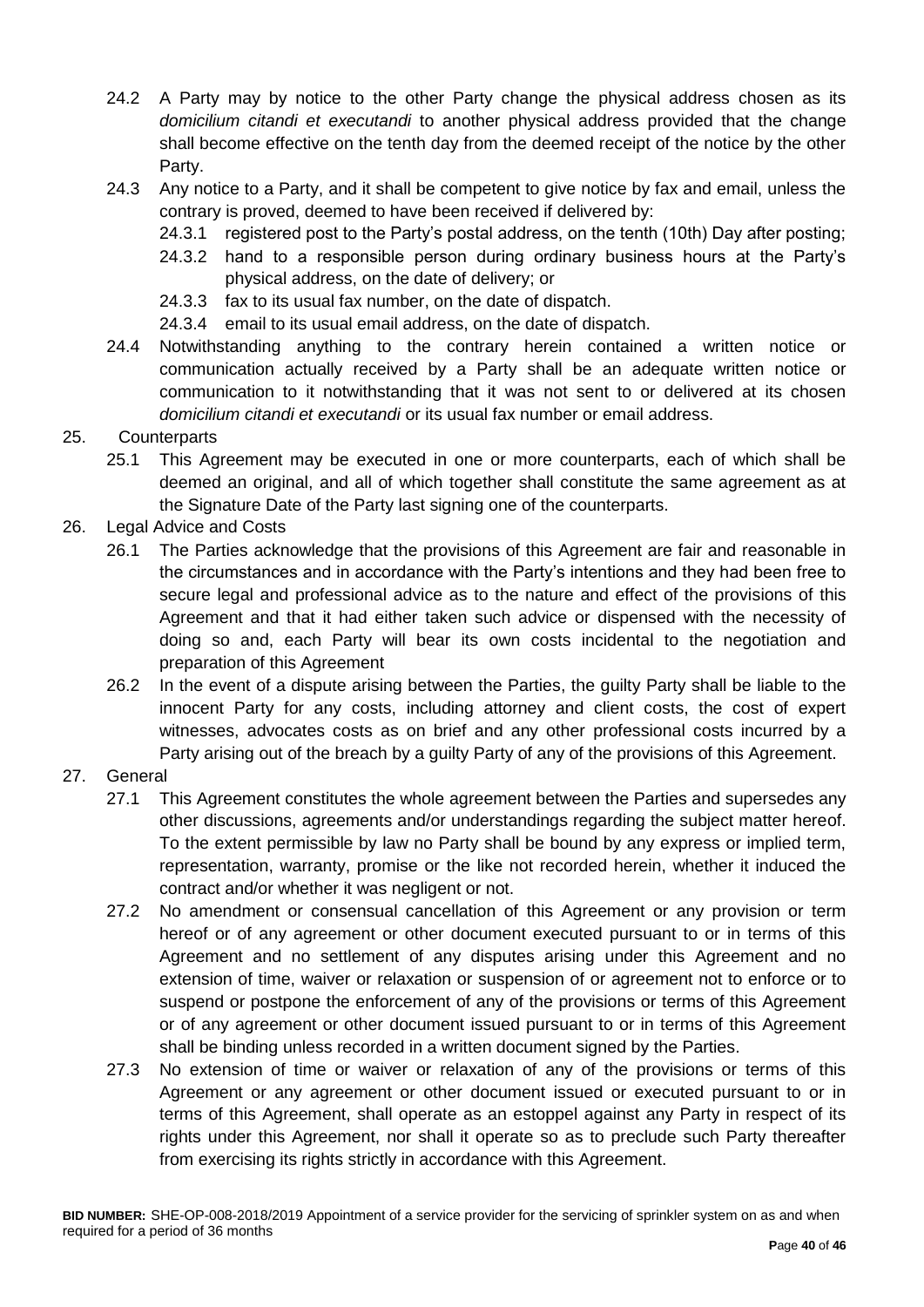27.4 The Parties are in express agreement that it is not the intention of any Party to violate any public policy, statutory or common law, and that if any sentence, paragraph, clause or combination of the same is in violation of the law of the RSA, such sentence, paragraph, clause or combination of the same alone shall be void in the jurisdiction where it is unlawful, and the remainder of such clause and this Agreement shall remain binding upon the Parties hereto.

I \_\_\_\_\_\_\_\_\_\_\_\_\_\_\_\_\_\_\_\_\_\_\_\_\_\_\_\_\_\_\_\_ (full name) the undersigned hereby certify that I've read the content of the general conditions of contract and accept the conditions herein.

\_\_\_\_\_\_\_\_\_\_\_\_\_\_\_\_\_\_\_\_\_\_\_\_\_\_\_\_\_\_\_\_\_\_\_\_\_\_\_ \_\_\_\_\_\_\_\_\_\_\_\_\_\_\_\_\_\_\_\_\_\_\_

\_\_\_\_\_\_\_\_\_\_\_\_\_\_\_\_\_\_\_\_\_\_\_\_\_\_\_\_\_\_\_\_\_\_\_\_\_\_\_ \_\_\_\_\_\_\_\_\_\_\_\_\_\_\_\_\_\_\_\_\_\_\_

**Signature Date**

**Position** Name of Bidder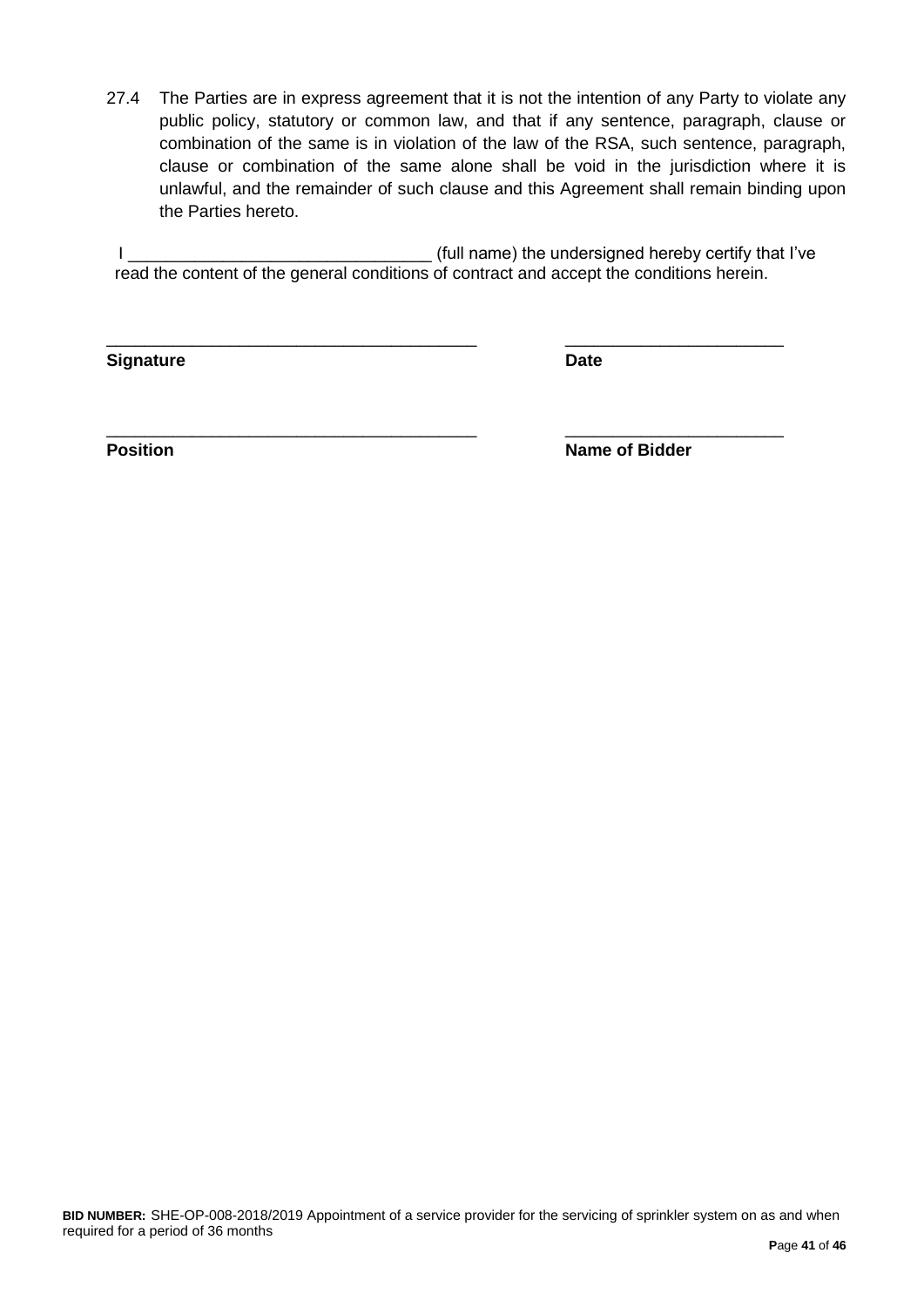# **Scope of Work**

#### **1. Introduction**

The Johannesburg Fresh Produce Market ("JFPM") is being operated on a 64 hectare site, in Heidelberg Road, City Deep.

Halls 1 and 2 are provided with fire sprinkler systems in view of the nature of activities at these 2 halls.

Tenders are invited for the rendering of the required sprinkler systems servicing in accordance with legislative provisions for such installations and the specifications as outlined below.

#### **2. Requirement – Components to be tested and serviced / repaired on an annual basis**

- 2.1 Fire Sprinkler System Inspections include: Inspection of interior and exterior gauges Measuring and certification of air and water pressure levels Inspection of water-flow alert systems Physical examination of sprinklers Control valves Testing of fire pump, water connections and fire brigade connections 2.2 Services available include: Inspections - visual examination of fire protection line serving the sprinklers Water-flow testing Fire pump testing Alarm/warning system testing Trip testing of dry pipe, deluge, or pre-action valves Acceptance testing Valve maintenance Obstruction identification 2.3 Ad-Hoc requirements
- The Joburg Market will require additional services from time to time. Such services could be required after normal hours. Bidders are requested to quote their hourly rate for such services.

#### **3. General conditions**

3.1 At the time of entering into agreement the successful tendering company will be required to enter into a service level agreement with the JM which will include statutory inspections and compliance to the City Of Joburg's fire related bylaws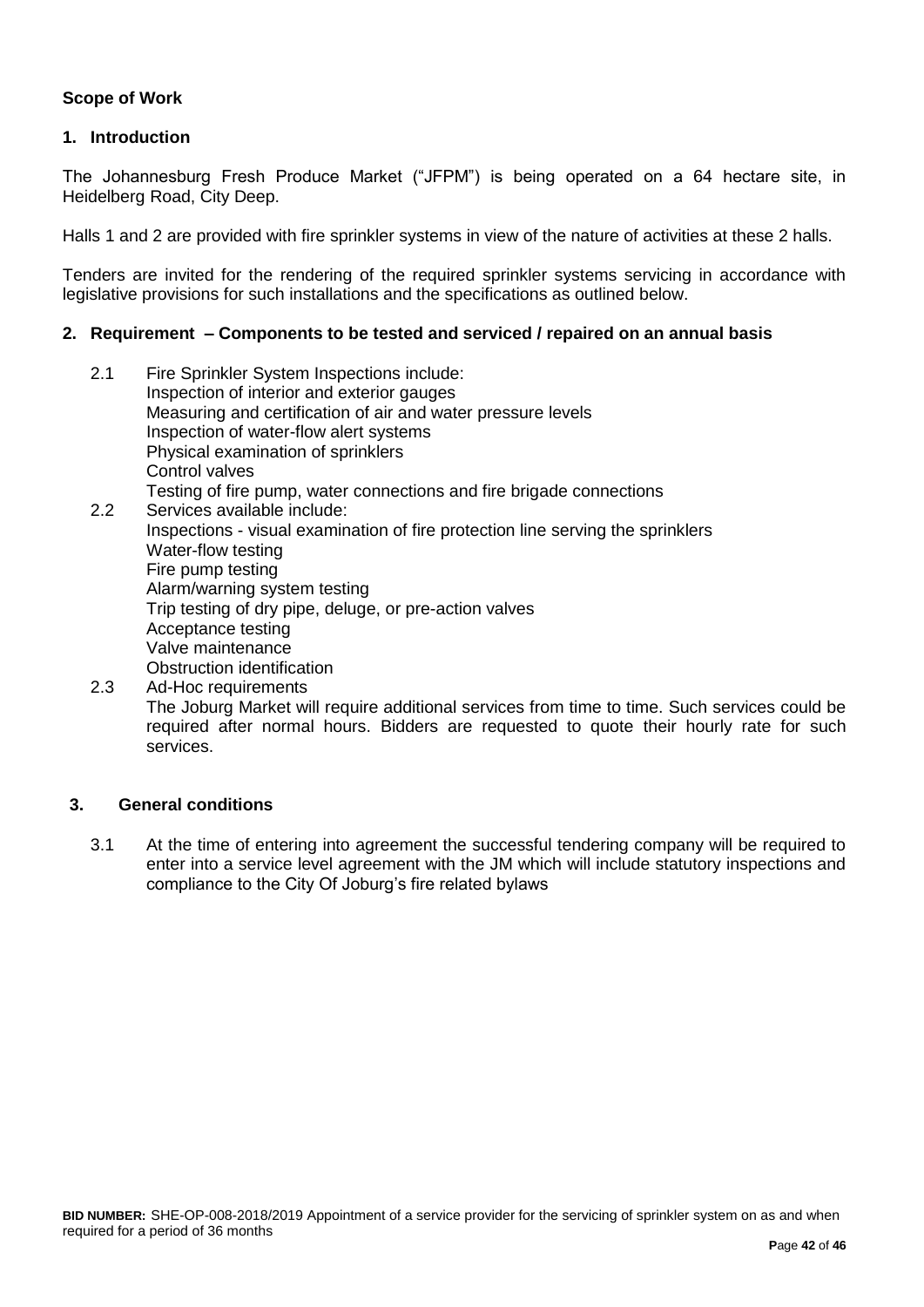# **4. MINIMUM REQUIREMENTS**

Please note that failure to meet the requirements or to lodge the following documentation and/or proof thereof will lead to an immediate disqualification:

### **4.1 Mandatory Requirements**

a) Registration on the National Treasury Central Database illustrating required compliance 1,2 and 3 below

Or

- 1. Submissions of a valid Tax Clearance Certificate, Master Registration Number or alternatively supply the unique pin number to access the Tax compliance status
- 2. Proof of company registration documents.
- 3. Certified I.D. copies for directors/shareholders certification not older than three months

#### **Including the following**

- b) Completed and signed MBD 1,4,6.1, 8 and 9
- c) General Condition of Contract (GCC) must be signed
- d) Initial / sign for ALL alterations in the tender document, failure to do so **may** lead to a disqualification
- e) Signed JV agreement for Joint Venture companies

Note: Joint Ventures must submit a consolidated B-BBEE certificate

#### **4.2 Additional Requirements**

#### **These documents may be submitted with the bid but will be required prior to awarding**

- a) Rates and taxes account not older than three months or signed lease agreement
- b) Proof of JV bank account
- c) Certified copies of share certificates

# **5. EVALUATION CRITERIA**

NOTE: For purpose of comparison and in order to ensure a meaningful evaluation, bidders must submit detailed information in substantiation of compliance to the evaluation criteria mentioned (e.g. details of relevant previous work undertaken, letters from previous /current clients, proof of ownership of manufacturing facility, etc)

Minimum Required Score for functionality is: **bidder scoring less than 80 points will not be considered for further evaluation.** Service Providers that qualified pre-evaluation in terms of the functionality cut-off points of **80** points will then be evaluated in terms of price and preference points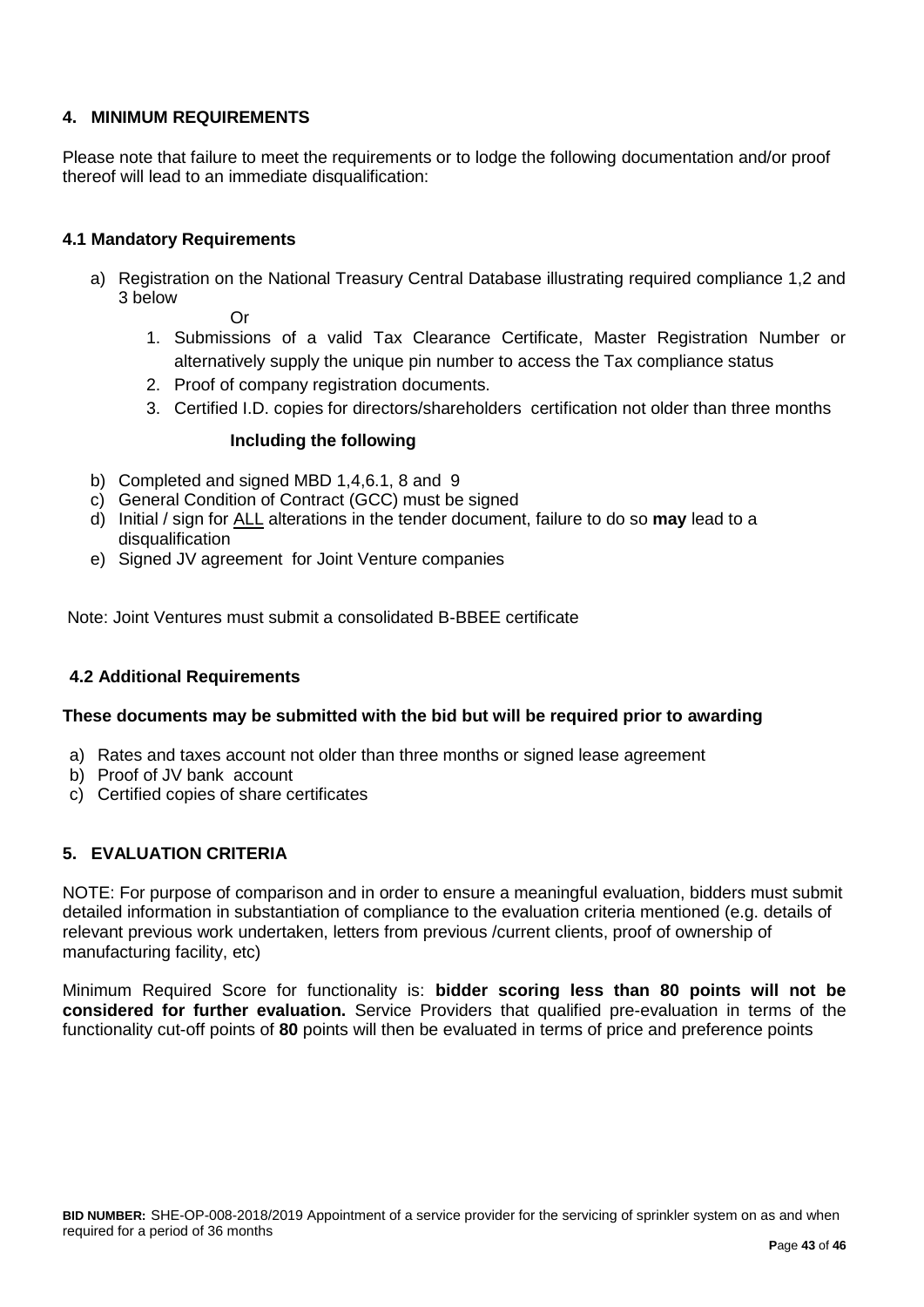| <b>FUNCTIONAL AREAS</b>                                                                                                                                                                                                         | <b>SCORES</b> |
|---------------------------------------------------------------------------------------------------------------------------------------------------------------------------------------------------------------------------------|---------------|
| Past Relevant Experience (Attach a list of contactable references / Attach<br>signed and dated letters from contactable references on client letterhead<br>for the servicing of sprinkler system within the last five(5) years) | 50            |
| The references must contain the following information                                                                                                                                                                           |               |
| Name of the organisation and contact person                                                                                                                                                                                     |               |
| Description of the services provided                                                                                                                                                                                            |               |
| Telephone number and email address                                                                                                                                                                                              |               |
| <b>Membership Certification</b>                                                                                                                                                                                                 | 50            |
| <b>ITOTAL</b>                                                                                                                                                                                                                   | 100           |

Service Providers will be evaluated in terms of functionality as part of the minimum requirements before evaluated on price as follows

| Past Relevant Experience (Attach a list of contactable references / Attach signed<br>and dated letters from contactable references on client letterhead for the<br>servicing of sprinkler system within the last five(5) years) | 50 points |
|---------------------------------------------------------------------------------------------------------------------------------------------------------------------------------------------------------------------------------|-----------|
| Three (3) and above contactable references                                                                                                                                                                                      | 50 points |
| Two (2) contactable references                                                                                                                                                                                                  | 30 points |
| One (1) contactable reference                                                                                                                                                                                                   | 20 points |

| <b>Membership Certification</b>                                                                 | 50 points  |
|-------------------------------------------------------------------------------------------------|------------|
| Attach a valid Fire Protection Association of South Africa certificate – (Corporate /           | 25 points  |
| Company)                                                                                        |            |
| Attach at-least one South African Qualification and Certification registration – fire 25 points |            |
| (SAQCC) for the technician                                                                      |            |
| No submission                                                                                   | 0 points   |
| <b>TOTAL</b>                                                                                    | 100 points |

**Note:** A bidder/s that scores less than 80 points in respect of functionality, or submits solutions that are not according to requirements will be regarded as submitting a non-responsive bid and will be disqualified. Should the relevant bidder/s meet the minimum required percentage or minimum points, they will be evaluated in terms of price and preference as per the PPPFA Act, No.5 of 2000 and its associated Regulations issued by the National Treasury

**P.S. How many jobs will be created as a result of your company being awarded a bid by the Joburg Market? However failure to create job/s will not be used against any prospective supplier.** 

**Number of job/s to be created \_\_\_\_\_\_\_\_\_**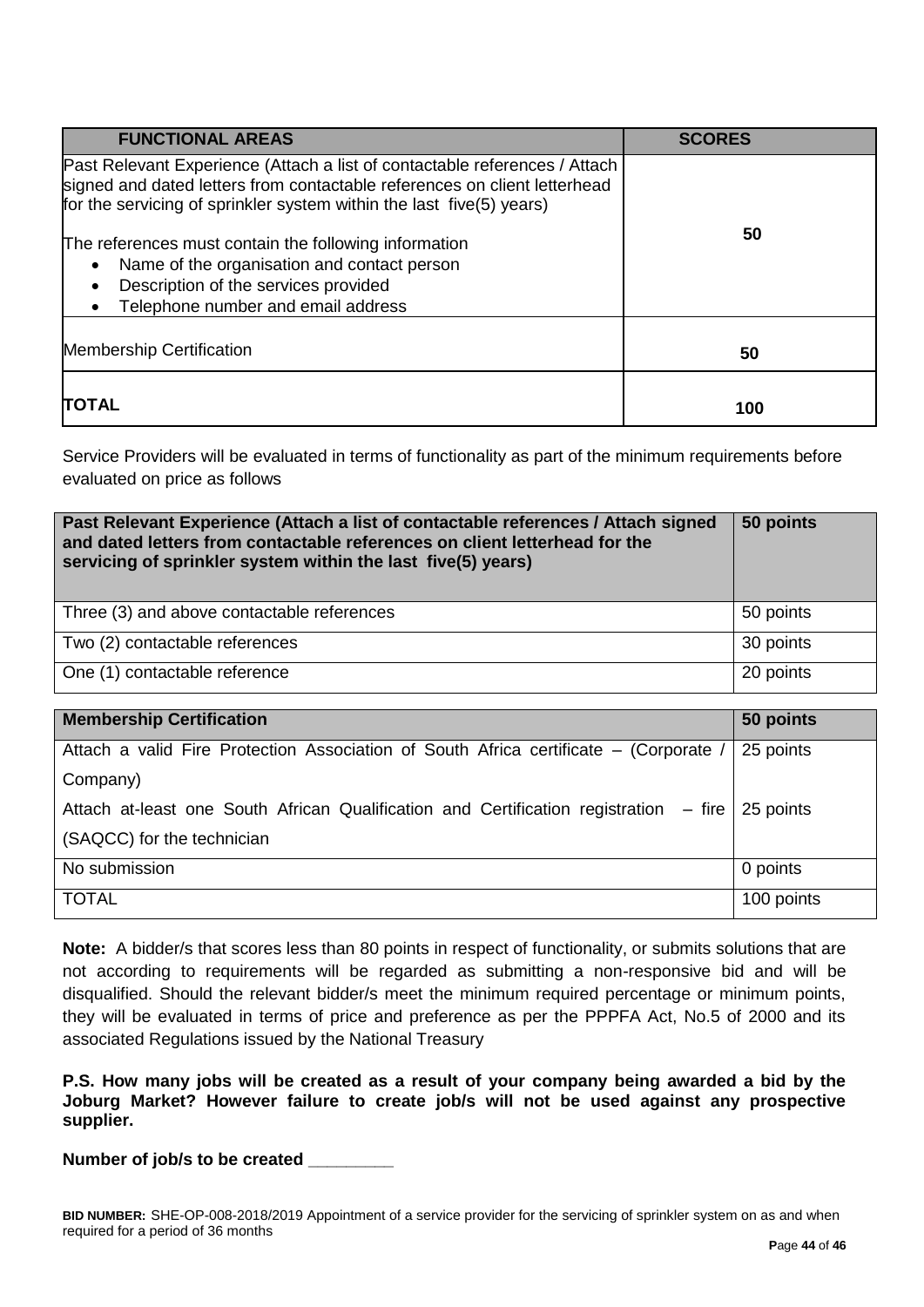# **6. COST SCHEDULE**

| <b>ITEM</b>                                       | <b>COST EX VAT</b><br>Year 1 | <b>COST EX VAT</b><br>Year 2 | <b>COST EX VAT</b><br>Year <sub>3</sub> |
|---------------------------------------------------|------------------------------|------------------------------|-----------------------------------------|
| Deliverables as described in<br>the scope of work |                              |                              |                                         |
|                                                   |                              | Subtotal                     |                                         |
|                                                   |                              | <b>VAT 15%</b>               |                                         |
|                                                   |                              | Total tender amount          |                                         |

# **PLEASE NOTE THAT THE TOTAL TENDER PRICE MUST BE INDICATED ON MBD 1**

Use a CPI rate of 6.5% for Year 2 and Year 3 in order to compare total pricing on tender between submissions; however the actual CPI will be used at that time.

Ad-hoc

| Ad Hoc Hourly rate                                | Year 1 | Year 2 | Year3 |
|---------------------------------------------------|--------|--------|-------|
| Rate to include call-out<br>and travelling costs. |        |        |       |
|                                                   |        |        |       |